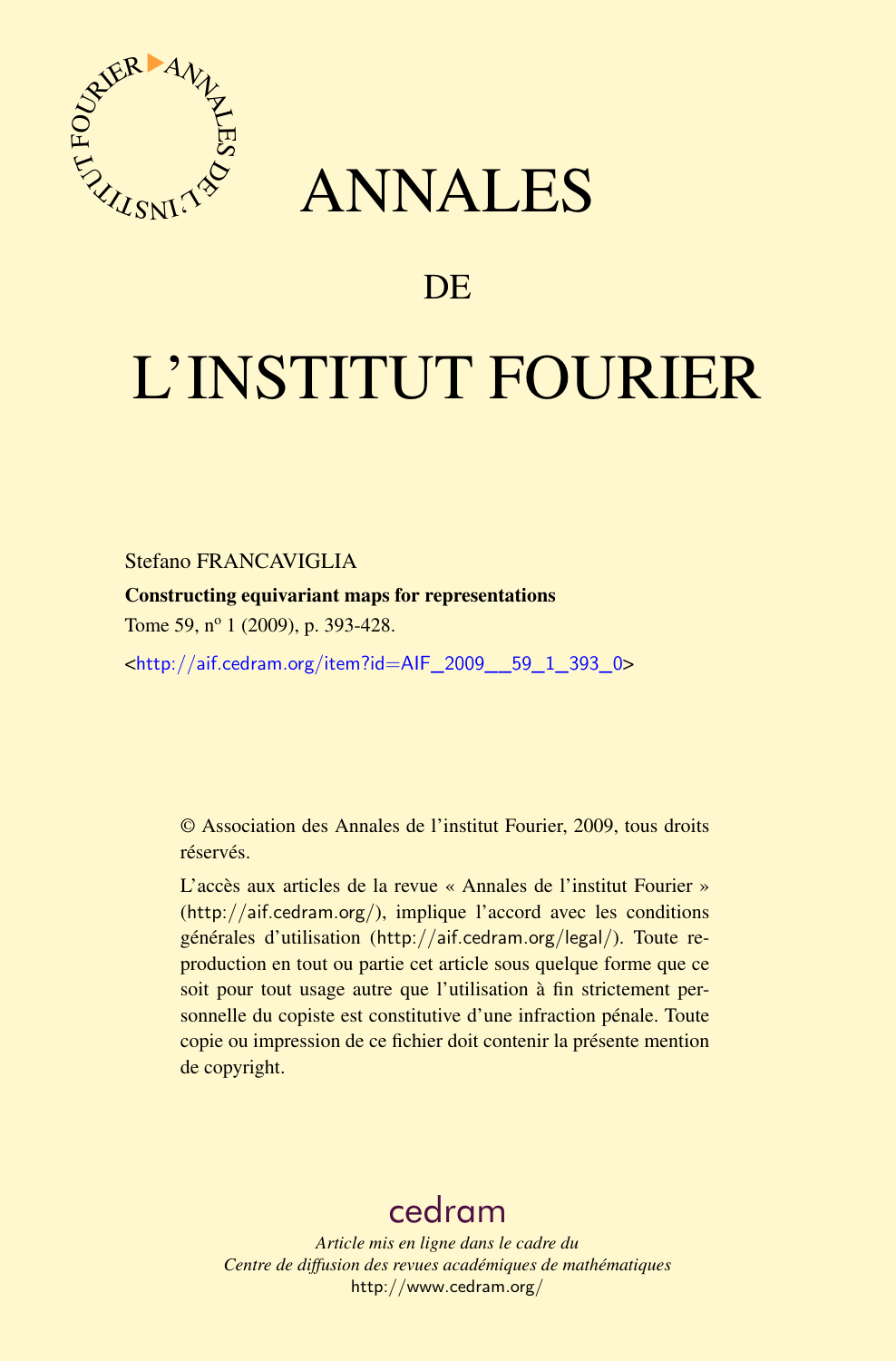#### CONSTRUCTING EQUIVARIANT MAPS FOR REPRESENTATIONS

#### **by Stefano FRANCAVIGLIA (\*)**

ABSTRACT. — We show that if  $\Gamma$  is a discrete subgroup of the group of the isometries of  $\mathbb{H}^k$ , and if  $\rho$  is a representation of  $\Gamma$  into the group of the isometries of  $\mathbb{H}^n$ , then any *ρ*-equivariant map  $F : \mathbb{H}^k \to \mathbb{H}^n$  extends to the boundary in a weak sense in the setting of Borel measures. As a consequence of this fact, we obtain an extension of a result of Besson, Courtois and Gallot about the existence of volume non-increasing, equivariant maps. Then, we show that the weak extension we obtain is actually a measurable  $\rho$ -equivariant map in the classical sense. We use this fact to obtain measurable versions of Cannon-Thurston-type results for equivariant Peano curves. For example, we prove that if  $\Gamma$  is of divergence type and  $\rho$  is non-elementary, then there exists a measurable map  $D : \partial \mathbb{H}^k \to \partial \mathbb{H}^n$ conjugating the actions of Γ and  $\rho(\Gamma)$ . Related applications are discussed.

 $R$ ÉSUMÉ. — On montre que pour chaque groupe discrète d'isométries G de l'espace hyperbolique de dimension k, chaque représentation R de G dans le groupe Isom( $\mathbb{H}^n$ ) et pour chaque application R-équivariante F de  $\mathbb{H}^k$  en  $\mathbb{H}^n$ , il existe une extension de F dans le sens faible des mesures. On obtient donc, comme conséquence de ce fait, une extension d'un résultat de Besson, Courtois et Gallot sur l'existence d'une application équivariante qui n'augmente pas le volume. En plus, avec une hypothèse supplémentaire, on montre que notre extension faible est effectivement une vraie application mesurable du bord à l'infini de  $\mathbb{H}^k$ . On utilise alors ce résultat pour obtenir une version mesurable du résultat de Cannon et Thurston sur l'existence de courbes de Peano équivariantes. Enfin, on discute quelques applications.

#### **1. Introduction**

Let  $\Gamma$  be a discrete subgroup of Isom( $\mathbb{H}^k$ ) and let  $\rho : \Gamma \to \text{Isom}(\mathbb{H}^n)$ be a representation. Then, it is easy to construct a piecewise smooth map

*Keywords:* Hyperbolic spaces, discrete groups, isometries, representation, equivariant, barycenter, natural map, volume.

*Math. classification:* 57M50, 37A99.

<sup>(\*)</sup> This work was supported by INdAM and the European Research Council (MEIF-CT-2005-010975 and MERG-CT-2007-046557.)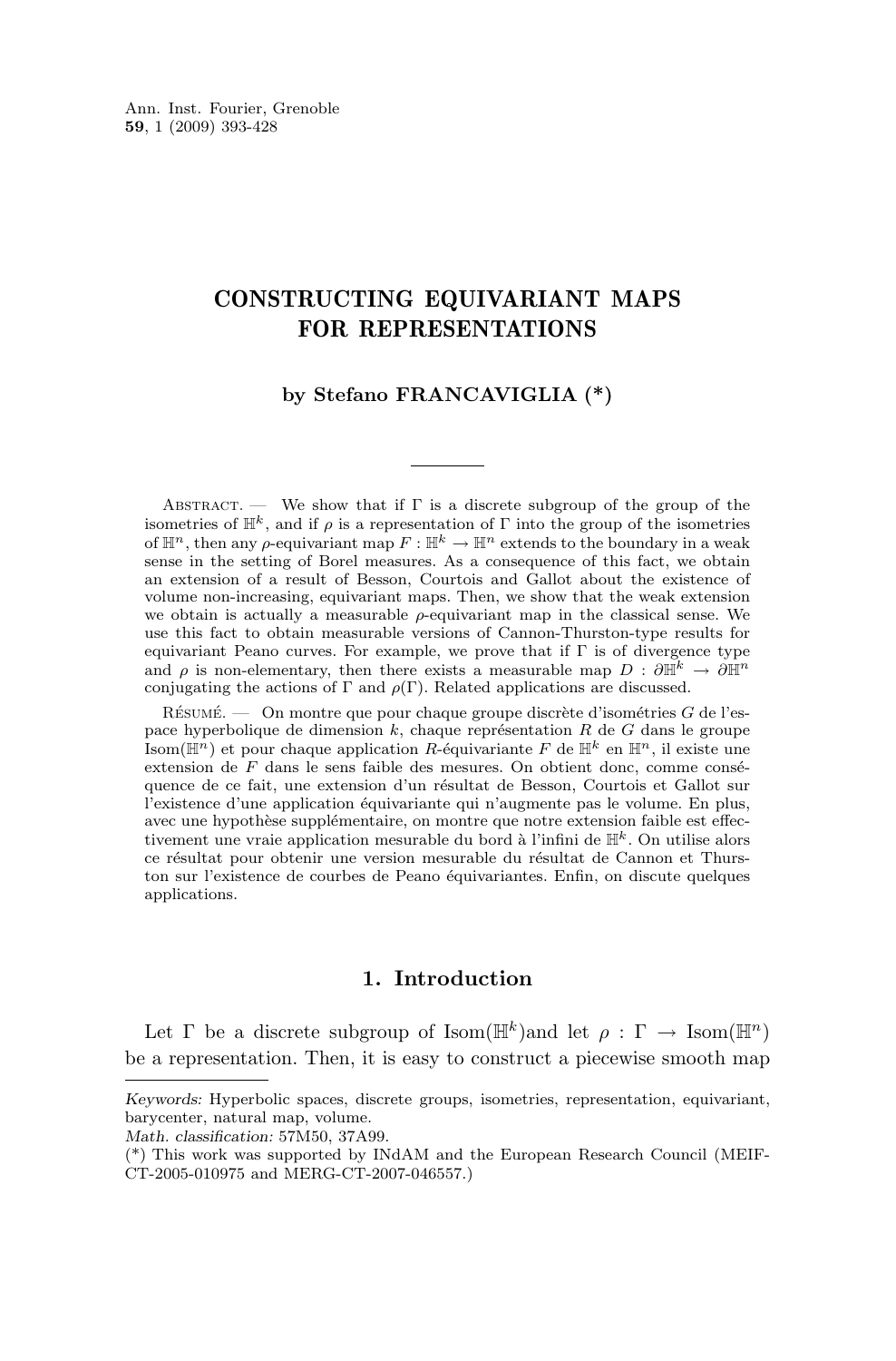<span id="page-2-0"></span> $D: \mathbb{H}^k \to \mathbb{H}^n$  which is  $\rho$ -equivariant, that is  $D(\gamma x) = \rho(\gamma)D(x)$  for all  $\gamma \in \Gamma$ and  $x \in \mathbb{H}^k$ , and the problem arises of whether such a map continuously extends to the boundaries of the hyperbolic spaces (this is a key step in the proofs of rigidity results for hyperbolic manifolds, see for example [\[29,](#page-36-0) [3,](#page-35-0) [12,](#page-35-0) [13,](#page-36-0) [16\]](#page-36-0)). In some cases, for example if the representation is not discrete, such an extension is not possible. Moreover, in general it is hard even to construct a  $\rho$ -equivariant map between the boundaries with some regularity properties like continuity and measurability. If  $\Gamma <$  Isom( $\mathbb{H}^2$ ) is a surface group and if  $\rho : \Gamma \to \text{Isom}(\mathbb{H}^3)$  is an isomorphism such that  $\mathbb{H}^3/\rho(\Gamma)$  is an hyperbolic 3-manifold, under certain assumptions, Cannon and Thurston [\[9\]](#page-35-0) and Minsky [\[20\]](#page-36-0), proved the existence of a continuous,  $\rho$ -equivariant, surjective map  $\partial \mathbb{H}^2 \to \partial \mathbb{H}^3$ , and Soma [\[25\]](#page-36-0) proved that, outside zero-measure sets, such a map is a homeomorphism (see also the recent works [\[17,](#page-36-0) [18\]](#page-36-0)).

The starting point of this paper is the existence, for any  $\rho : \Gamma \rightarrow$ Isom( $\mathbb{H}^n$ ), of a measurable,  $\rho$ -equivariant map from the limit set of  $\Gamma$  to the set of probability measures on  $\partial \mathbb{H}^n$ , that can be stated as follows (see Section [2](#page-5-0) for precise definitions).

THEOREM 1.1 (Existence of developing measures).  $-$  Let  $\Gamma$  < Isom( $\mathbb{H}^k$ ) *be an infinite, non-elementary discrete group.* Let  $\rho : \Gamma \to \text{Isom}(\mathbb{H}^n)$  *be a representation. Then, a family of developing measures for* ρ *exists.*

The fact that we work in the world of measure with the weak-\* topology introduces a lot of compactness, so that we will able to establish results of existence and convergence for equivariant maps. The main applications of our technique belong to the framework of *Barycentric maps* and the one of *Cannon Thurston maps*.

 $BARYCENTRIC MAPS.$  – First of all, we get a generalisation of the celebrated Theorem of Besson, Courtois and Gallot on existence of natural maps.

THEOREM 1.2 (Existence of B-C-G-natural maps).  $-$  Let  $\Gamma$  < Isom( $\mathbb{H}^k$ ) *be an infinite discrete group.* Let  $\rho : \Gamma \to \text{Isom}(\mathbb{H}^n)$  *be a representation* whose image is non-elementary. Then, there exists a map  $F : \mathbb{H}^k \to \mathbb{H}^n$ , *called* natural map*, such that:*

- (1) F *is smooth.*
- (2) F is *ρ*-equivariant, i.e.,  $F(\gamma x) = \rho(\gamma)F(x)$  for all  $x \in \mathbb{H}^k$  and  $\gamma \in \Gamma$ .
- (3) For all  $p \geqslant 3$ ,  $\text{Jac}_p F(x) \leqslant \left(\frac{\delta(\Gamma)}{n-1}\right)$  $p-1$  $\int_{0}^{p}$ .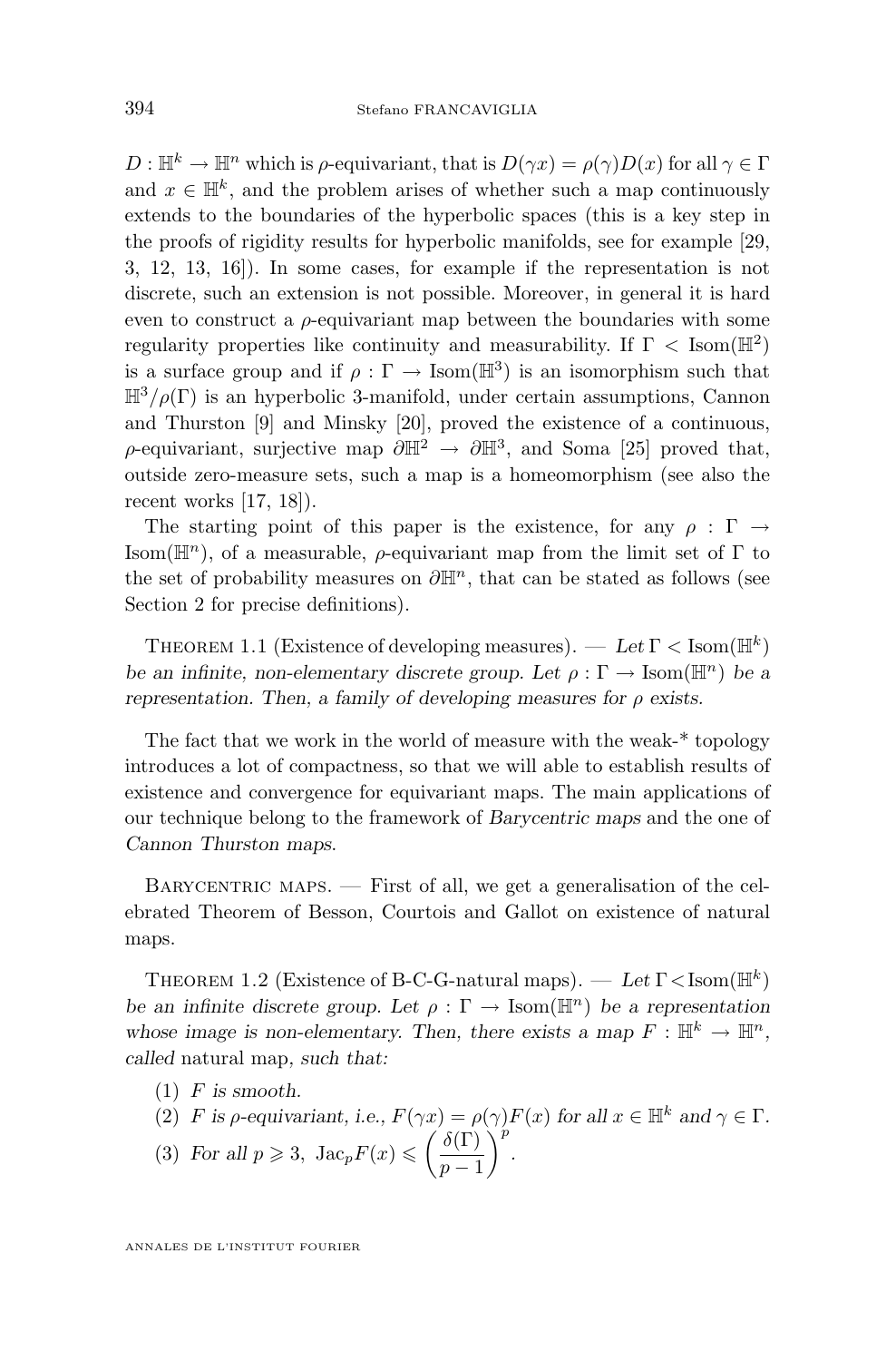<span id="page-3-0"></span>(4) If  $||d_x F(u_1) \wedge \cdots \wedge d_x F(u_p)|| = \left(\frac{\delta(\Gamma)}{n}\right)$  $p-1$ p *for an orthonormal* p*frame*  $u_1, \ldots, u_p$  *at*  $x \in \mathbb{H}^k$ , then the restriction of  $d_x F$  to the subspace generated by  $u_1, \ldots, u_p$  is a homothety.

Theorem [1.2](#page-2-0) was proved by Besson Courtois and Gallot in the special case in which  $\rho$  is discrete and faithful and both  $\Gamma$  and  $\rho(\Gamma)$  are convex  $co-compact$  ([\[6\]](#page-35-0).)

In our setting, Theorem [1.2](#page-2-0) will follow directly from Theorem [1.1](#page-2-0) and a modification of the construction of Besson, Courtois and Gallot (see [\[4,](#page-35-0) [5,](#page-35-0) [6\]](#page-35-0).)

In [\[6\]](#page-35-0), for  $\varepsilon > 0$  the authors construct a smooth  $\rho$ -equivariant map  $F_{\varepsilon}$ :  $\mathbb{H}^k \to \mathbb{H}^n$  such that for all  $p \geqslant 3$ ,  $\text{Jac}_p F_{\varepsilon}(x) \leqslant \left(\frac{\delta(\Gamma)(1+\varepsilon)}{n}\right)$  $p-1$  $\Big)^p$ . We call such maps  $\varepsilon$ -natural maps. We will see that the natural map we construct is actually the limit of a sequence of such  $\varepsilon$ -natural maps.

Theorem 1.3. — *In the hypotheses of Theorem [1.2,](#page-2-0) there exists a family*  ${F_{\varepsilon}}$  *of*  $\varepsilon$ *-natural maps (constructed as in* [\[6\]](#page-35-0)*)* and a sequence  $\varepsilon_i \to 0$ such that  $F_{\varepsilon_i}$  converges to the natural map F.

The proofs of Theorems [1.1](#page-2-0) and 1.3 both start with a  $\rho$ -equivariant map  $D: \mathbb{H}^k \to \mathbb{H}^n$ . While the natural map F does not depend on D, the maps  $F_{\varepsilon}$ 's can be constructed in such a way to keep memory of D. More precisely, the construction of the  $\varepsilon$ -natural maps depends on the choice of a probability measure on a fundamental domain for the action of  $\Gamma$ , and they depends on the restriction of  $D$  to the support of such measure. This is useful to study non-compact manifolds. For example, suppose that  $f: M \to N$  is a proper map between complete non-compact hyperbolic manifolds. If  $D$  is the lift of  $f$  to the universal covers, then the natural maps  $F_{\varepsilon}$  descend to maps  $f_{\varepsilon}: M \to N$ , and one can show that, if one used a suitable measure to construct such maps, then they are proper.

Such results can be used to prove rigidity results for representations. The following theorem (whose proof will be sketched in Section [6](#page-23-0) and completely described in [\[14\]](#page-36-0)) is an example of applications of Theorems [1.2](#page-2-0) and 1.3.

Theorem 1.4 (Rigidity of representations). — *Let* M *be a complete hyperbolic* k-manifold of finite volume. Let  $\rho : \pi_1(M) \to \text{Isom}(\mathbb{H}^n)$  be an *irreducible representation. Then*  $vol(\rho) \leq vol(M)$  *and equality holds if and only if* ρ *is a discrete and faithful representation into the group of isometries of a* k-dimensional hyperbolic subspace of  $\mathbb{H}^n$ .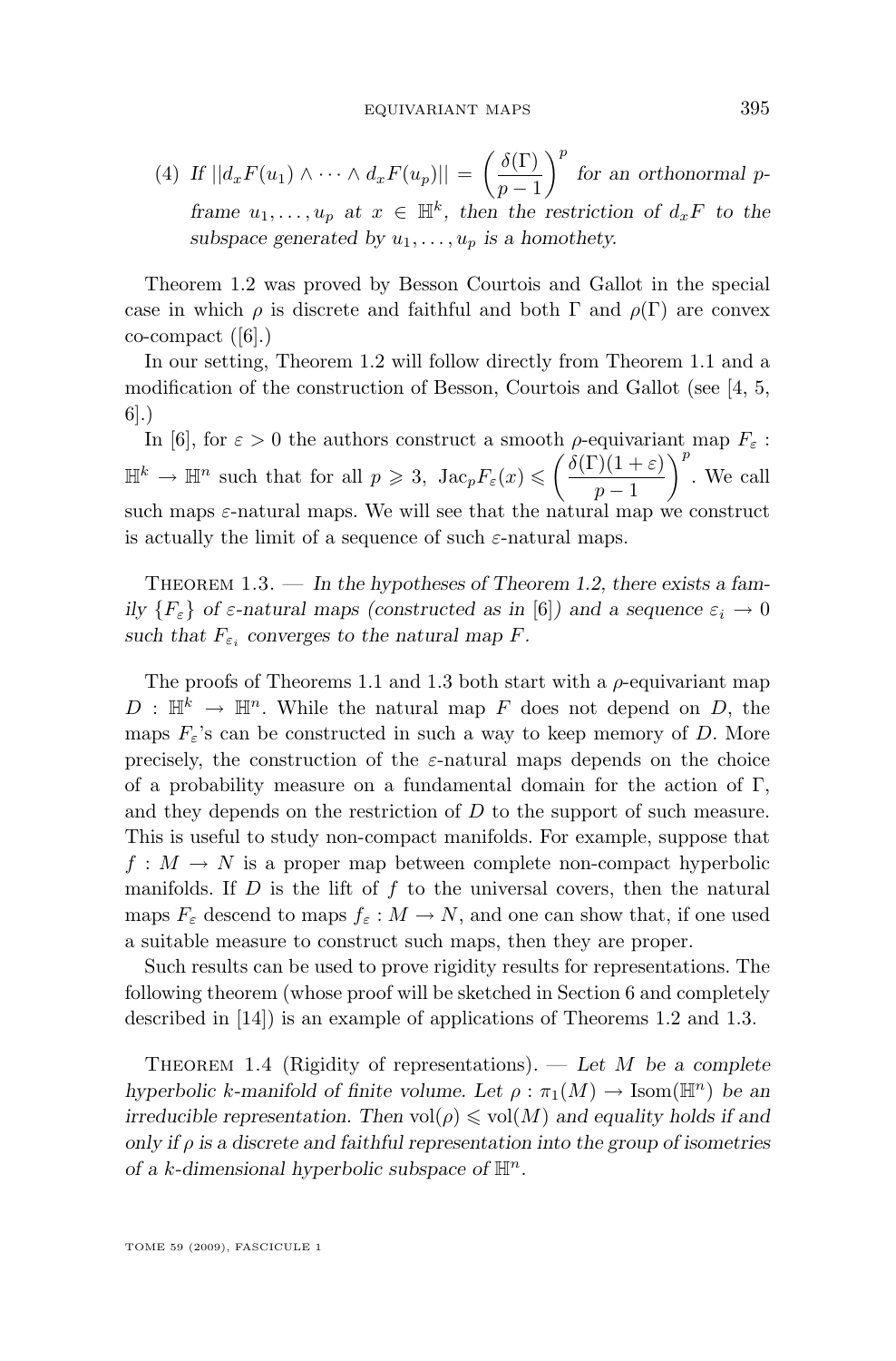<span id="page-4-0"></span>Measurable Cannon-Thurston maps. — A Cannon-Thurston map for  $\rho$  is a continuous,  $\rho$ -equivariant map from the limit set of  $\gamma$  to  $\partial \mathbb{H}^n$ . It is quite difficult to show the existence of such maps (and in general there are obstructions to continuity, and one needs to impose geometric constraints.) In fact, the existence problem has been solved for  $k = 2$  and  $n = 3$  with geometric hypotheses (see for instance [\[9,](#page-35-0) [19,](#page-36-0) [20,](#page-36-0) [17,](#page-36-0) [18\]](#page-36-0)).

Theorem [1.1](#page-2-0) is a weak existence result, and its proof use a kind of weak extension result; namely, the family of developing measures weakly extends the orbit of a point. The main result here, is the proof of a stronger measurable extension result, which will be the base for the study of measurable versions of the Cannon-Thurston map (the measures we consider on  $\partial \mathbb{H}^k$ are the Patterson-Sullivan measures, see Section [2.](#page-5-0)) The strong extension theorem can be stated in his general form as follows.

THEOREM 1.5 (Existence and uniqueness of measurable extensions).  $-$ Let  $\Gamma$  < Isom( $\mathbb{H}^k$ ) *be a discrete group and let*  $\rho : \Gamma \to \text{Isom}(\mathbb{H}^n)$  *be a representation whose image is non-elementary. Suppose that there exists a family*  $\{\lambda_z\}_{z \in \partial \mathbb{H}^k}$  *of developing measures for*  $\rho$  *such that for almost all z,* the measure  $\lambda_z$  *is not the sum of two Dirac deltas with equal weights. Then,* the natural map F constructed using  $\{\lambda_z\}$  extends to the conical limit set. More precisely, there exists a measurable,  $\rho$ -equivariant map  $\overline{F}$  :  $\overline{\mathbb{H}}^k \to \overline{\mathbb{H}}^n$ *which agrees with* F on  $\mathbb{H}^k$  and such that, for almost all  $\omega$  *in the conical limit set, if*  $\xi \in \mathbb{H}^k$  *and*  $\{\gamma_n \xi\}$  *is a sequence conically converging to*  $\omega$ *, then*  $F(\gamma_n x) \to \overline{F}(\omega)$  for all  $x \in \mathbb{H}^k$ .

*Moreover, the map*  $\overline{F}$  *is unique. More precisely, if*  $\overline{F}_1$  *and*  $\overline{F}_2$  *are two measurable,* ρ*-equivariant maps from* Λ(Γ) *to the set of probability measures on*  $\partial \mathbb{H}^n$ , then  $\overline{F}_1$  and  $\overline{F}_2$  are in fact ordinary functions, that is to *say, they map almost every point of* Λ(Γ) *to a Dirac delta concentrated on a* point of  $\partial \mathbb{H}^n$ . Moreover, they agree almost everywhere on  $\partial \mathbb{H}^k$ .

Theorem 1.5 in particular applies to the case of fundamental groups of hyperbolic manifolds. Indeed, we will prove that in this case the developing measures are almost never the sum of two Dirac deltas with equal weights. In particular, this gives the following theorem.

THEOREM 1.6 (Existence and uniqueness of Cannon-Thurston maps). Let  $\mathbb{H}^k/\Gamma$  be a complete hyperbolic manifold of finite volume and let  $\rho$ :  $\Gamma \to \text{Isom}(\mathbb{H}^n)$  be a representation whose image is not elementary. Then *there exists a measurable*  $\rho$ -equivariant map  $\overline{F}: \partial \mathbb{H}^k \to \partial \mathbb{H}^n$  Such a map *is the extension of a natural map, and two such maps are equal almost everywhere.*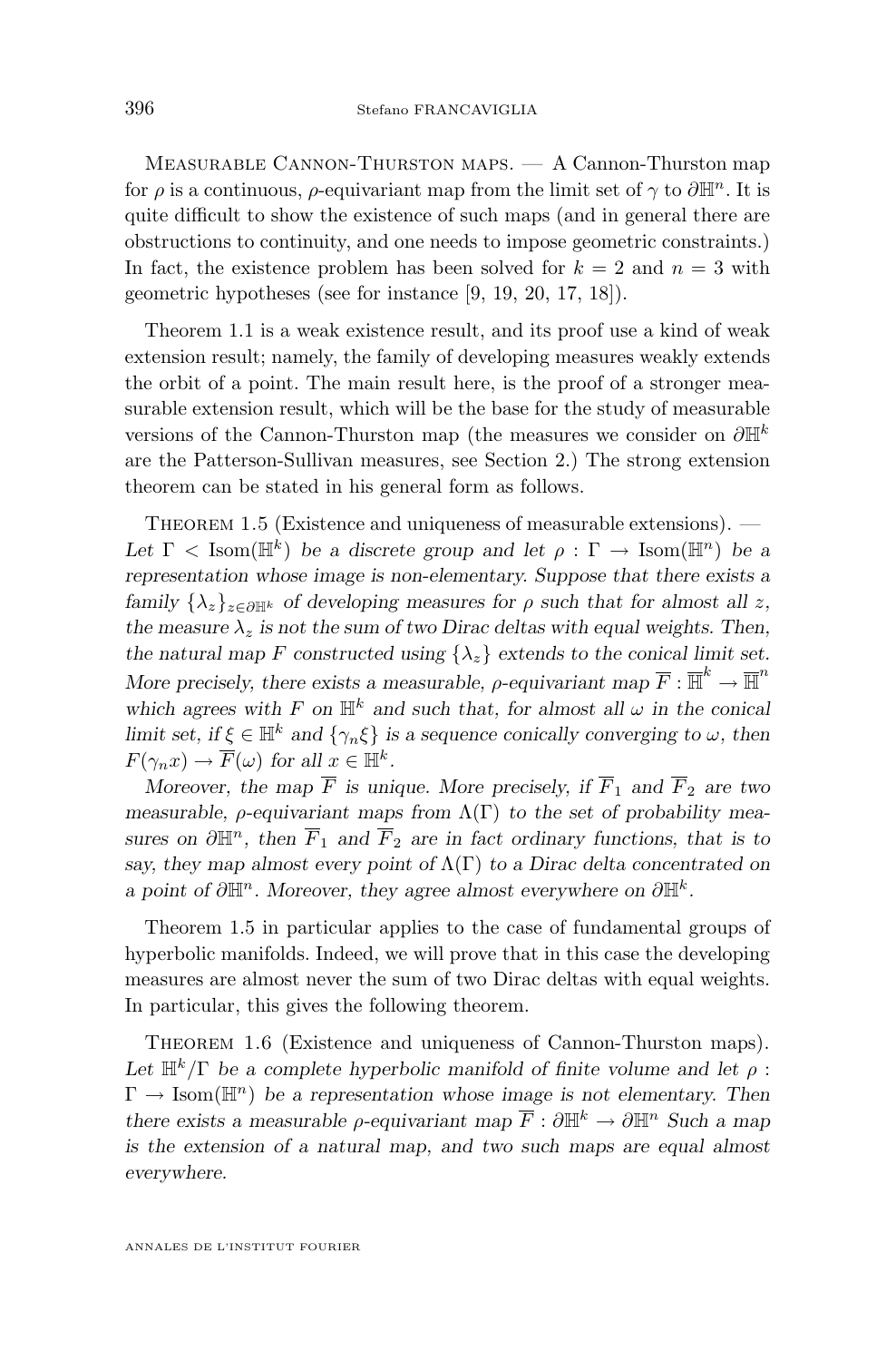<span id="page-5-0"></span>In particular when a classical Cannon-Thurston map exists, it coincides with the extension provided by Theorem [1.6.](#page-4-0) An immediate consequence of these facts is the following result.

THEOREM 1.7 (Inverse of Cannon-Thurston maps). − Let Γ<Isom(H<sup>k</sup>) and  $\Gamma' <$  Isom( $\mathbb{H}^n$ ) *be non-elementary discrete groups such that they diverge respectively at*  $\delta(\Gamma)$  *and*  $\delta(\Gamma')$ *. Let*  $\rho : \Gamma \to \Gamma'$  *be an isomorphism.* 

*Then, there exist measurable maps*  $\overline{F}: \partial \mathbb{H}^k \to \partial \mathbb{H}^n$  and  $\overline{G}: \partial \mathbb{H}^n \to \partial \mathbb{H}^k$ which are respectively  $\rho$  and  $\rho^{-1}$  equivariant. Moreover, almost everywhere

$$
\overline{F}\circ \overline{G}=\mathrm{Id}_{\mathbb{H}^k} \qquad \overline{G}\circ \overline{F}=\mathrm{Id}_{\mathbb{H}^n}.
$$

As noticed above, working with measures helps when one has to deal with convergence problems. For example, an application of the above techniques provides an answer to the following question.

Suppose that  $\rho_i \to \rho$  is a converging sequence of non-elementary representations. Do the corresponding Cannon-Thurston maps converge?

Miyachi proved [\[21\]](#page-36-0) that if  $\Gamma$  is a surface-group without parabolics, and if the injectivity radius is bounded away from zero along the whole sequence, then the answer is "yes" (in fact, one has uniform convergence,) and it is conjectured that the same holds in the case of cusped surfaces with a uniform bound on the injectivity radius outside the cusps (see for example [\[24,](#page-36-0) Conjecture 5.2].) In general, as Example [9.1](#page-34-0) shows, one can construct sequences having no uniformly converging sub-sequence (the condition on injectivity radii is violated.) We prove here that in the general case (no geometric hypotheses, no bounds on dimensions) the answer is "yes" for the point-wise convergence almost everywhere.

Theorem 1.8 (Convergence of Cannon-Thurston maps). — *Let* Γ < Isom( $\mathbb{H}^k$ ) *be a discrete group that diverges at its critical exponent*  $\delta(\Gamma)$ *. Let*  $\rho_i: \Gamma \to \text{Isom}(\mathbb{H}^n)$  be a sequence of representations with non-elementary *images. Suppose that*  $\rho_i$  *converges to a representation*  $\rho$  *whose image is* non-elementary. Let  $f_i$  and  $f$  be the corresponding measurable Cannon-*Thurston maps for*  $\rho_i$  *and*  $\rho$  *respectively. Then,*  $f_i$  *converges to*  $f$  *almost everywhere with respect to the Patterson-Sullivan measures on the limit set of* Γ*.*

Acknowledgements. I need to thank Jeff Brock, Ben Klaff, Carlo Mantegazza, Joan Porti, Juan Souto and Xavi Tolsa for their fundamental help.

#### **2. Definitions, notation and preliminary facts**

First of all, we recall some definitions.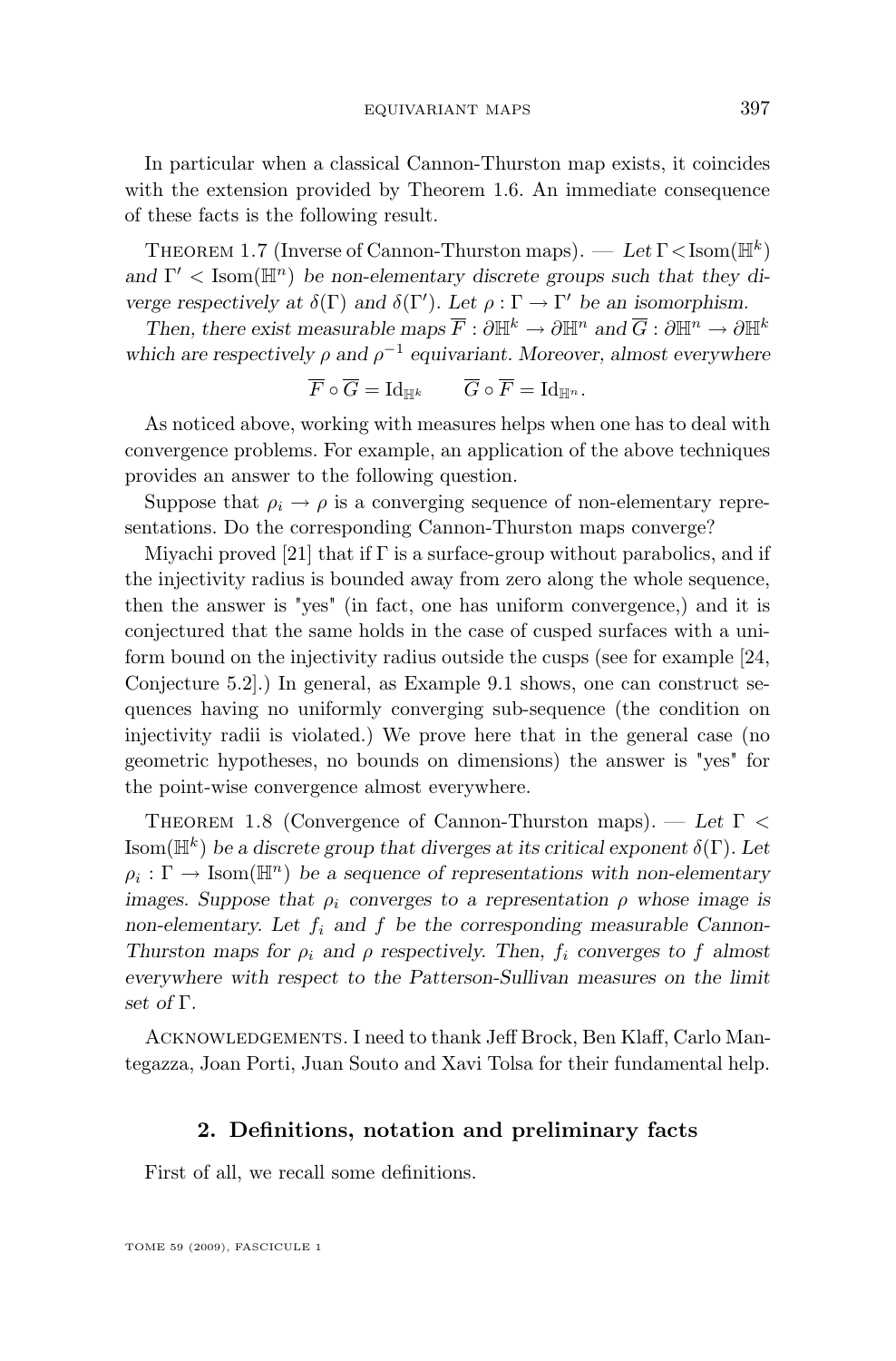<span id="page-6-0"></span>DEFINITION 2.1. — A subgroup  $\Gamma <$  Isom( $\mathbb{H}^k$ ) is said non-elementary *if any* Γ-*invariant, non-empty set*  $A \subset \partial \mathbb{H}^k$  contains at least three points. *Otherwise,* Γ *is said* elementary*.*

DEFINITION 2.2. — Let  $F: \mathbb{H}^k \to \mathbb{H}^n$  be a smooth map. The *p*-Jacobian  $Jac_pF$  *of*  $F$  *is defined by* 

$$
Jac_p F(x) = \sup ||d_x F(u_1) \wedge, \ldots, \wedge d_x F(u_p)||_{\mathbb{H}^n},
$$

where  ${u_i}_{i=1}^p$  varies on the set of orthonormal p-frames at  $x \in \mathbb{H}^k$ .

DEFINITION 2.3. — Let  $(X, g)$  be a complete Riemannian manifold and *let* Γ *be a group of isometries of* X*. We denote by* δ(Γ) *the critical exponent of the Poincaré series of* Γ*, that is:*

$$
\delta(\Gamma) = \inf\{s > 0 : \sum_{\gamma \in \Gamma} e^{-sd(x, \gamma x)} < +\infty\}
$$

*where*  $d(\cdot, \cdot)$  *denotes the distance induced by q on* X and x *is a point of* X.

It is readily checked that  $\delta(\Gamma)$  does not depend on x. We notice that, when  $X = \mathbb{H}^k$ , the critical exponent is the Hausdorff dimension of the conical limit set of  $\Gamma$  ([\[7\]](#page-35-0)). Moreover,  $\delta(\Gamma)$  can be computed by

$$
\delta(\Gamma) = \lim_{R \to \infty} \frac{1}{R} \log(\#\{\gamma \in \Gamma : d(\gamma O, O) < R\}).
$$

We refer to [\[22,](#page-36-0) [28,](#page-36-0) [30\]](#page-36-0) for details.

DEFINITION 2.4. — Let  $(X, g)$  be a complete Riemannian manifold and *let*  $\Gamma$  *be a group of isometries of X. We say that*  $\Gamma$  diverges *at*  $\delta(\Gamma)$  *if* 

$$
\lim_{s \to \delta(\Gamma)^+} \sum_{\gamma \in \Gamma} e^{-sd(x, \gamma x)} = +\infty.
$$

The following lemma is an immediate consequence of [\[22,](#page-36-0) Theorem 1.6.1], [\[22,](#page-36-0) Theorem 1.6.3] and [\[22,](#page-36-0) Corollary 3.4.5].

Lemma 2.5. — *Let* Γ *be a infinite, non-elementary discrete subgroup of*  $\text{Isom}(\mathbb{H}^k)$ , then

$$
0 < \delta(\Gamma) \leqslant k - 1.
$$

*Moreover, if*  $\mathbb{H}^k/\Gamma$  *has finite volume, then*  $\delta(\Gamma) = k - 1$  *and*  $\Gamma$  *diverges at*  $\delta(\Gamma)$ .

NOTATION. — For the rest of the paper we fix the following notation.  $\Gamma$ will be an infinite discrete subgroup of  $\text{Isom}(\mathbb{H}^k)$ , and

$$
\rho:\Gamma\to\operatorname{Isom}(\mathbb{H}^n)
$$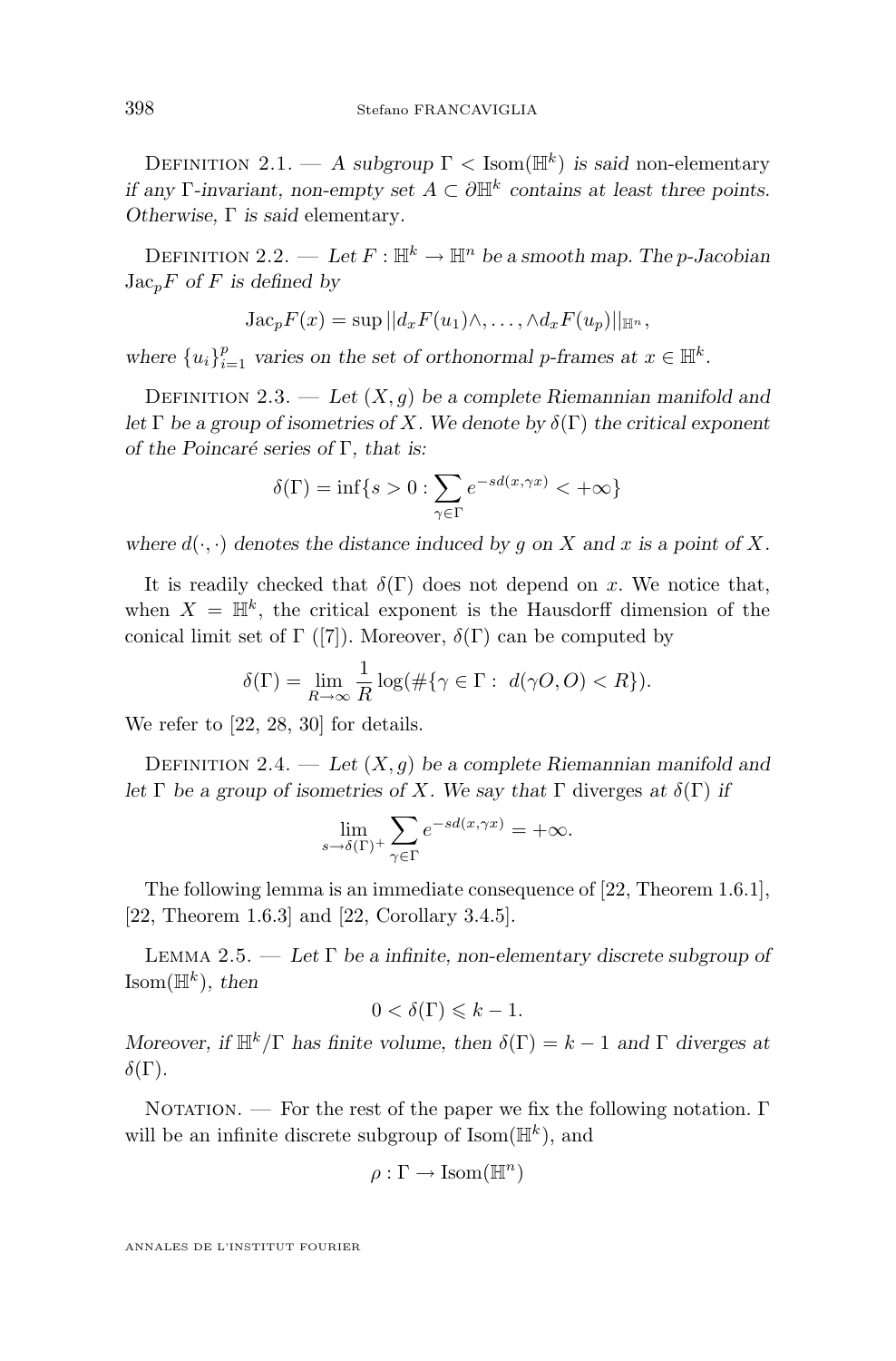<span id="page-7-0"></span>will be a representation. We fix base-points in  $\mathbb{H}^k$  and  $\mathbb{H}^n$ , both denoted by O. We denote by  $B_K$  and  $B_N$  the Busemann functions, respectively of  $\mathbb{H}^k$  and  $\mathbb{H}^n$ , normalised at O. Namely, for  $x \in \mathbb{H}^k$  and  $\theta \in \partial \mathbb{H}^k$  (resp.  $\mathbb{H}^n$ and  $\partial \mathbb{H}^n$ ) we set

$$
B_K(x,\theta) = \lim_{t \to \infty} (d_{\mathbb{H}^k}(x,\gamma_\theta(t)) - t),
$$

where  $\gamma_{\theta}$  is the geodesic ray from O to  $\theta$ , parametrised by arc length. We denote by  $\pi_K$  (respectively  $\pi_N$ ) the projection of  $\overline{\mathbb{H}}^k \times \overline{\mathbb{H}}^n$  to  $\overline{\mathbb{H}}^k$  (resp.  $\overline{\mathbb{H}}^n$ ):

$$
\pi_K: \overline{\mathbb{H}}^k \times \overline{\mathbb{H}}^n \to \overline{\mathbb{H}}^k.
$$

Finally, we fix a continuous piecewise smooth  $\rho$ -equivariant map

$$
D: \mathbb{H}^k \to \mathbb{H}^n.
$$

We notice that such a map can be easily constructed by triangulating a fundamental domain for  $\Gamma$  and then arguing by induction on the *i*-skeleta.

 $PATTERSON-SULLIVAN MEASURES. - A fundamental tool for our pur$ pose is the family of Patterson-Sullivan measures. We recall the main results we need, which we summarise in Theorem 2.6, referring to  $[6]$ ,  $[22]$ , Chap. 3, 4] and [\[30,](#page-36-0) [31\]](#page-36-0) for proofs and details.

Theorem 2.6. — *Let* Γ *be an infinite, non-elementary discrete subgroup of* Isom( $\mathbb{H}^k$ ) *with critical exponent*  $\delta(\Gamma)$ *. For all*  $x \in \mathbb{H}^k$  *there exists a positive Borel measure*  $\mu_x$  *of finite, non-zero mass such that, for all*  $x, y \in \mathbb{H}^k$  and  $\gamma \in \Gamma$ :

- (1) The measures  $\mu_x$  and  $\mu_y$  are in the same density class of measures and are concentrated on  $\partial \mathbb{H}^k$ .
- (2) The measure  $\mu_x$  satisfies

$$
d\mu_x(\theta) = e^{-\delta(\Gamma)B_K(x,\theta)}d\mu_O(\theta)
$$

*where*  $\theta \in \partial \mathbb{H}^k$ .

(3) The measures  $\mu_x$  are  $\Gamma$ -equivariant, that is

$$
\mu_{\gamma x} = \gamma_* \mu_x.
$$

*Proof. —* We only sketch the proof, recalling the construction of the Patterson-Sullivan measures because we will explicitly use it in the following.

For all  $s > \delta(\Gamma)$  let

$$
c(s) = \sum_{\gamma \in \Gamma} e^{-sd(O, \gamma O)}
$$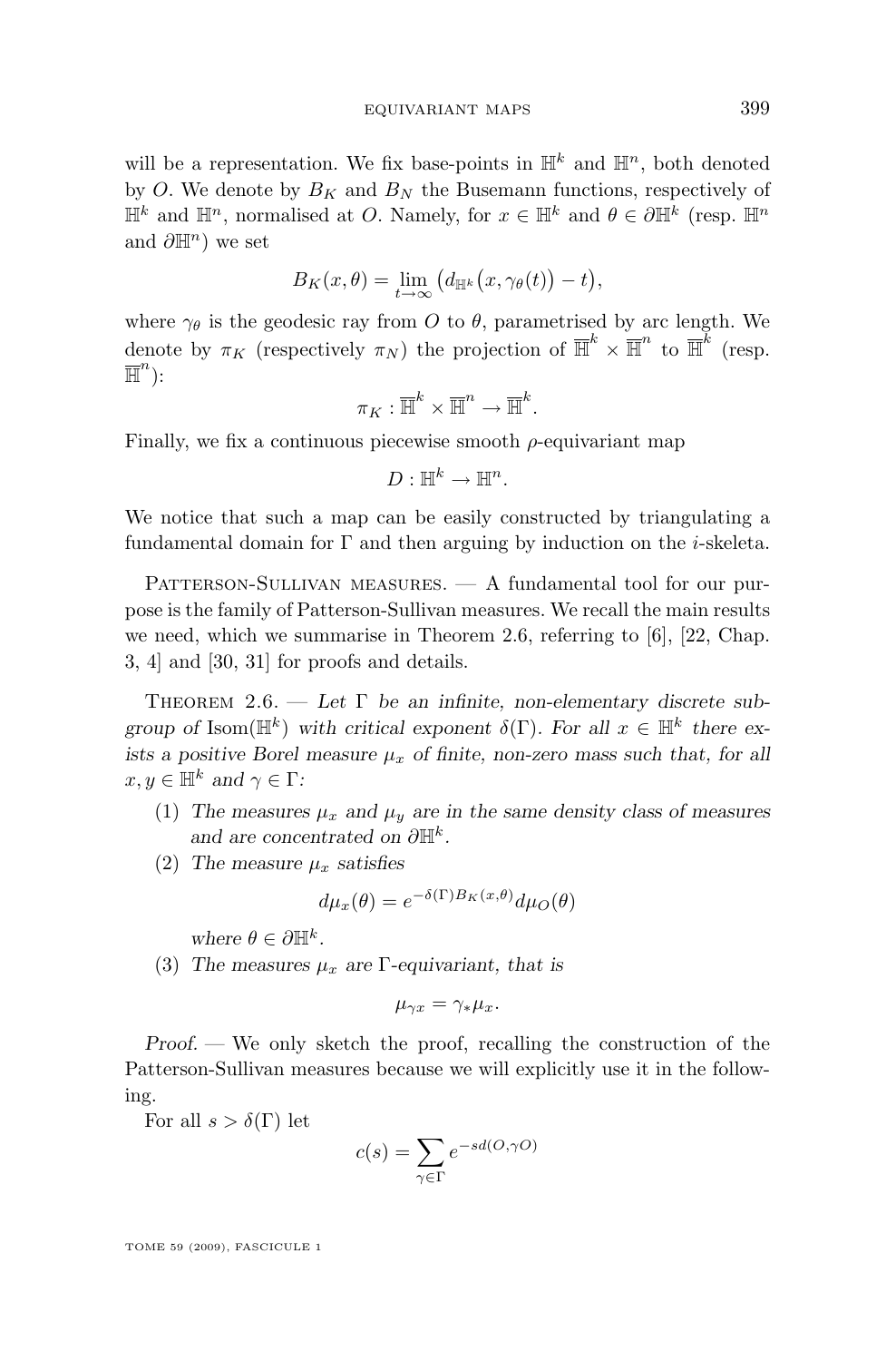<span id="page-8-0"></span>where  $d(\cdot, \cdot)$  denotes the hyperbolic distance of  $\mathbb{H}^k$ . For simplicity, here we stick to the case that  $\Gamma$  diverges at  $\delta(\Gamma)$  (this happens for example if  $\Gamma$  is geometrically finite, see [\[22,](#page-36-0) p. 87]). For any  $x \in \mathbb{H}^k$  and  $s > \delta(\Gamma)$ , define

$$
\mu_x^s = \frac{1}{c(s)} \sum_{\gamma \in \Gamma} e^{-sd(x,\gamma O)} \delta_{\gamma O}
$$

where  $\delta_{\gamma O}$  is the Dirac measure concentrated on  $\gamma O$ . For  $s > \delta(\Gamma)$ ,  $\mu_x^s$  is a well-defined positive Borel measure on  $\mathbb{H}^k \subset \overline{\mathbb{H}}^k$ . It can be shown that for  $s \to \delta(\Gamma)^+$ , the measures  $\mu_x^s$  weakly converge to a positive Borel measure  $\mu_x$  on  $\overline{\mathbb{H}}^k$ . More precisely, for all  $x \in \mathbb{H}^k$  and  $\varphi \in C(\overline{\mathbb{H}}^k)$ 

$$
\int_{\overline{\mathbb{H}}^k} \varphi \, d\mu_x^s \to \int_{\overline{\mathbb{H}}^k} \varphi \, d\mu_x.
$$

Moreover, the fact that  $\lim_{s\to \delta(\Gamma)^+} c(s) = +\infty$  easily implies that  $\mu_x$  is concentrated on the boundary (in fact  $\mu_x$  is concentrated on the limit set of  $\Gamma$ ).

BARYCENTRE OF A MEASURE.  $\overline{\phantom{C}}$  We recall now the definition and the main properties of the barycentre of a measure. We refer the reader to [\[11\]](#page-35-0) and [\[4\]](#page-35-0) for complete proofs and details.

Let  $\beta$  be a positive Borel measure on  $\partial \mathbb{H}^n$  of finite mass. Define the function  $\mathcal{B}_{\beta}: \mathbb{H}^n \to \mathbb{R}$  by

$$
\mathcal{B}_\beta : y \mapsto \int_{\partial \mathbb H^n} B_N(y,\theta) \, d\beta(\theta).
$$

Since we are working in the hyperbolic space, the Busemann functions are convex. Thus, its  $\beta$ -average  $\mathcal{B}_{\beta}$  is strictly convex, provided that  $\beta$  is not the sum of two deltas. Moreover, one can show that  $\mathcal{B}_{\beta}(y) \to \infty$  as y approaches  $\partial \mathbb{H}^n$ . It follows that  $\mathcal{B}$  has a unique minimum in  $\mathbb{H}^n$ .

DEFINITION 2.7. — *For any positive Borel measure*  $\beta$  *on*  $\partial \mathbb{H}^n$  *of finite mass which is not concentrated on two points, we define the* barycentre  $bar(\beta)$  *of*  $\beta$  *as the unique minimum point of the function*  $y \mapsto \int_{\partial \mathbb{H}^n} B_N(y, \theta)$  $d\beta(\theta)$ .

We refer to [\[11\]](#page-35-0), [\[4\]](#page-35-0) and [\[5\]](#page-35-0) for a proof of the following lemma.

LEMMA 2.8. — The barycentre of a measure  $\beta$  satisfies the following *properties:*

(1) *The barycentre is characterised by the equation*

$$
\int_{\partial \mathbb{H}^n} dB_N(\mathrm{bar}(\beta), \theta)(\cdot) d\beta(\theta) = 0.
$$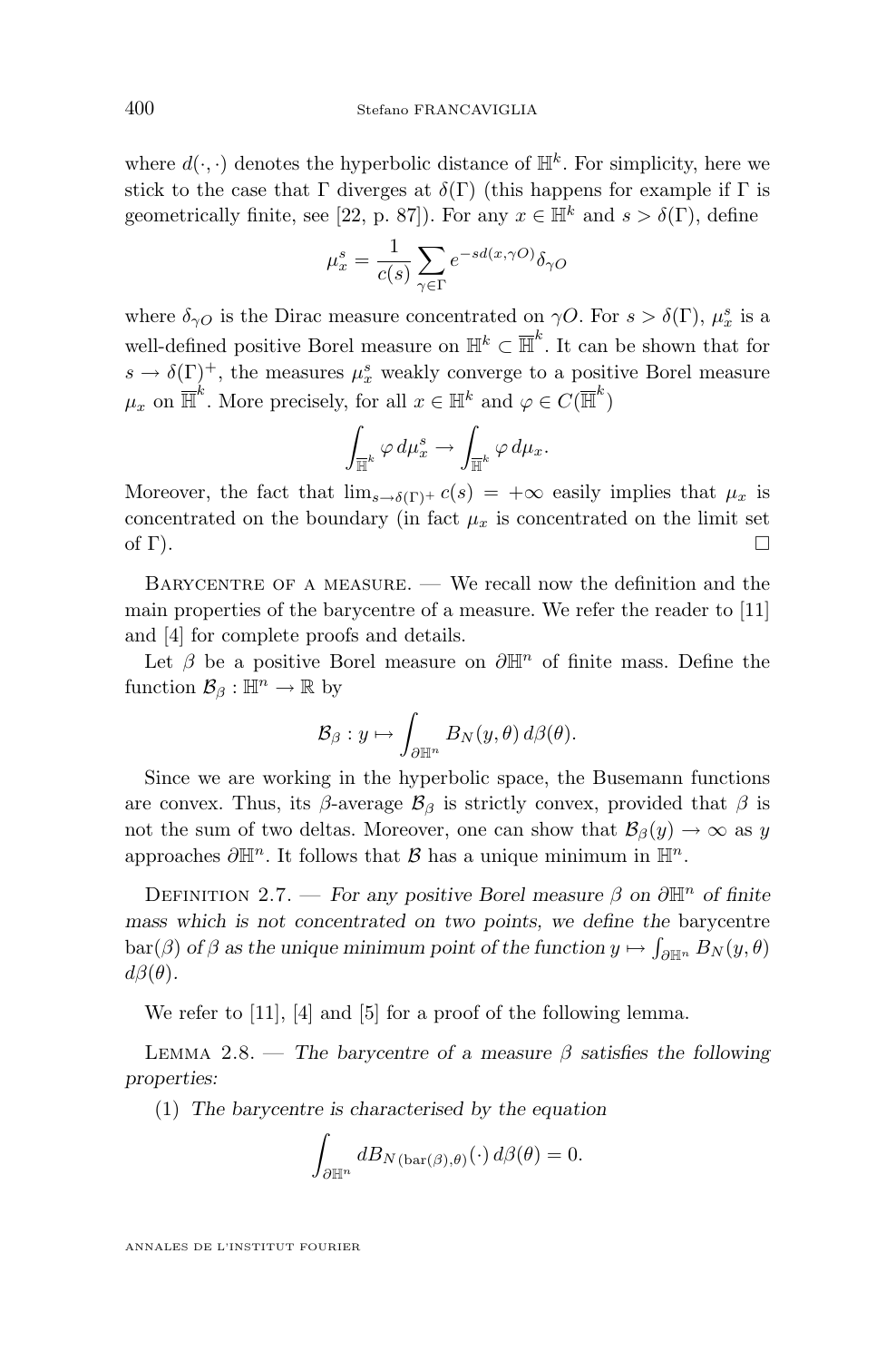<span id="page-9-0"></span>(2) *The barycentre is* Isom( $\mathbb{H}^n$ )-equivariant, that is, for any g∈Isom( $\mathbb{H}^n$ )

$$
bar(g_*\beta) = g(bar(\beta)).
$$

(3) *The barycentre is continuous respect the weak convergence of measures. That is, if*  $\beta_i \to \beta$ *, then*  $bar(\beta_i) \to bar(\beta)$ *.* 

The first property follows from the definition after differentiating the function  $\mathcal{B}_{\beta}$ . The equivariance follows from the properties of the Busemann functions. The continuity can be easily proved using that, if  $\beta_i \rightarrow \beta$ , then  $\mathcal{B}_{\beta_i}$  and  $d\mathcal{B}_{\beta_i}$  point-wise converge to  $\mathcal{B}_{\beta}$  and  $d\mathcal{B}_{\beta}$  respectively.

*Remark 2.9.* — If  $\beta = a\delta_{\theta_1} + b\delta_{\theta_2}$ , with  $0 < a < b$ , then it can be checked that the minimum of  $\mathcal{B}_{\beta}$  is the point  $\theta_2 \in \partial \mathbb{H}^n$ . Thus, one can define the barycentre of a measure  $\beta$  whenever  $\beta$  is not the sum of two deltas with the same weights. Note that, since the barycentre of a measure concentrated on two points belongs to  $\partial \mathbb{H}^n$ , equation [1](#page-8-0) of Lemma [2.8](#page-8-0) makes no sense for such measures.

Developing measures. — We now introduce the notion of *family of developing measures* for  $\rho$ , which extends the one of  $\rho$ -equivariant map. We recall that  $\{\mu_x\}$  is the family of Patterson-Sullivan measures.

DEFINITION 2.10. — *A family of developing measures for*  $\rho$  *is a set* {λz}z∈∂H<sup>k</sup> *of positive Borel measures on* ∂Hn*, of finite mass, and such that:*

(1) The measures  $\lambda_z$ 's are *ρ*-equivariant, that is, for  $\mu_O$ -almost all z *and all*  $\gamma \in \Gamma$ 

$$
\lambda_{\gamma z} = \rho(\gamma)_* \lambda_z
$$

(2) *For any*  $\varphi \in C(\partial \mathbb{H}^n)$ *, the function* 

$$
z \mapsto \int_{\partial \mathbb{H}^n} \varphi(\theta) \, d\lambda_z(\theta)
$$

is  $\mu_{\Omega}$ -integrable (whence, by points [1](#page-7-0) and [2](#page-7-0) of Theorem [2.6,](#page-7-0) it is  $\mu_x$ -integrable for all x.

- (3) The function  $z \mapsto ||\lambda_z||$  belongs to  $L^{\infty}(\partial \mathbb{H}^k, \mu_O)$ .
- (4) For  $\mu_O$ -almost  $z \in \partial \mathbb{H}^k$ ,  $||\lambda_z|| > 0$ .

As an example, consider a  $\mu$ <sub>O</sub>-measurable  $\rho$ -equivariant map  $\overline{D}$  :  $\partial \mathbb{H}^k \to$  $\partial \mathbb{H}^n$ . Then the family  $\{\lambda_z = \delta_{\overline{D}(z)}\}$ , where  $\delta_{\overline{D}(z)}$  is the Dirac measure, is a family of developing measures for  $\rho$ . In this sense the notion of developing measures extends the one of equivariant map.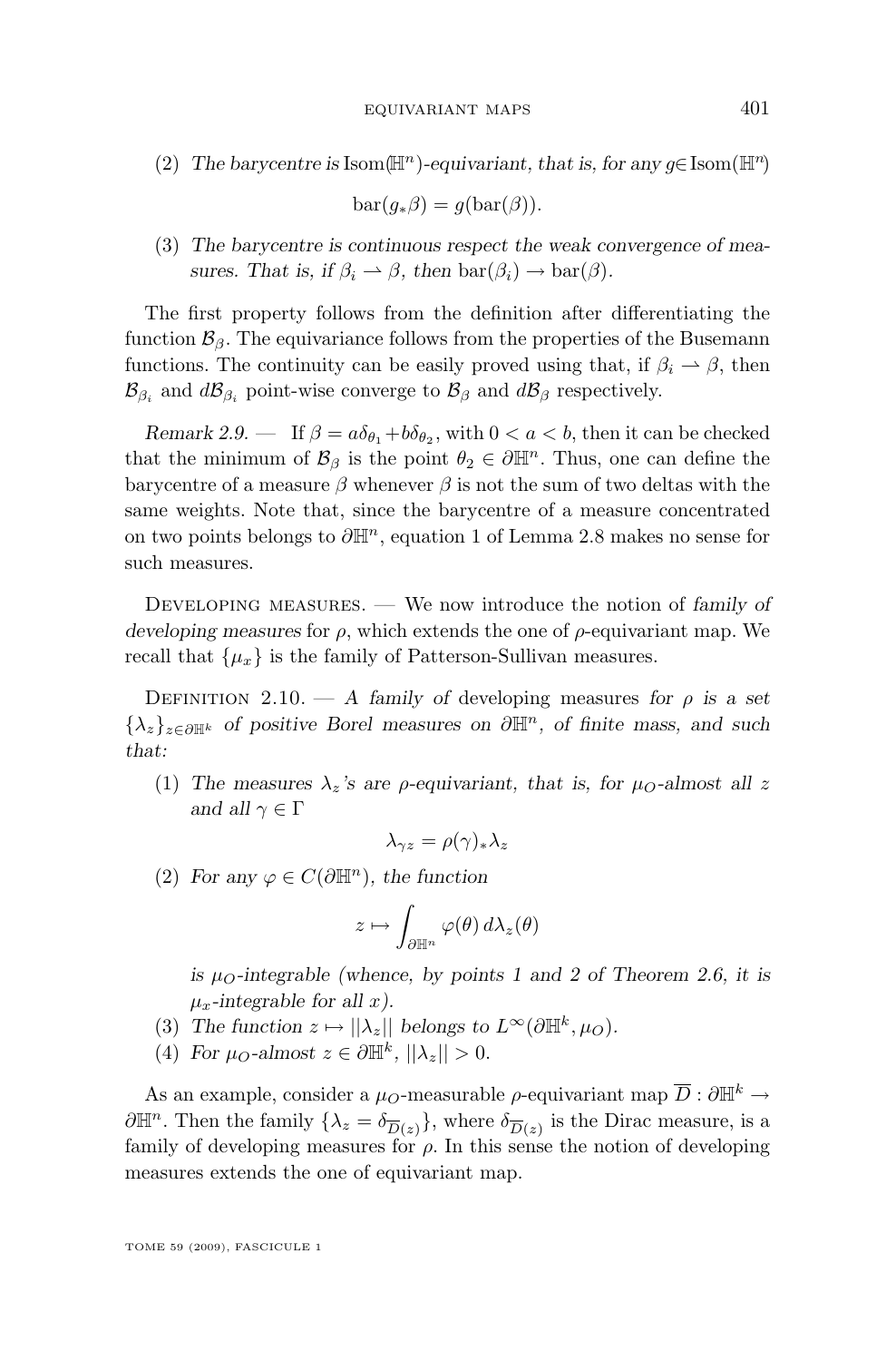<span id="page-10-0"></span>CONVOLUTIONS OF MEASURES.  $-$  Let  $X, Y$  be topological spaces and let  $\mu$  be a Borel measure on X. Let  $\{\alpha_x\}_{x\in X}$  be a family of Borel measures on Y such that for each  $\varphi \in C_0(Y)$  the function  $x \mapsto \int_Y \varphi \, d\alpha_x$  is  $\mu$ integrable. The convolution  $\mu * {\alpha_x}$  is the Borel measure on Y defined by

$$
\int_{Y} \varphi(y) d(\mu * {\alpha_x}) = \int_{X} \left( \int_{Y} \varphi(y) d\alpha_x(y) \right) d\mu(x)
$$

for any  $\varphi \in C_0(Y)$ . Similarly, we define the product  $\mu \times {\alpha_x}$  on  $X \times Y$  by

$$
\int_Y \varphi(x, y) d(\mu \times \{\alpha_x\}) = \int_X \left( \int_Y \varphi(x, y) d\alpha_x(y) \right) d\mu(x).
$$

The measure  $\mu * {\alpha_x}$  is the  $\mu$ -average of the  $\alpha_x$ 's. Moreover, if  $\pi : X \times Y \to Y$ Y is the projection, then  $\mu * {\alpha_x} = \pi_*(\mu \times {\alpha_x}).$ 

We say that a sequence of measures  $\{\mu_i\}$  weakly converges to  $\mu$  if, for any continuous function f with compact support,  $\int f d\mu_i \to \int f d\mu$ . The proof of following lemmas are left to the reader.

LEMMA 2.11. — Suppose that  $\{\mu_i\}$  is a sequence of measures on X, weakly converging to  $\mu$ . If for each  $\varphi \in C_0(Y)$  the function  $x \mapsto \int_Y \varphi \, d\alpha_x$ *belongs to*  $C_0(X)$ *, then the sequence*  $\mu_i * {\alpha_x}$  *weakly converges to*  $\mu * {\alpha_x}$ *.* 

LEMMA 2.12. — Let Z be a topological space and let  $\{\nu_u\}_{u\in Y}$  be a *family of Borel measures on* Z *such that for all*  $\psi \in C_0(z)$  *the function*  $y \mapsto \int_Z \psi \, d\nu_y$  is  $\alpha_x$ -integrable for  $\mu$ -almost all  $x$  and  $x \mapsto \int_Y \int_Z \psi \, d\nu_y d\alpha_x$ *is* µ*-measurable. Then*

$$
\mu * {\alpha_x * {\nu_y}} = (\mu * {\alpha_x}) * {\nu_y}.
$$

By Lemma 2.12 we can omit the parentheses and write  $\mu * {\alpha_x} * {\gamma_y}$ .

Some remarks on the hypotheses of Theorems [1.1,](#page-2-0) [1.2](#page-2-0) and [3.1.](#page-11-0) — First of all, we notice that the hypotheses of such theorems can be relaxed by replacing the spaces  $\mathbb{H}^k$  and  $\mathbb{H}^n$  with Riemannian manifolds with suitable bounds on the curvatures. We refer the reader to [\[6\]](#page-35-0) for further details on that direction.

Moreover, even if the hypothesis that the image of  $\rho$  is non-elementary is crucially used in Corollary [3.5,](#page-12-0) it is not strictly necessary. More precisely, suppose that  $\rho(\Gamma)$  is elementary. Then there exists a  $\rho(\Gamma)$ -invariant set  $A \subset \partial \mathbb{H}^n$  with either one or two points.

In the latter case, there exists a whole geodesic c in  $\mathbb{H}^n$  which is  $\rho(\Gamma)$ invariant and it is easy to see that a natural map whose image is contained in c exists. Therefore, Theorem [1.2](#page-2-0) is true in this case.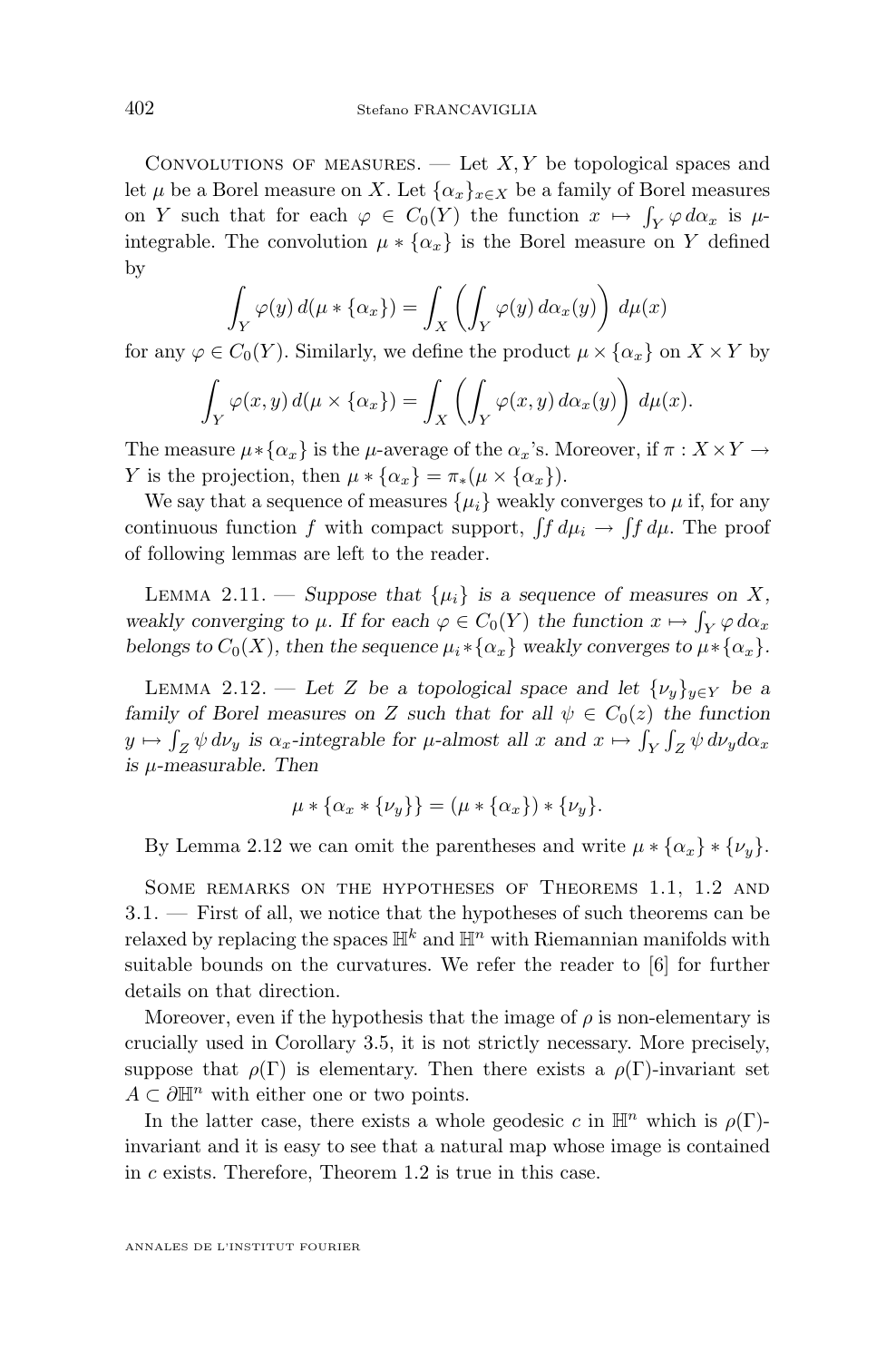<span id="page-11-0"></span>In the former case, we can suppose that, in the half-space model  $\mathbb{H}^{n-1}\times$  $\mathbb{R}^+$  of  $\mathbb{H}^n$ , the point  $\infty$  is fixed by  $\rho(\Gamma)$ . Then, one can easily construct a  $\rho$ -equivariant map D whose image is contained in the horosphere  $\{(z, 1) :$  $z \in \mathbb{R}^{n-1}$ . Thus, if  $\text{Jac}_p D(x)$  is bounded, then Theorem [1.2](#page-2-0) is proved by raising D to a sufficiently high horosphere. It follows that, if  $\mathbb{H}^k/\Gamma$  is compact, or simply if  $\mathbb{H}^k/\Gamma$  retracts to a compact set (and this is the case if for example  $\Gamma$  is geometrically finite), then Theorem [1.2](#page-2-0) is true even if  $\rho(\Gamma)$  has a fixed point.

#### **3. Construction of B-C-G natural maps**

In this section we prove the following Theorem, which, together with Theorem [1.1](#page-2-0) (proved in Section [4,](#page-14-0)) directly implies Theorem [1.2.](#page-2-0) For this section we keep the notation fixed in Section [2.](#page-5-0)

THEOREM 3.1. — Let  $\Gamma$  < Isom( $\mathbb{H}^k$ ) be an infinite discrete group. Let  $\rho : \Gamma \to \text{Isom}(\mathbb{H}^n)$  be a representation whose image is non-elementary. If *there exists a family*  $\{\lambda_z\}$  *of developing measures for*  $\rho$ *, then a natural map exists.*

*Proof. —* Fix a family

 $\{\lambda_z\}_{z\in\partial\mathbb{H}^k}$ 

of developing measures for  $\rho$ . The idea of the proof is to use the developing measures to push-forward the Patterson-Sullivan measures  $\mu_x$ 's to measures  $\beta_x$ 's on  $\partial \mathbb{H}^n$ , and define the natural map by

$$
x \mapsto \mu_x \mapsto \beta_x \mapsto \mathrm{bar}(\beta_x).
$$

Then, the properties of the natural map will follow as in [\[6\]](#page-35-0).

The push-forward the measures  $\mu_x$ 's is defined as follows. For each  $x \in$  $\mathbb{H}^k$ , define  $\beta_x$  as the positive Borel measure on  $\partial \mathbb{H}^n$  given by  $\beta_x = \mu_x * {\lambda_z}.$ Namely, for all  $\varphi \in C(\partial \mathbb{H}^n)$ 

$$
\int_{\partial \mathbb{H}^n} \varphi(y) d\beta_x(y) = \int_{\partial \mathbb{H}^k} \left( \int_{\partial \mathbb{H}^n} \varphi(y) d\lambda_z(y) \right) d\mu_x(z)
$$
  

$$
= \int_{\partial \mathbb{H}^k} \left( \int_{\partial \mathbb{H}^n} \varphi(y) d\lambda_z(y) \right) e^{-\delta(\Gamma)B_K(x,z)} d\mu_O(z).
$$

Note that the measure  $\beta_x$  is well-defined and has finite mass because of conditions [\(2\)](#page-9-0) and [\(3\)](#page-9-0) of Definition [2.10.](#page-9-0) Moreover, since  $\beta_x = \pi_{N*}(\mu_x \times$  $\{\lambda_z\}$ , if the family  $\{\lambda_z\}$  is of the form  $\{\delta_{\overline{D}(z)}\}$  for a  $\mu_O$ -measurable function  $\overline{D}: \partial \mathbb{H}^k \to \partial \mathbb{H}^n$ , then  $\beta_x = \overline{D}_*\mu_x$ .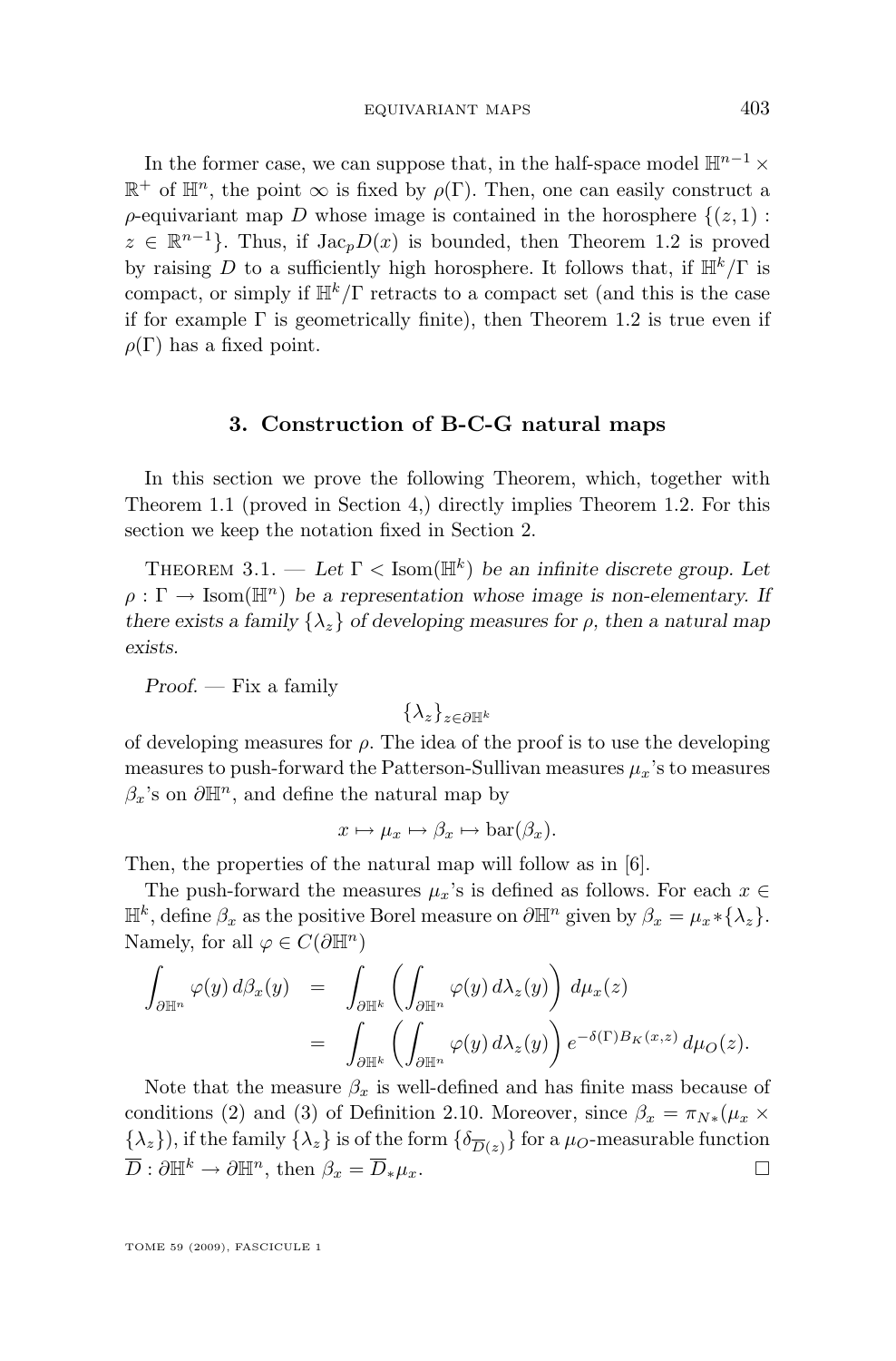<span id="page-12-0"></span>LEMMA 3.2. — The family of measures  $\{\beta_x\}_{x\in\mathbb{H}^k}$  is *ρ*-equivariant, that *is to say, for all*  $x \in \mathbb{H}^k$  *and*  $\gamma \in \Gamma$ 

$$
\beta_{\gamma x} = \rho(\gamma)_* \beta_x.
$$

*Proof.* — For any  $\varphi \in C(\partial \mathbb{H}^n)$ 

$$
\int_{\partial \mathbb{H}^n} \varphi(y) d\beta_{\gamma x}(y) = \int_{\partial \mathbb{H}^k} \left( \int_{\partial \mathbb{H}^n} \varphi(y) d\lambda_z(y) \right) d\mu_{\gamma x}(z)
$$
  
\n
$$
= \int_{\partial \mathbb{H}^k} \left( \int_{\partial \mathbb{H}^n} \varphi(y) d\lambda_{\gamma z}(y) \right) d\mu_x(z)
$$
  
\n
$$
= \int_{\partial \mathbb{H}^k} \left( \int_{\partial \mathbb{H}^n} \varphi(\rho(\gamma)y) d\lambda_z(y) \right) d\mu_x(z) = \int_{\partial \mathbb{H}^n} \varphi(y) d(\rho(\gamma)_* \beta_x)(y).
$$

LEMMA 3.3. — *For all*  $x, y \in \mathbb{H}^k$ , the measures  $\beta_x$  and  $\beta_y$  are in the *same density class of measures.*

*Proof.* — We have to show that for all positive functions  $\varphi \in C(\partial \mathbb{H}^n)$ we have

$$
\int_{\partial \mathbb{H}^n} \varphi \, d\beta_x = 0 \iff \int_{\partial \mathbb{H}^n} \varphi \, d\beta_y = 0.
$$

This follows from the fact that  $\mu_x$  and  $\mu_y$  are in the same density class. Indeed, if  $\Phi$  denotes the function  $z \mapsto \int_{\partial \mathbb{H}^n} \varphi d\lambda_z$ , since the developing measures are positive,  $\Phi$  is positive, and

$$
\int_{\partial \mathbb{H}^n} \varphi \, d\beta_x = \int_{\partial \mathbb{H}^n} \Phi \, d\mu_x = 0 \iff 0 = \int_{\partial \mathbb{H}^n} \Phi \, d\mu_y = \int_{\partial \mathbb{H}^n} \varphi \, d\beta_y.
$$

LEMMA 3.4. — *For all*  $x \in \mathbb{H}^k$ ,  $||\beta_x|| > 0$ .

*Proof. —* It follows from condition [\(4\)](#page-9-0) of Definition [2.10](#page-9-0) and from the fact that  $||\mu_x|| > 0$ .

COROLLARY 3.5. — For all  $x \in \mathbb{H}^k$ , the measure  $\beta_x$  is not concentrated *on two points.*

*Proof.* — By Lemma 3.4,  $\beta_x$  is not the zero-measure. Suppose that  $\beta_x$ has an atom of positive weight at  $y_0 \in \partial \mathbb{H}^n$ . By Lemmas [3.2](#page-11-0) and 3.3,  $\beta_x$ has an atom of positive weight at each point of the  $\rho(\Gamma)$ -orbit of  $y_0$ , which contains most than two points because  $\rho(\Gamma)$  is non-elementary.

It follows that for all  $x \in \mathbb{H}^k$ , the barycentre of the measure  $\beta_x$  is welldefined and belongs to  $\mathbb{H}^n$ . We define the natural map  $F: \mathbb{H}^k \to \mathbb{H}^n$  by

$$
F(x) = \operatorname{bar}(\beta_x).
$$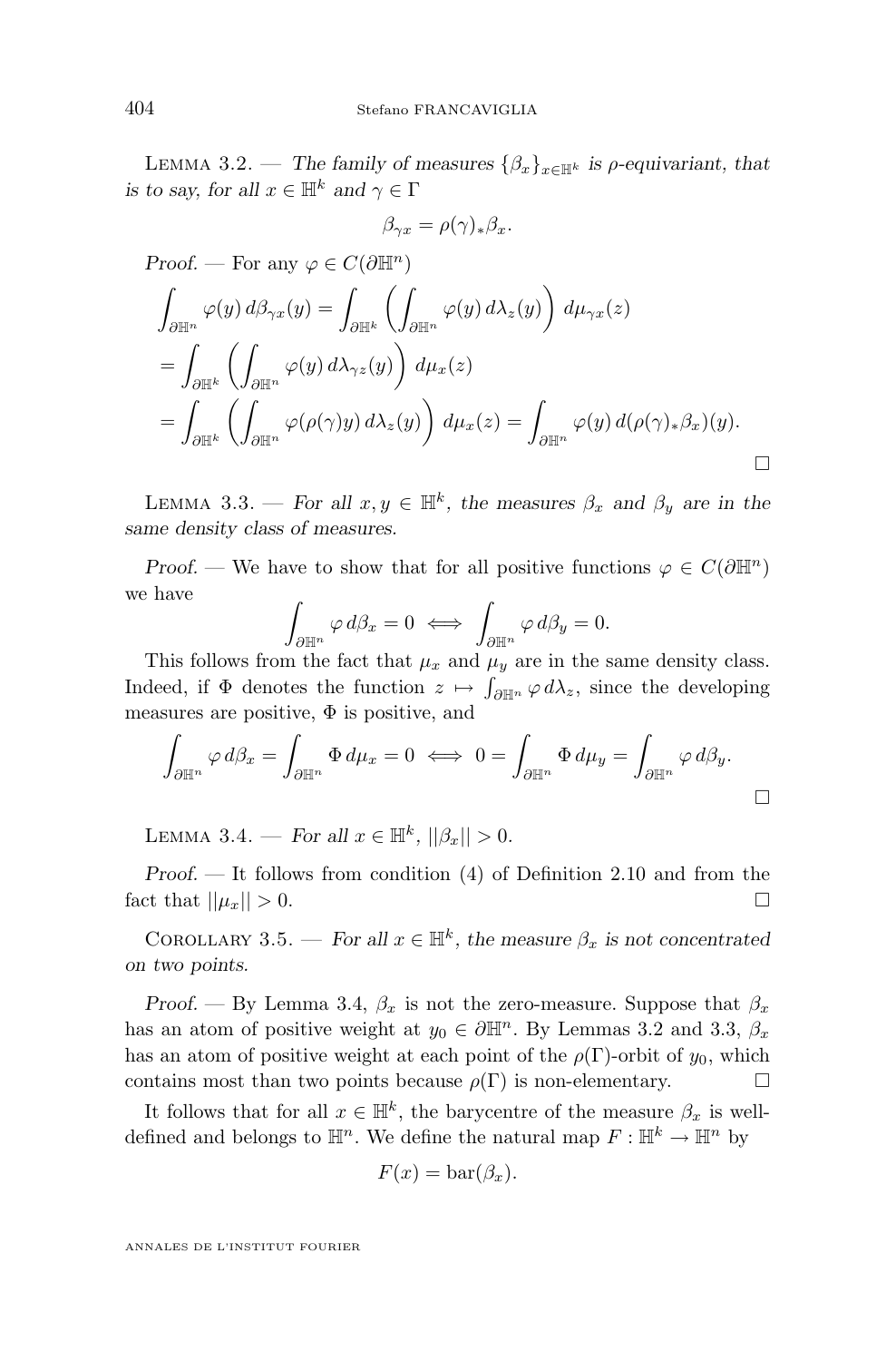By condition [\(1\)](#page-8-0) of Lemma [2.8,](#page-8-0) the natural map is characterised by the implicit equation

$$
(3.1)\qquad G(x, F(x)) = 0
$$

where

$$
G(x,\xi) = \int_{\partial \mathbb{H}^n} dB_{N(\xi,\theta)}(\cdot) d\beta_x(\theta)
$$
  
= 
$$
\int_{\partial \mathbb{H}^k} \int_{\partial \mathbb{H}^n} dB_{N(\xi,\theta)}(\cdot) d\lambda_z(\theta) e^{-\delta(\Gamma)B_K(x,z)} d\mu_O(z).
$$

The function G is smooth because the Busemann functions  $B_K$  and  $B_N$  are smooth. Then, by the implicit function theorem, we get that  $F$  is smooth. Moreover, by Lemma [3.2](#page-11-0) and claim [\(2\)](#page-9-0) of Lemma [2.8,](#page-8-0) it follows that  $F$  is  $\rho$ -equivariant.

By differentiating equation (3.1) we get that for all  $u \in T_x \mathbb{H}^k$  and  $v \in$  $T_{F(x)}\mathbb{H}^n$ 

(3.2)  

$$
\int_{\partial \mathbb{H}^k} \int_{\partial \mathbb{H}^n} DdB_N|_{(F(x), \theta)} (dF_x(u), v) d\lambda_z d\mu_x
$$

$$
= \delta(\Gamma) \int_{\partial \mathbb{H}^k} \int_{\partial \mathbb{H}^n} dB_{N(F(x), \theta)}(v) dB_{K(x, z)}(u) d\lambda_z d\mu_x.
$$

Equation  $(3.2)$  is the analogous of equation  $(2.3)$  of [\[6\]](#page-35-0). The proof of the properties of the natural map now goes exactly as in [\[6,](#page-35-0) p. 152-154], and the proof of Theorem [3.1](#page-11-0) is complete.

An immediate corollary of Theorem [1.2](#page-2-0) is the following fact.

Corollary 3.6. — *Let* X, Y *be two compact hyperbolic manifold of (possibly different) dimension at least tree. Then in each homotopy class of maps*  $f: Y \to X$  *there exists a smooth map*  $F: Y \to X$  *such that*  $|\text{Jac}(F)| \leq 1$ . Moreover, if  $|\text{Jac}(F)| = 1$ , then  $d_y F$  is an isometry.

*Proof.* — By Theorem [1.2,](#page-2-0) any  $f: Y \to X$  is homotopic to the natural map corresponding to the representation  $f_*$ . Such a map has the requested properties because, by Lemma [2.5,](#page-6-0) we have  $\delta(\pi_1(Y)) \leq \dim(Y)$ .

As Theorem [1.2,](#page-2-0) Corollary 3.6 was proved by Besson, Courtois and Gallot in the special case in which  $\rho$  is discrete and faithful and both  $\Gamma$  and  $\rho(\Gamma)$ are convex co-compact ([\[6\]](#page-35-0).)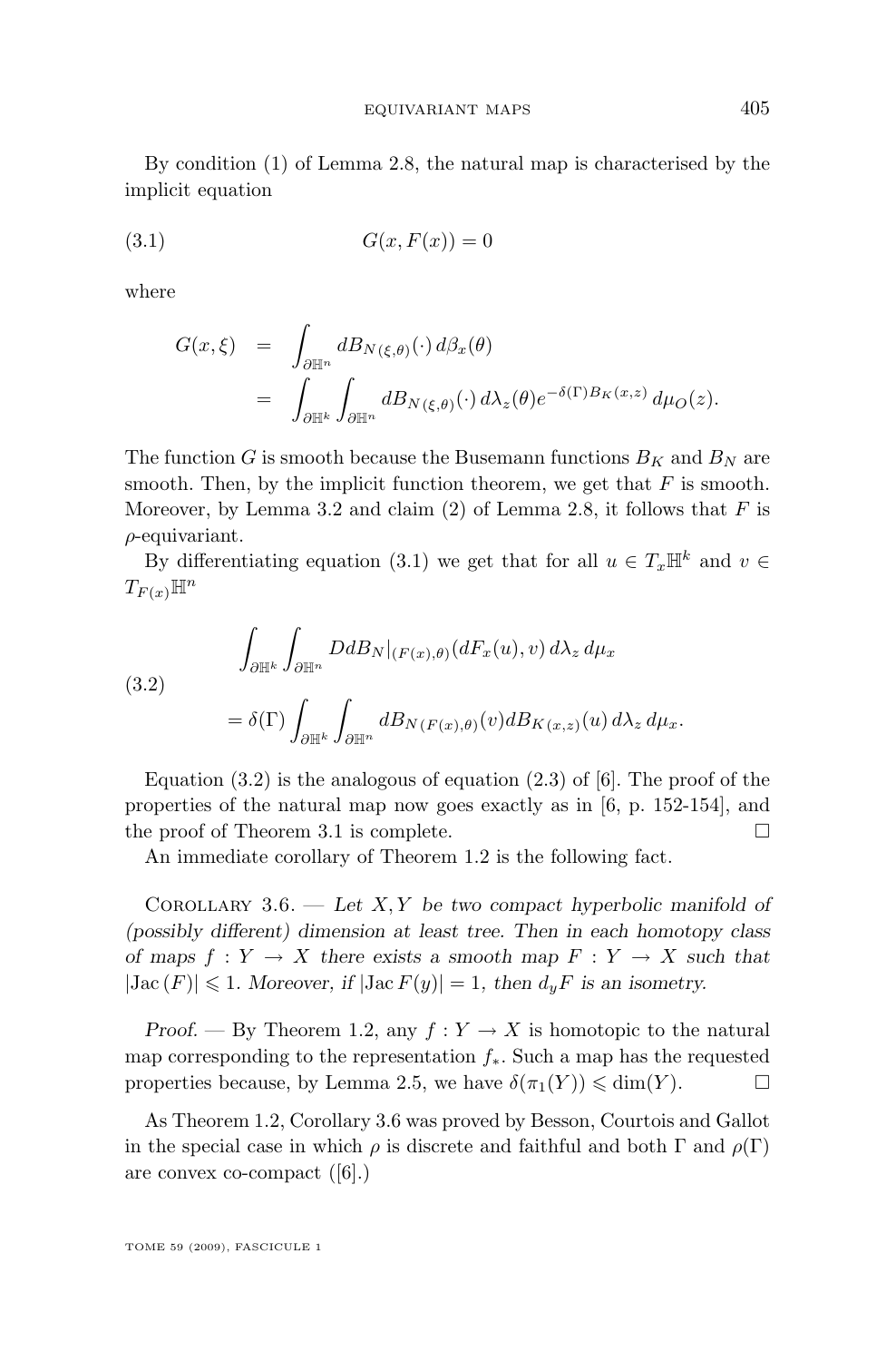#### <span id="page-14-0"></span>**4. Weak extension of equivariant maps: existence of developing measures**

In this section we prove Theorem [1.1.](#page-2-0) In particular, to obtain a family of developing measures, we show that any equivariant map weakly extend to the boundary in the setting of Borel measures. We keep here the notation fixed in Section [2,](#page-5-0) included the one of Theorem [2.6](#page-7-0) for the Patterson-Sullivan measures.

The rough idea is the following. Consider the graphic  $G(D)$  of D as a subspace of  $\overline{\mathbb{H}}^k \times \overline{\mathbb{H}}^n$ . Then, for each measure  $\mu$  on  $\mathbb{H}^k$  we can consider the graphic measure  $\eta$  on  $\overline{\mathbb{H}}^k \times \overline{\mathbb{H}}^n$ , that is, the only measure which is concentrated on  $G(D)$  and whose push-forward  $\pi_{K*}\eta$  is  $\mu$ . The sequence  $\{\eta_x^s\}$  of the graphic measures corresponding to the measures  $\{\mu_x^s\}$ , weakly converges to a measure  $\eta_x$  concentrated on  $\partial \mathbb{H}^k \times \overline{\mathbb{H}}^n$ . Then, by disintegrating the measure  $\eta_x$  we obtain a family  $\{\alpha_z\}_{z\in\partial\mathbb{H}^k}$  of measures on  $\overline{\mathbb{H}}^n$ . By making the convolution with the family of visual measures of  $\partial \mathbb{H}^n$ , we get a family of developing measures.

For each  $x \in \mathbb{H}^k$  and  $s > \delta(\Gamma)$  we define a positive Borel measure of finite mass on  $\overline{\mathbb{H}}^k \times \overline{\mathbb{H}}^n$  as follows:

$$
\eta_x^s = \frac{1}{c(s)} \sum_{\gamma \in \Gamma} e^{-sd(x,\gamma O)} \delta_{(\gamma O,D(\gamma O))} = \frac{1}{c(s)} \sum_{\gamma \in \Gamma} e^{-sd(x,\gamma O)} \delta_{(\gamma O,\rho(\gamma)D(O))}
$$

where  $\delta_{(x,y)}$  denotes the Dirac measure concentrated on  $(x,y) \in \overline{\mathbb{H}}^k \times \overline{\mathbb{H}}^n$ . The measures  $\{\eta_x^s\}$  are the graphic measures associated to  $\{\mu_x^s\}$  and D, and they are concentrated on  $\mathbb{H}^k \times \mathbb{H}^n$ . Note that  $\eta_x^s = \mu_x^s \times {\delta_{D(z)}}$  (see Section [2.](#page-5-0))

The group  $\text{Isom}(\mathbb{H}^k) \times \text{Isom}(\mathbb{H}^n)$  acts on  $\overline{\mathbb{H}}^k \times \overline{\mathbb{H}}^n$  by

$$
(g_1, g_2)(x, y) = (g_1x, g_2y).
$$

LEMMA 4.1. — *For all*  $s > \delta(\Gamma)$  *the family*  $\{\eta_x^s\}$  *is*  $\rho$ *-equivariant, that is, for all*  $x \in \mathbb{H}^k$  *and*  $\psi \in \Gamma$ 

$$
\eta_{\psi x}^s = (\psi, \rho(\psi))_* \eta_x^s.
$$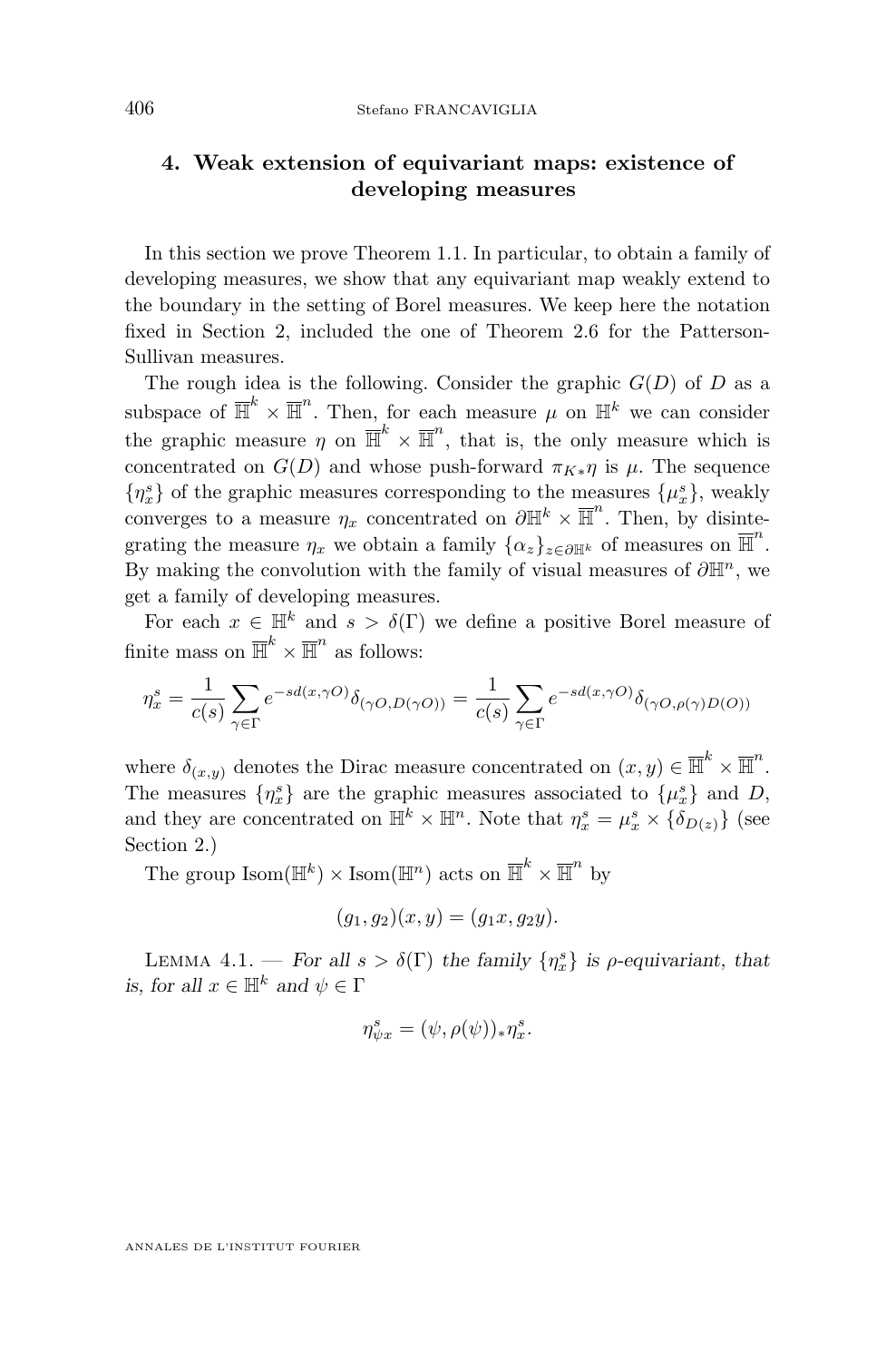*Proof.*

$$
\eta_{\psi x}^{s} = \frac{1}{c(s)} \sum_{\gamma \in \Gamma} e^{-sd(\psi x, \gamma O)} \delta_{(\gamma O, D(\gamma O))} = \frac{1}{c(s)} \sum_{\gamma \in \Gamma} e^{-sd(x, \psi^{-1} \gamma O)} \delta_{(\gamma O, D(\gamma O))}
$$
  
= 
$$
\frac{1}{c(s)} \sum_{\gamma \in \Gamma} e^{-sd(x, \gamma O)} \delta_{(\psi \gamma O, D(\psi \gamma O))}
$$
  
= 
$$
\frac{1}{c(s)} \sum_{\gamma \in \Gamma} e^{-sd(x, \gamma O)} \delta_{(\psi \gamma O, \rho(\psi)(D(\gamma O)))} = (\psi, \rho(\psi))_{*} \eta_{x}^{s}.
$$

Now, focus on the point O and consider the family  $\{\eta_{O}^{s}\}_{s>\delta(\Gamma)}$ . Since  $||\eta_O^s|| = 1$  for all s, there exists a sequence  $s_i \to \delta(\Gamma)^+$  such that  $\eta_O^{s_i}$  weakly converges to a positive Borel measure  $\eta_O$  of finite mass on  $\overline{\mathbb{H}}^k \times \overline{\mathbb{H}}^n$ 

$$
\eta_O^{s_i} \rightharpoonup \eta_O.
$$

The sequence  $\{s_i\}$  depends on the point O, but we will show later that the same sequence works for any point  $x$  (see Theorem [4.3](#page-16-0) below.) Moreover, by definition, for all  $s > \delta(\Gamma)$  and  $x \in \mathbb{H}^k$ , the measure  $\mu_x^s$  is the  $\pi_K$ -pushforward of  $\eta_x^s$ . Then, weak continuity of the push-forward implies

$$
\mu_O = (\pi_K)_*\eta_O.
$$

In particular, since the support of the Patterson-Sullivan measures is the limit set  $\Lambda(\Gamma)$  of  $\Gamma$ , the measure  $\eta_O$  is concentrated on  $\Lambda(\Gamma) \times \overline{\mathbb{H}}^n$ . A priori,  $\eta_O$  is non supported on a graphic; nonetheless, as it is a positive Borel measure, we can use the theorem of disintegration of measures ([\[1,](#page-35-0) Theorem 2.28], see also [\[10\]](#page-35-0),) which asserts that for any positive Borel measure  $\eta$  on  $\overline{\mathbb{H}}^k \times \overline{\mathbb{H}}^n$ , there exists a family of positive Borel measures  $\{\alpha_z^n\}_{z \in \overline{\mathbb{H}}^k}$  such that, if  $\mu = (\pi_K)_*\eta$ , then  $\eta = \mu \times {\alpha_{\mathcal{Z}}^{\eta}}$ . Thus, for all  $\varphi \in C(\overline{\mathbb{H}}^k \times \overline{\mathbb{H}}^n)$ 

$$
\iint_{\overline{\mathbb{H}}^k \times \overline{\mathbb{H}}^n} \varphi \, d\eta = \int_{\overline{\mathbb{H}}^k} \left( \int_{\overline{\mathbb{H}}^n} \varphi(x, y) \, d\alpha_z^n(y) \right) \, d\mu(z),
$$

and for  $\mu$ -almost z, the measure  $\alpha_2^{\eta}$  is a probability measure. We say that the family  $\{\alpha_2^n\}$  disintegrates the measure  $\eta$  (compare disintegration with property [\(2\)](#page-9-0) of Definition [2.10\)](#page-9-0).

Moreover, the measures  $\alpha_z^{\eta}$ 's are characterised by the following property. For all  $z \in \overline{\mathbb{H}}^k$ , let  $\{U_j(z) \subset \overline{\mathbb{H}}^k\}_{j \in \mathbb{N}}$  be a sequence of nested balls centred at z such that  $\cap_j U_j(z) = z$ . For  $j \in \mathbb{N}$ , let  $\psi_j^{z,\eta} : \overline{\mathbb{H}}^k \to \mathbb{R}$  be the following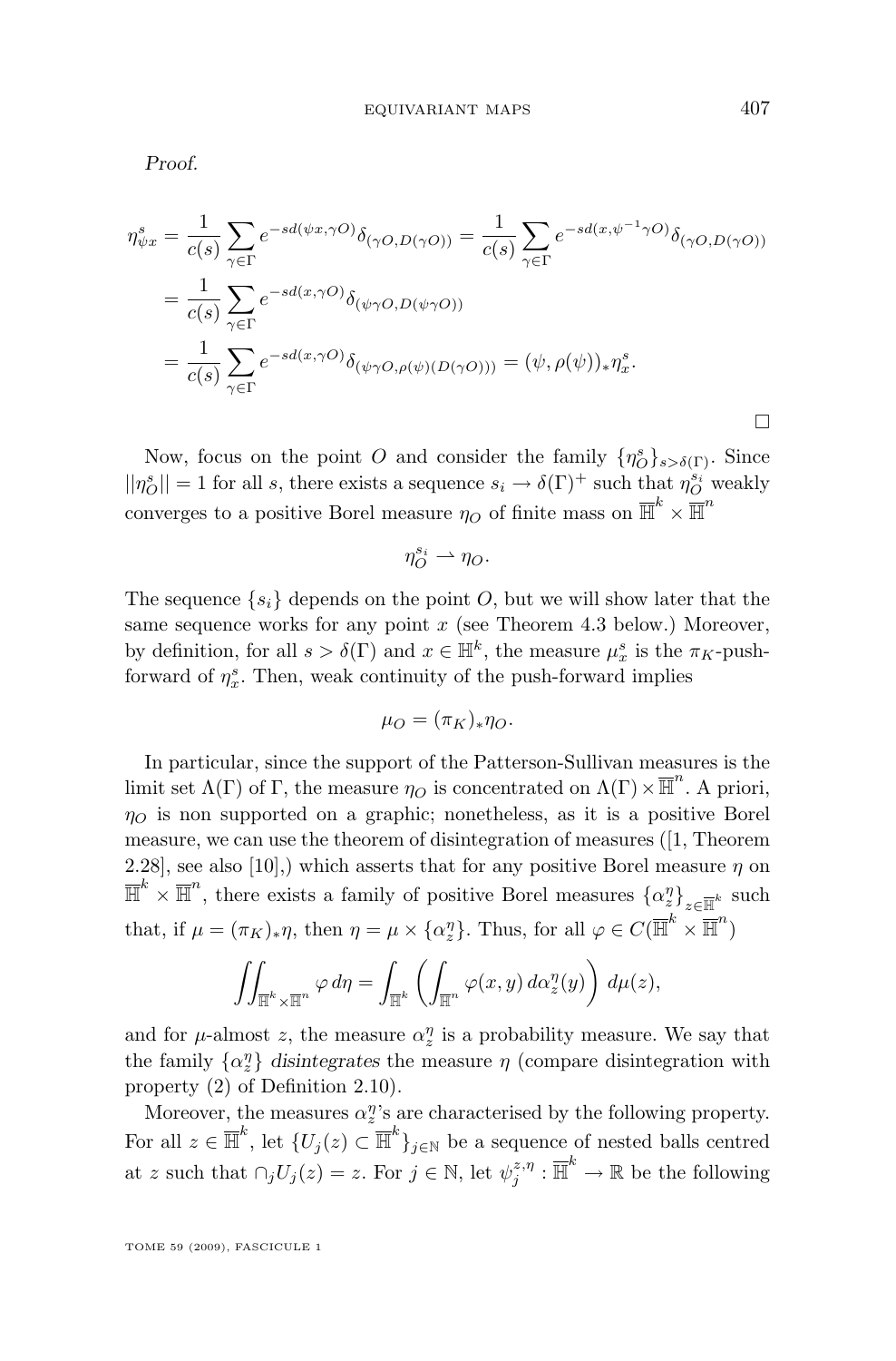<span id="page-16-0"></span>function (defined for  $\mu$ -almost all z)

$$
\psi_j^{z,\eta} = \frac{\chi_{U_j(z)}}{\mu(U_j(z))}
$$

where  $\chi_A$  denotes the characteristic function of the set  $A$  (note that  $\psi_j^{z,\eta} \to$ δ<sub>z</sub> for μ-almost all z). Then, for μ-almost all z and for all  $\varphi$  ∈  $C(\overline{\mathbb{H}}^n)$ 

$$
\int_{\overline{\mathbb{H}}^n} \varphi(y) d\alpha_z^{\eta}(y) = \lim_{j \to \infty} \iint_{\overline{\mathbb{H}}^k \times \overline{\mathbb{H}}^n} \psi_j^{z, \eta}(x) \varphi(y) d\eta(x, y).
$$

From now on, the set  $\{\alpha_z\}_{z \in \overline{\mathbb{H}}^k}$  will denote the family of measures that disintegrates  $\eta_O$ , where we set  $\alpha_z = 0$  for  $z \in \mathbb{H}^k$ . It seems worth mentioning that the choice of  $\alpha_z$  for z in the interior of  $\mathbb{H}^k$  is not relevant for our purposes. Indeed, since any  $\mu_x$  is concentrated on the limit set of Γ, which is contained in the boundary at infinity of  $\mathbb{H}^k$ , we have  $\mu_x(\mathbb{H}^k) = 0$ . In particular, the value of  $\alpha_z$  for z in the interior of  $\mathbb{H}^k$  does not affect the product measure  $\mu_x \times {\alpha_z}$ .

DEFINITION 4.2. — *For each*  $x \in \mathbb{H}^k$  *we set*  $\eta_x = \mu_x \times \{\alpha_z\}.$ 

Now, we have two problems. First, while it is true that any  $\{\eta_x^s\}$  has a converging sub-sequence, it is not clear a priori that the same sub-sequence works for all x. Second, by definition, the family  $\{\alpha_z\}$  disintegrates the limit measure  $\eta_O$ , and there is no reasons for such a family to disintegrate the limits of  $\eta_x^s$  for all x. In other words, it is not clear a priori that  $\eta_x^s$  converges to  $\eta_x$ . The following theorem settles both questions. This is the core of the proof of Theorem [1.1,](#page-2-0) as it implies that the family  $\{\alpha_z\}$  is equivariant (see Lemma [4.4](#page-19-0) below.)

THEOREM  $4.3.$  — *For all*  $x \in \mathbb{H}^k$ , the sequence  $\{\eta_x^{s_i}\}\$  weakly converges *to*  $\eta_x$ . Where  $\{s_i\}$  *is the sequence of indices such that*  $\eta_O^{s_i} \to \eta_O$ .

*Proof.* — We fix  $x \in \mathbb{H}^k$ . Since the measures  $\eta_x^{s_i}$  are bounded in norm, up to pass to sub-sequences, we can suppose that  $\{\eta_x^{s_i}\}$  weakly converges to a measure  $\tilde{\eta}_x$ . We prove now that any such possible limit  $\tilde{\eta}_x$  coincides with  $\eta_x$ , and this will prove the thesis. Let  $\{\tilde{\alpha}_z\}$  be the family that disintegrates  $\widetilde{\eta}_x$ . By weak continuity of push forward

$$
\pi_{K*}(\widetilde{\eta}_x)=\mu_x=\pi_{K*}(\eta_x).
$$

Therefore, it is sufficient to show that  $\tilde{\alpha}_z = \alpha_z$  for  $\mu_O$ -almost all z (recall that since  $\mu_x$  and  $\mu_{\mathcal{O}}$  are in the same density-class, the notions of  $\mu_{\mathcal{O}}$ negligible set and  $\mu_x$ -negligible set coincide.) For any positive function  $\varphi \in$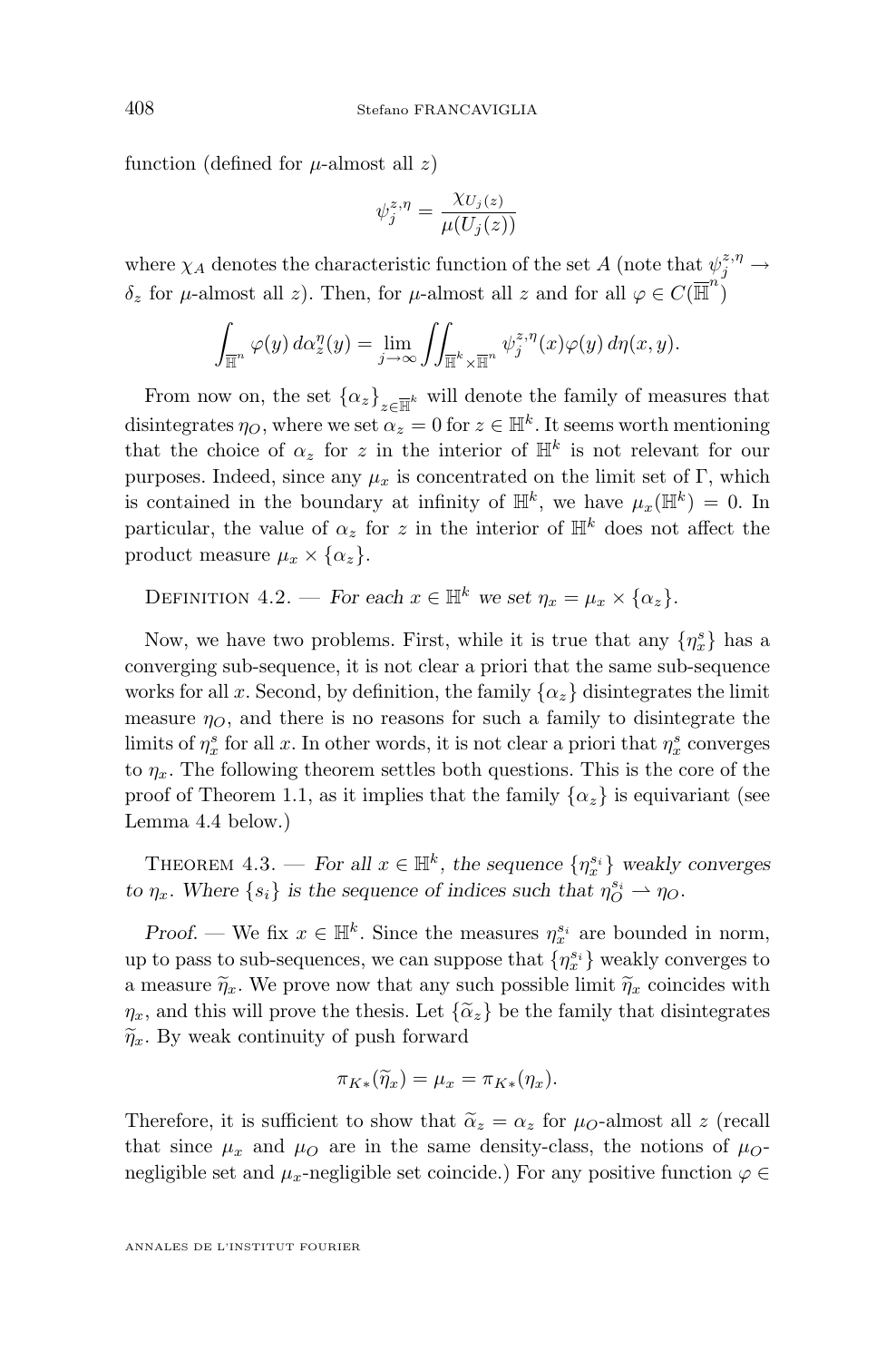<span id="page-17-0"></span>
$$
C(\overline{\mathbb{H}}^n) \text{ and } z \in \partial \mathbb{H}^k
$$
  
\n
$$
\int_{\overline{\mathbb{H}}^n} \varphi(y) d\widetilde{\alpha}_z(y) = \lim_{j \to \infty} \int_{\overline{\mathbb{H}}^k \times \overline{\mathbb{H}}^n} \psi_j^{z, \widetilde{\eta}_x}(\xi) \varphi(y) d\widetilde{\eta}_x(\xi, y)
$$
  
\n
$$
= \lim_{j \to \infty} \lim_{s_i \to \delta(\Gamma)^+} \int_{\overline{\mathbb{H}}^k \times \overline{\mathbb{H}}^n} \psi_j^{z, \widetilde{\eta}_x}(\xi) \varphi(y) d\eta_x^{s_i}(\xi, y)
$$
  
\n
$$
= \lim_{j \to \infty} \lim_{s_i \to \delta(\Gamma)^+} \int_{\overline{\mathbb{H}}^k} \psi_j^{z, \widetilde{\eta}_x}(\xi) \varphi(D(\xi)) d\mu_x^{s_i}(\xi)
$$
  
\n
$$
= \lim_{j \to \infty} \lim_{s_i \to \delta(\Gamma)^+} \int_{U_j(z)} \varphi(D(\xi)) \frac{1}{\mu_x(U_j(z))} d\mu_x^{s_i}(\xi)
$$
  
\n
$$
= \lim_{j \to \infty} \lim_{s_i \to \delta(\Gamma)^+} \int_{U_j(z)} \varphi(D(\xi)) \frac{\mu_O(U_j(z)) e^{-\delta(\Gamma)B_K(x,z)}}{\mu_x(U_j(z)) \mu_O(U_j(z)) e^{-\delta(\Gamma)B_K(x,z)}} d\mu_x^{s_i}(\xi)
$$

whence, using the definition of  $\mu_x^{s_i}$ , and setting

$$
A_j(z) = \frac{\mu_O(U_j(z))e^{-\delta(\Gamma)B_K(x,z)}}{\mu_x(U_j(z))},
$$

we get

$$
\int_{\overline{\mathbb{H}}^n} \varphi(y) d\tilde{\alpha}_z(y)
$$
\n
$$
(4.1) = \lim_{j \to \infty} A_j(z) \lim_{s_i \to \delta(\Gamma)^+} \int_{U_j(z)} \frac{\varphi(D(\xi))}{\mu_O(U_j(z))e^{-\delta(\Gamma)B_K(x,z)}} d\mu_x^{s_i}(\xi)
$$
\n
$$
= \lim_{j \to \infty} A_j(z) \lim_{s_i \to \delta(\Gamma)^+} \frac{1}{c(s_i)} \sum_{\substack{g \in \Gamma \\ gO \in U_j}} \frac{\varphi(D(gO))e^{-s_i d(x,gO)}}{\mu_O(U_j(z))e^{-\delta(\Gamma)B_K(x,z)}}.
$$

Moreover,

$$
\begin{split}\n&\frac{\varphi(D(gO))e^{-s_i d(x,gO)}}{\mu_O(U_j(z))e^{-\delta(\Gamma)B_K(x,z)}} \\
&=\frac{\varphi(D(gO))}{\mu_O(U_j(z))}\cdot\frac{e^{-s_i(d(x,gO)-d(O,gO))}}{e^{-\delta(\Gamma)B_K(x,z)}}\cdot e^{-s_i d(O,gO)} \\
&=\frac{\varphi(D(gO))}{\mu_O(U_j(z))}\cdot\frac{e^{-\delta(\Gamma)(d(x,gO)-d(O,gO))}}{e^{-\delta(\Gamma)B_K(x,z)}}\cdot\frac{e^{-s_i(d(x,gO)-d(O,gO))}}{e^{-\delta(\Gamma)(d(x,gO)-d(O,gO))}}\cdot e^{-s_i d(O,gO)}.\n\end{split}
$$

From the definition of the Busemann function  $B_K$ , it follows that for all  $z \in \partial \mathbb{H}^k$  and  $p \in \mathbb{H}^k$ 

(4.2) 
$$
\lim_{\xi \to z} (d(p, \xi) - d(O, \xi)) = B_K(p, z).
$$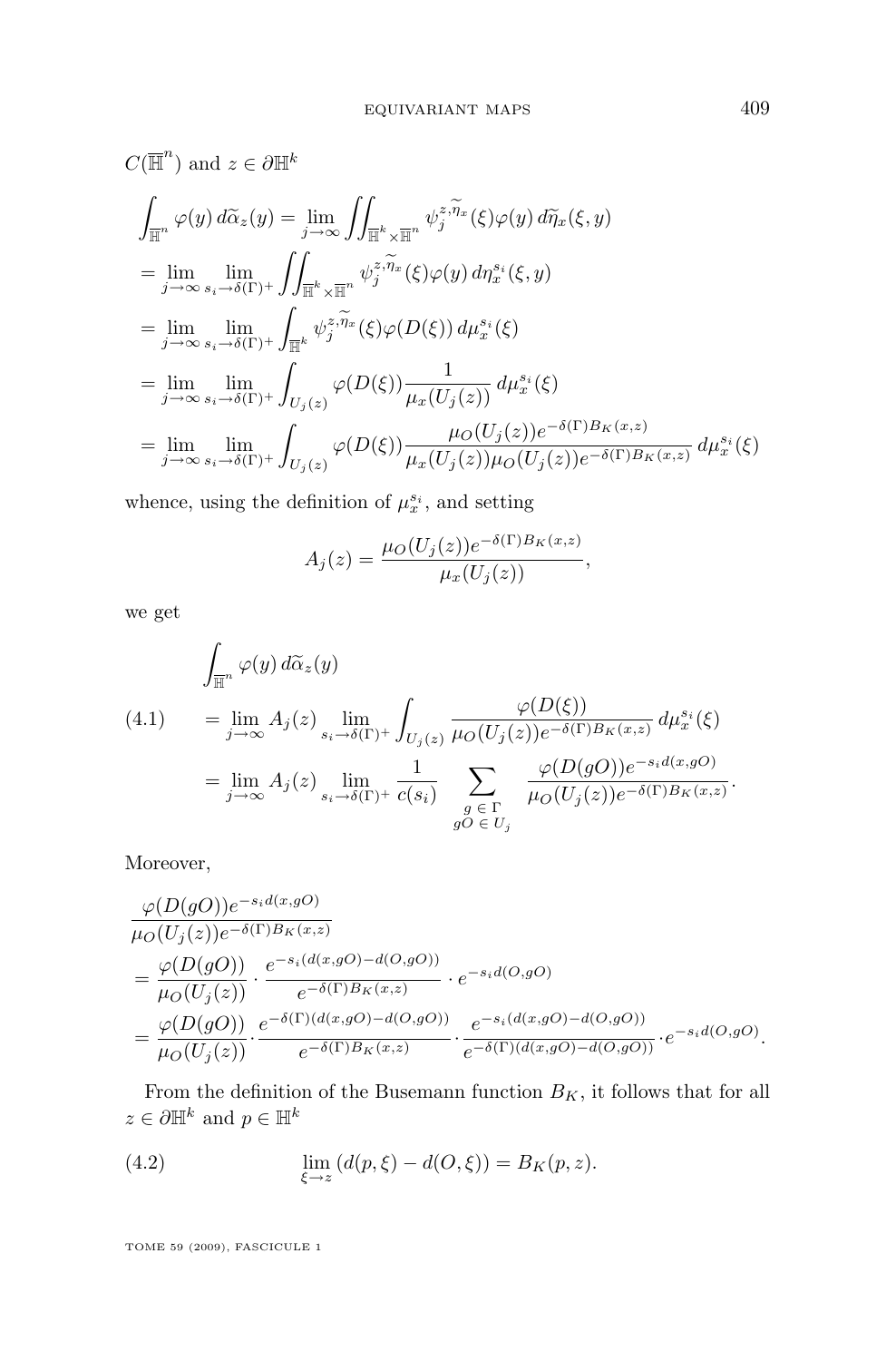Therefore, there exist two sequences  $\{E_j^+\}$  and  $\{E_j^-\}$ , converging to 1 as  $j \to \infty$ , and such that for all  $g \in \Gamma$  with  $gO \in U_j(z)$ 

$$
E_j^- \leqslant \frac{e^{-\delta(\Gamma)(d(x,gO)-d(O,gO))}}{e^{-\delta(\Gamma)B_K(x,z)}} \leqslant E_j^+.
$$

Moreover, equation (4.[2\)](#page-17-0) implies that the term  $(d(x, gO) - d(O, gO))$  is bounded, so for each  $j$ 

$$
\lim_{s_i \to \delta(\Gamma) +} \frac{e^{-s_i(d(x,gO) - d(O,gO))}}{e^{-\delta(\Gamma)(d(x,gO) - d(O,gO))}} = 1
$$

uniformly on  $U_i$ . Whence, since  $\varphi$  is positive,

$$
\lim_{j \to \infty} A_j(z) \lim_{s_i \to \delta(\Gamma)^+} \frac{1}{c(s_i)} \sum_{\substack{g \in \Gamma \\ gO \in U_j}} \frac{\varphi(D(gO))e^{-s_i d(x, gO)}}{\mu_O(U_j(z))e^{-\delta(\Gamma)B_K(x, z)}}
$$
\n
$$
(4.3) \leq \lim_{j \to \infty} A_j(z)E_j^+ \lim_{s_i \to \delta(\Gamma)^+} \frac{1}{c(s_i)} \sum_{\substack{g \in \Gamma \\ gO \in U_j}} \frac{\varphi(D(gO))}{\mu_O(U_j(z))} \cdot e^{-s_i d(O, gO)}
$$
\n
$$
= \lim_{j \to \infty} A_j(z)E_j^+ \lim_{s_i \to \delta(\Gamma)^+} \int_{U_j(z)} \frac{\varphi(D(x))}{\mu_O(U_j(z))} d\mu_O^{s_i}(x)
$$

and similarly for  $E_j^-$ . Since for  $\mu_O$ -almost all z we have  $\lim_j A_j(z) = 1$ , and since  $E_j^{\pm} \to 1$ , we get that  $\mu_O$ -almost everywhere

$$
\lim_{j \to \infty} A_j(z) E_j^{\pm} \lim_{s_i \to \delta(\Gamma)^+} \int_{U_j(z)} \frac{\varphi(D(\xi))}{\mu_O(U_j(z))} d\mu_O^{s_i}(\xi)
$$
\n
$$
= \lim_{j \to \infty} \lim_{s_i \to \delta(\Gamma)^+} \int_{U_j(z)} \varphi(D(\xi)) \frac{1}{\mu_O(U_j(z))} d\mu_O^{s_i}(\xi)
$$
\n(4.4)\n
$$
= \lim_{j \to \infty} \lim_{s_i \to \delta(\Gamma)^+} \int_{\overline{\mathbb{H}}^k} \psi_j^{z, \eta_O}(\xi) \varphi(D(\xi)) d\mu_O^{s_i}(\xi)
$$
\n
$$
= \lim_{j \to \infty} \lim_{s_i \to \delta(\Gamma)^+} \int_{\overline{\mathbb{H}}^k \times \overline{\mathbb{H}}^n} \psi_j^{z, \eta_O}(\xi) \varphi(y) d\eta_O^{s_i}(\xi, y)
$$
\n
$$
= \lim_{j \to \infty} \iint_{\overline{\mathbb{H}}^k \times \overline{\mathbb{H}}^n} \psi_j^{z, \eta_O}(\xi) \varphi(y) d\eta_O(\xi, y)
$$
\n
$$
= \int_{\overline{\mathbb{H}}^n} \varphi(y) d\alpha_z(y).
$$

Finally, from equations  $(4.1) - (4.4)$  $(4.1) - (4.4)$ ,  $\mu_{O}$ -almost everywhere we get

$$
\int_{\overline{\mathbb{H}}^n} \varphi(y) d\alpha_z(y) \leqslant \int_{\overline{\mathbb{H}}^n} \varphi(y) d\widetilde{\alpha}_z(y) \leqslant \int_{\overline{\mathbb{H}}^n} \varphi(y) d\alpha_z(y)
$$

and the claim follows.  $\Box$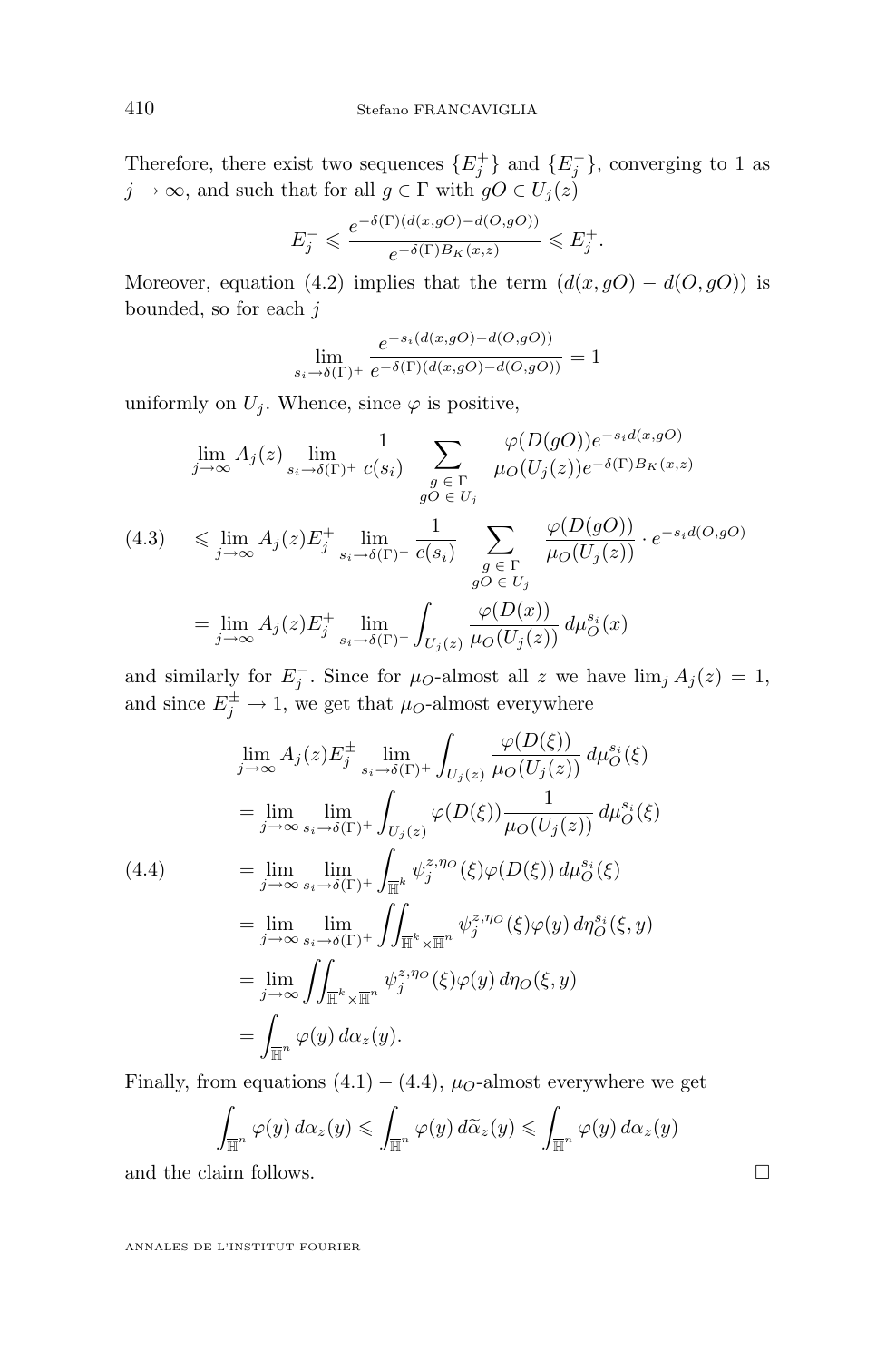<span id="page-19-0"></span>In particular, Theorem [4.3](#page-16-0) implies that the measures  $\eta_x$ 's are  $\rho$ -equivariant. Indeed, since the measures  $\{\eta_x^s\}$  are  $\rho$ -equivariant, and since the push-forward is continuous for the weak convergence, for all  $x \in \mathbb{H}^k$  and  $\gamma \in \Gamma$ 

$$
\eta_{\gamma x}^{s_i}=(\gamma,\rho(\gamma))_*\eta_x^{s_i}\rightharpoonup (\gamma,\rho(\gamma))_*\eta_x.
$$

Moreover, since  $\pi_{K*}(\eta_x) = \mu_x$ , each measure  $\eta_x$  is concentrated in  $\partial \mathbb{H}^k \times$  $\overline{\mathbb{H}}^n$ .

LEMMA 4.4. — *The family*  $\{\alpha_z\}$  *is ρ-equivariant, that is, for all*  $\gamma \in \Gamma$ *and*  $\mu_O$ -almost all  $z \in \partial \mathbb{H}^k$ 

$$
\alpha_{\gamma z} = \rho(\gamma)_* \alpha_z.
$$

*Proof.* — From point [\(3\)](#page-7-0) of Theorems [2.6](#page-7-0) and the the  $\rho$ -equivariance of the  $\eta_x$ 's, it follows that for all  $\varphi \in C(\overline{\mathbb{H}}^k \times \overline{\mathbb{H}}^n)$ 

$$
\iint_{\partial \mathbb{H}^k \times \overline{\mathbb{H}}^n} \varphi(\gamma z, y) d\alpha_{\gamma z}(y) d\mu_O(z)
$$
\n
$$
= \iint_{\partial \mathbb{H}^k \times \overline{\mathbb{H}}^n} \varphi(z, y) d\alpha_z(y) d\mu_{\gamma O}(z)
$$
\n
$$
= \iint_{\overline{\mathbb{H}}^k \times \overline{\mathbb{H}}^n} \varphi(z, y) d\eta_{\gamma O} = \iint_{\overline{\mathbb{H}}^k \times \overline{\mathbb{H}}^n} \varphi(\gamma z, \rho(\gamma) y) d\eta_O
$$
\n
$$
= \iint_{\partial \mathbb{H}^k \times \overline{\mathbb{H}}^n} \varphi(\gamma z, \rho(\gamma) y) d\alpha_z(y) d\mu_O(z)
$$
\n
$$
= \iint_{\overline{\mathbb{H}}^k \times \overline{\mathbb{H}}^n} \varphi(\gamma z, y) d(\rho(\gamma)_* \alpha_z)(y) d\mu_O(z).
$$

Whence, the measures  $\alpha_{\gamma z}$  and  $\rho(\gamma)_*\alpha_z$  equal  $\mu_O$ -almost everywhere.  $\Box$ 

Now, for each  $y \in \overline{\mathbb{H}}^n$  let  $\nu_y$  be the visual measure on  $\partial \mathbb{H}^n$  centred at y. More precisely, choose the disc model of  $\mathbb{H}^n$  whose centre is O and let  $\nu_O$  be the standard probability measure on  $S^{n-1} \simeq \partial \mathbb{H}^n$ . Then, for all  $q \in \text{Isom}(\mathbb{H}^n)$  define

$$
\nu_{gO} = g_* \nu_O.
$$

This definition is not ambiguous because  $\nu<sub>O</sub>$  is Stab(O)-invariant, where  $\text{Stab}(O) = \{g \in \text{Isom}(\mathbb{H}^n) : g(O) = O\}.$  For  $y \in \partial \mathbb{H}^n$  simply define  $\nu_y = \delta_y.$ 

For all  $z \in \partial \mathbb{H}^k$  define  $\lambda_z$  a measure on  $\partial \mathbb{H}^n$  by  $\lambda_z = \alpha_z * {\nu_y}$ . That is, for all  $\varphi \in C(\partial \mathbb{H}^n)$ 

$$
\int_{\partial \mathbb{H}^n} \varphi \, d\lambda_z = \int_{\overline{\mathbb{H}}^n} \left( \int_{\partial \mathbb{H}^n} \varphi(\theta) \, d\nu_y(\theta) \right) \, d\alpha_z(y).
$$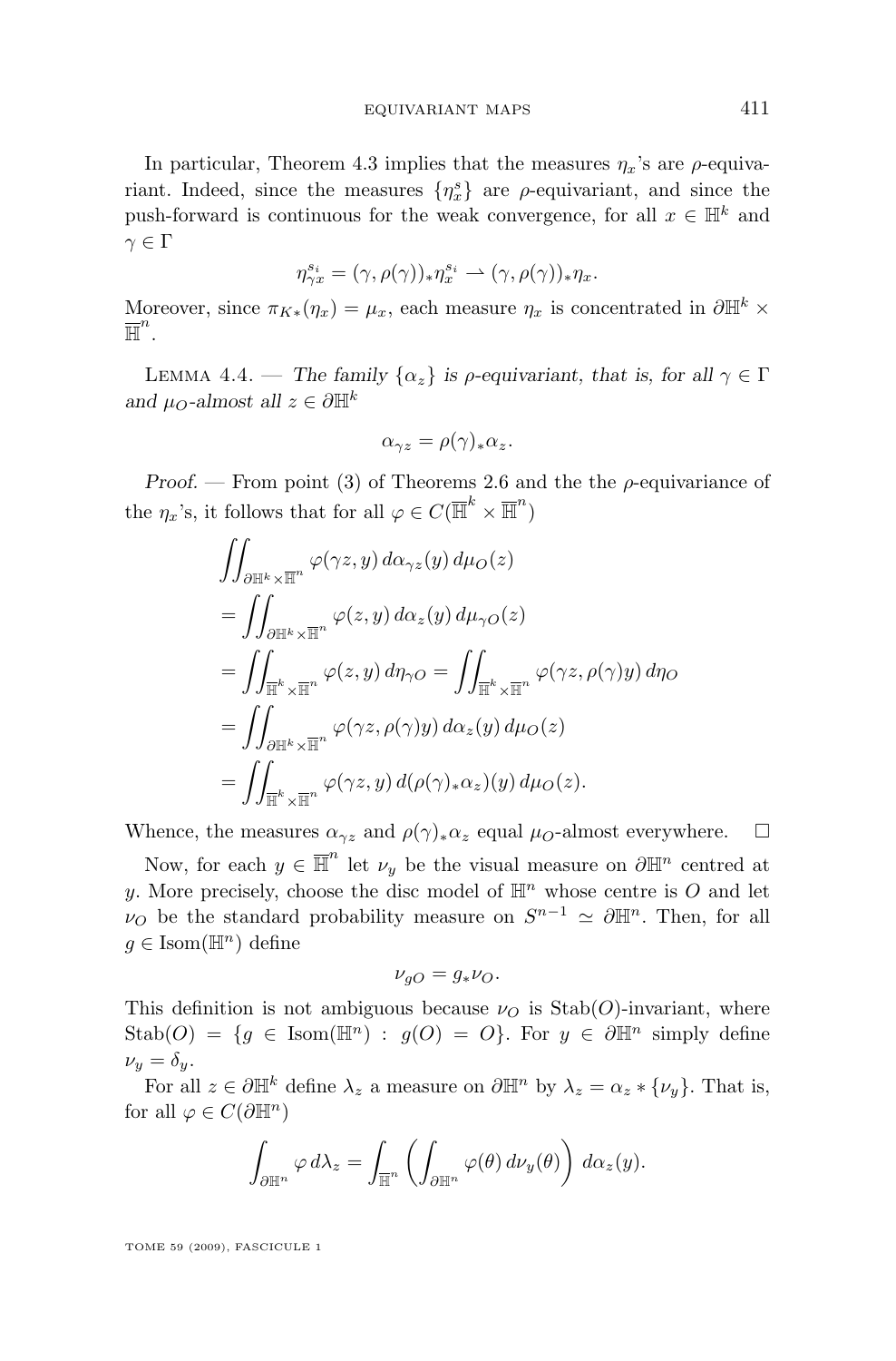<span id="page-20-0"></span>Note that such an integral is well-defined because, for any  $\varphi$ , the function  $y \mapsto \int_{\partial \mathbb{H}^n} \varphi \, d\nu_y$  is continuous in y.

*Remark 4.5.* — Since the measure  $\nu_y$  depends continuously on y, by Lemma [2.11,](#page-10-0) the convolution with the family of visual measures is weakly continuous.

We show now that  $\{\lambda_z\}_{z\in\partial\mathbb{H}^k}$  is a family of developing measures for  $\rho$ .

LEMMA 4.6. — *The family*  $\{\lambda_z\}$  *is p-equivariant, that is, for*  $\mu_O$ -almost *all*  $z \in \partial \mathbb{H}^k$  *and all*  $\gamma \in \Gamma$ *, we have*  $\lambda_{\gamma z} = \rho(\gamma)_* \lambda_z$ *.* 

*Proof.* — By Lemma [4.4,](#page-19-0) for  $\mu_O$ -almost all  $z \in \partial \mathbb{H}^k$  and all  $\varphi \in C(\partial \mathbb{H}^n)$ 

$$
\int_{\partial \mathbb{H}^n} \varphi \, d\lambda_{\gamma z} = \int_{\overline{\mathbb{H}}^n} \int_{\partial \mathbb{H}^n} \varphi(\theta) \, d\nu_y(\theta) \, d\alpha_{\gamma z}(y) = \int_{\overline{\mathbb{H}}^n} \int_{\partial \mathbb{H}^n} \varphi(\theta) \, d\nu_{\rho(\gamma)y}(\theta) \, d\alpha_z(y)
$$
\n
$$
= \int_{\overline{\mathbb{H}}^n} \int_{\partial \mathbb{H}^n} \varphi(\rho(\gamma)\theta) \, d\nu_y(\theta) \, d\alpha_z(y)
$$
\n
$$
= \int_{\partial \mathbb{H}^n} \varphi \circ \rho(\gamma) \, d\lambda_z = \int_{\partial \mathbb{H}^n} \varphi \, d(\rho(\gamma)_* \lambda_z).
$$

LEMMA 4.7. — *For any*  $\varphi \in C(\partial \mathbb{H}^n)$ , the function  $z \mapsto \int_{\partial \mathbb{H}^n} \varphi(\theta) d\lambda_z(\theta)$ *is*  $\mu_{O}$ -integrable.

*Proof.* — This follows directly from the definition of  $\lambda_z$ , because the family  $\{\alpha_z\}$  disintegrates  $\eta_O$ , and  $\mu_O = \pi_{K*}\eta_O$ .

LEMMA 4.8. — *For*  $\mu_O$ -almost all  $z \in \partial \mathbb{H}^k$ , we have  $||\lambda_z|| = 1$ .

*Proof.* — For all  $x \in \mathbb{H}^k$  and  $y \in \partial \mathbb{H}^n$ , the measures  $\eta_x$  and  $\nu_y$  are positive. Then the measures  $\alpha_z$ 's are positive, and this implies that the measures  $\lambda_z$ 's are positive. Thus

$$
||\lambda_z|| = \int_{\partial \mathbb{H}^n} 1 d\lambda_z = \int_{\overline{\mathbb{H}}^n} \int_{\partial \mathbb{H}^n} 1 d\nu_y(\theta) d\alpha_z(y) = \int_{\overline{\mathbb{H}}^n} 1 d\alpha_z = ||\alpha_z|| = 1
$$

 $\mu_{\mathcal{O}}$ -almost everywhere because  $\{\alpha_z\}$  disintegrates  $\eta_{\mathcal{O}}$ .

Therefore, the family  $\{\lambda_z\}$  satisfies properties [\(1\)](#page-9-0)−[\(4\)](#page-9-0) of Definition [2.10.](#page-9-0) So it is a family of developing measure for  $\rho$ , and the proof of Theorem [1.1](#page-2-0) is complete.

#### **5. Sequence of** ε**-natural maps**

In this section we prove Theorem [1.3,](#page-3-0) showing that the natural map constructed in Sections [3](#page-11-0) and [4](#page-14-0) is the limit of a sequence of  $\varepsilon$ -natural maps.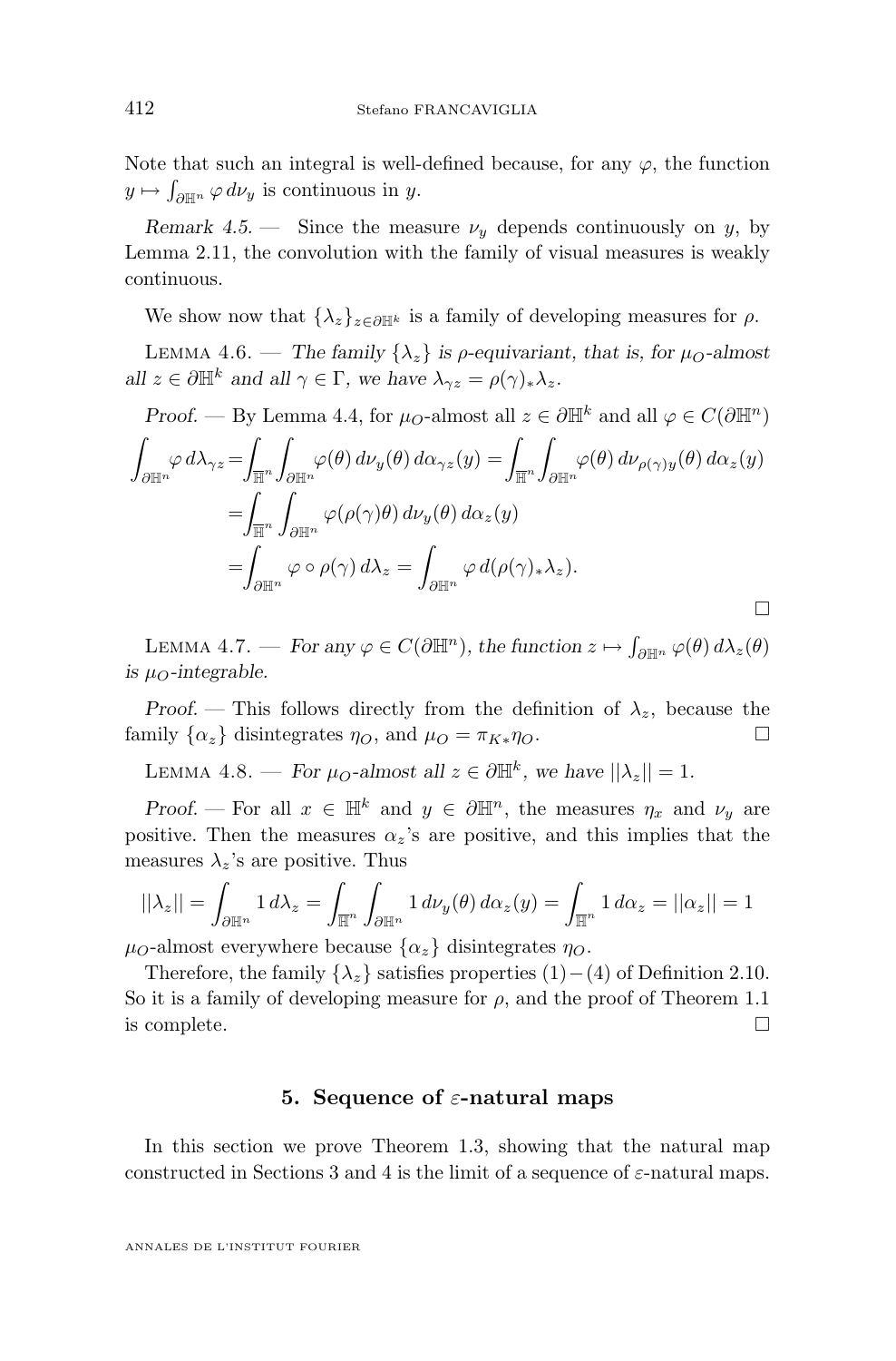<span id="page-21-0"></span>We keep the notation of Sections [2-](#page-5-0)[4.](#page-14-0) Through this section we suppose that Γ diverges at  $\delta(\Gamma)$ ; by Lemma [2.5,](#page-6-0) this is the case if  $\mathbb{H}^k/\Gamma$  has finite volume.

Let  $A \subset \mathbb{H}^k$  be the Dirichlet domain of O. The set A is a fundamental domain for Γ containing O. Let  $\sigma$  be any Borel probability measure on A.

DEFINITION 5.1. — *For each*  $s > \delta(\Gamma)$  and  $x \in \mathbb{H}^k$  we define  $m_x^s$  a *positive Borel measure on*  $\mathbb{H}^k$  *by* 

$$
m_x^s = \frac{1}{c(s)} \sum_{\gamma \in \Gamma} e^{-sd(x,\gamma O)} \gamma_* \sigma.
$$

Note that if  $\sigma = \delta_O$ , then  $m_x^s = \mu_x^s$ .

LEMMA 5.2. — Let  $\{\gamma_n\}$  be any sequence of elements of  $\Gamma$ . If  $\gamma_n(O)$ *converges to a point*  $\theta \in \partial \mathbb{H}^k$ , then for any sequence  $\{x_n\} \in A$ , the sequence  $\{\gamma_n(x_n)\}\)$  *converges to*  $\theta$ *.* 

*Proof.* — Suppose the contrary. Since  $\overline{\mathbb{H}}^k$  is compact, up to passing to a sub-sequence, we can suppose that  $\{\gamma_n(x_n)\}$  converges to a point  $\zeta \neq \theta$ in  $\overline{\mathbb{H}}^k$ . Then, the geodesics joining  $\gamma_n(x_n)$  to  $\gamma_n(O)$  accumulate near the geodesic between  $\zeta$  and  $\theta$ . This can not happen because Γ is discrete.

THEOREM 5.3. — *For each*  $x \in \mathbb{H}^k$ , if  $\mu_x$  denotes the Patterson-Sullivan *measure constructed as in Theorem [2.6,](#page-7-0) then*

$$
m_x^s \rightharpoonup \mu_x
$$

 $\text{in } \overline{\mathbb{H}}^k$ , when  $s \to \delta(\Gamma)^+$ .

*Proof.* — We have to show that for each  $\varphi \in C(\overline{\mathbb{H}}^k)$ ,  $\int \varphi dm_x^s \to \int \varphi d\mu_x$ . Let  $\varphi \in C(\overline{\mathbb{H}}^k)$ . Since  $\mu_x^s \to \mu_x$ , we will have finished by proving that

$$
\lim_{s \to \delta(\Gamma)^+} \Big| \int_{\overline{\mathbb{H}}^k} \varphi \, dm^s_x - \int_{\overline{\mathbb{H}}^k} \varphi \, \mu^s_x \Big| = 0.
$$

Let  $C > 0$  be a small constant and let  $A_1 \subset A$  be a compact set such that  $O \in A_1$  and  $\sigma(A \setminus A_1) < C$ . Since the supports of the measures  $m_x^s$ and  $\mu_x^s$  are contained in  $\mathbb{H}^k$ , and since  $O \in A$ , we have

$$
(5.1)\quad \int_{\overline{\mathbb{H}}^k} \varphi \, d(m_x^s - \mu_x^s) = \sum_{\gamma \in \Gamma} \int_{\gamma(A_1)} \varphi \, d(m_x^s - \mu_x^s) + \sum_{\gamma \in \Gamma} \int_{\gamma(A \backslash A_1)} \varphi \, dm_x^s.
$$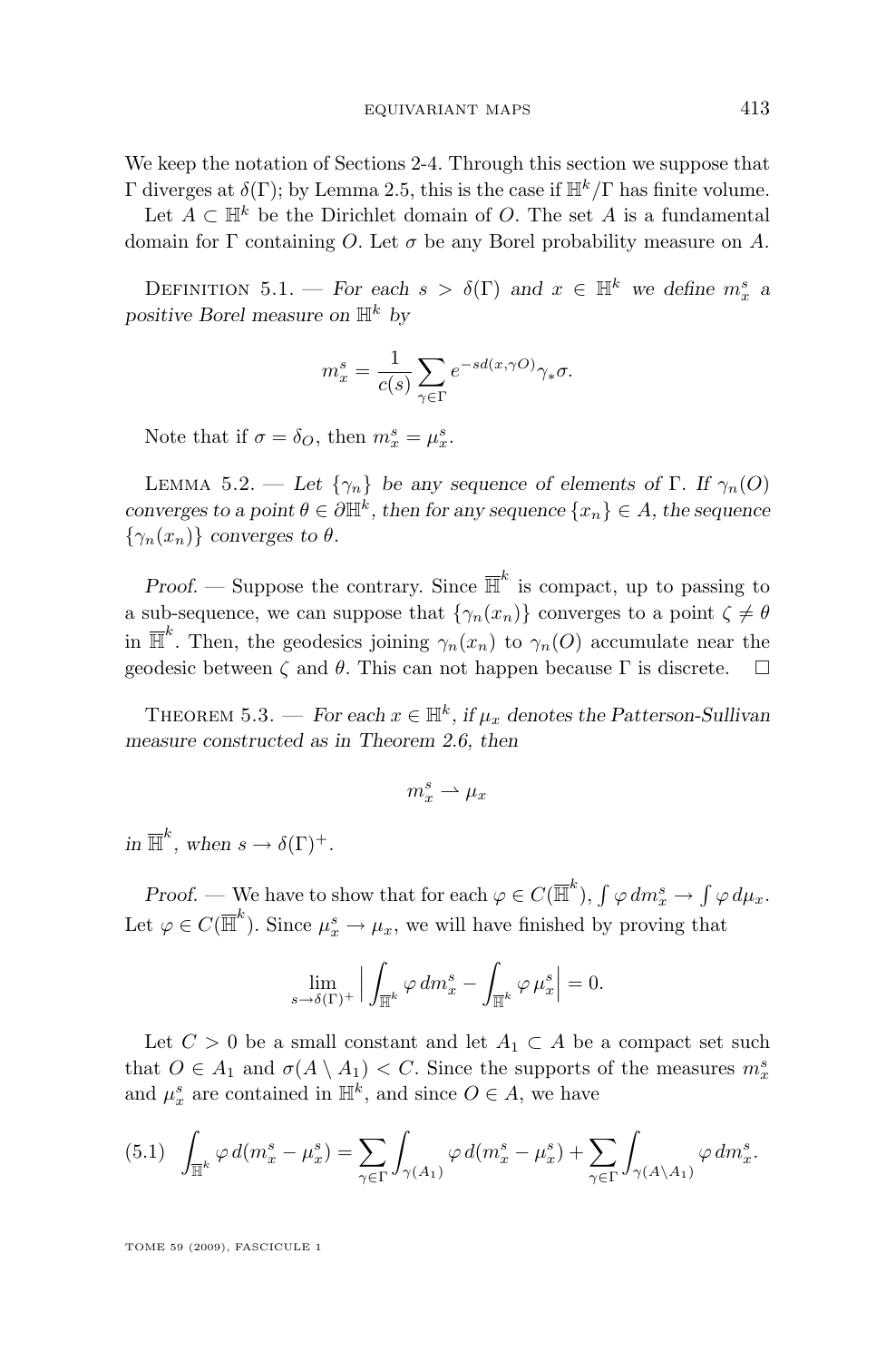Looking at the second summand,

$$
\left| \sum_{\gamma \in \Gamma} \int_{\gamma(A \setminus A_1)} \varphi \, dm_x^s \right|
$$
  
(5.2) 
$$
\leq \max(|\varphi|) \frac{1}{c(s)} \sum_{\gamma \in \Gamma} \int_{\gamma(A \setminus A_1)} e^{-sd(x, \gamma O)} d\gamma_* \sigma(\xi)
$$

$$
= \max(|\varphi|) \frac{1}{c(s)} \sum_{\gamma \in \Gamma} e^{-sd(x, \gamma O)} \sigma(A \setminus A_1) \leq C \cdot \max(\varphi) \cdot ||\mu_x^s||.
$$

We estimate now the first summand. Since  $c(s) \rightarrow \infty$ , for any finite subset  $\Gamma_1$  of  $\Gamma$ 

(5.3) 
$$
\lim_{s \to \delta(\Gamma)^+} \Big| \sum_{\gamma \in \Gamma_1} \int_{\gamma(A_1)} \varphi \, dm_x^s \Big| = \lim_{s \to \delta(\Gamma)^+} \Big| \sum_{\gamma \in \Gamma_1} \int_{\gamma(A_1)} \varphi \, d\mu_x^s \Big| = 0.
$$

Moreover, since  $\varphi$  is continuous, it is uniformly continuous on  $\mathbb{H}^k$  for any metric that induces the usual topology on  $\overline{\mathbb{H}}^k$  (recall that the hyperbolic metric of  $\mathbb{H}^k$  is not a metric on  $\overline{\mathbb{H}}^k$ ). Therefore, Lemma [5.2](#page-21-0) implies that, except for a finite number of elements of  $\Gamma$ , we have

(5.4) 
$$
|\varphi(\gamma O) - \varphi(\gamma \xi)| < C
$$

independently on  $\gamma$  and on  $\xi \in A_1$ . Let  $\Gamma_1$  be a finite subset of  $\Gamma$  such that (5.4) holds for  $\gamma \in \Gamma \setminus \Gamma_1$ . Then,

$$
\begin{split} &\Big|\sum_{\gamma\in\Gamma\backslash\Gamma_{1}}\int_{\gamma(A_{1})}\varphi\,d(m^{s}_{x}-\mu^{s}_{x})\Big| \\ &=\Big|\frac{1}{c(s)}\sum_{\gamma\in\Gamma\backslash\Gamma_{1}}e^{-sd(x,\gamma O)}\Big(\int_{\gamma(A_{1})}\varphi(\xi)\,d\gamma_{*}\sigma(\xi) \\ &\quad -\varphi(\gamma O)\big(\sigma(A_{1})+\sigma(A\setminus A_{1})\big)\Big)\Big| \\ &\leqslant C\int_{\overline{\mathbb{H}}^{k}}|\varphi|\,d\mu^{s}_{x}+\frac{1}{c(s)}\sum_{\gamma\in\Gamma\backslash\Gamma_{1}}e^{-sd(x,\gamma O)}\int_{A_{1}}|\varphi(\gamma\xi)-\varphi(\gamma O)|\,d\sigma(\xi) \\ &\leqslant C\int_{\overline{\mathbb{H}}^{k}}|\varphi|\,d\mu^{s}_{x}+\frac{C}{c(s)}\sum_{\gamma\in\Gamma\backslash\Gamma_{1}}e^{-sd(x,\gamma O)}\cdot\sigma(A_{1})\leqslant C\int_{\overline{\mathbb{H}}^{k}}(1+|\varphi|)\,d\mu^{s}_{x}. \end{split}
$$

Whence the claim follows, combining with  $(5.1)$  $(5.1)$ ,  $(5.2)$  and  $(5.3)$ , since  $C$  can be chosen arbitrarily small.

Now we proceed as in Sections [3](#page-11-0) and [4.](#page-14-0) Namely, we fix a  $\rho$ -equivariant map D, we define measures  $n_x^s = m_x^s \times {\delta_D}(\zeta)$ , and we chose a sequence  $s_i \to \delta(\Gamma)^+$  such that  $n_O^{s_i}$  converges to a measure  $n_O$ . We disintegrate  $n_O$  as  $n_O = \mu_O \times \{a_z\}$ , and we define  $n_x = \mu_x \times \{a_z\}$ . As in Theorem [4.3](#page-16-0) one can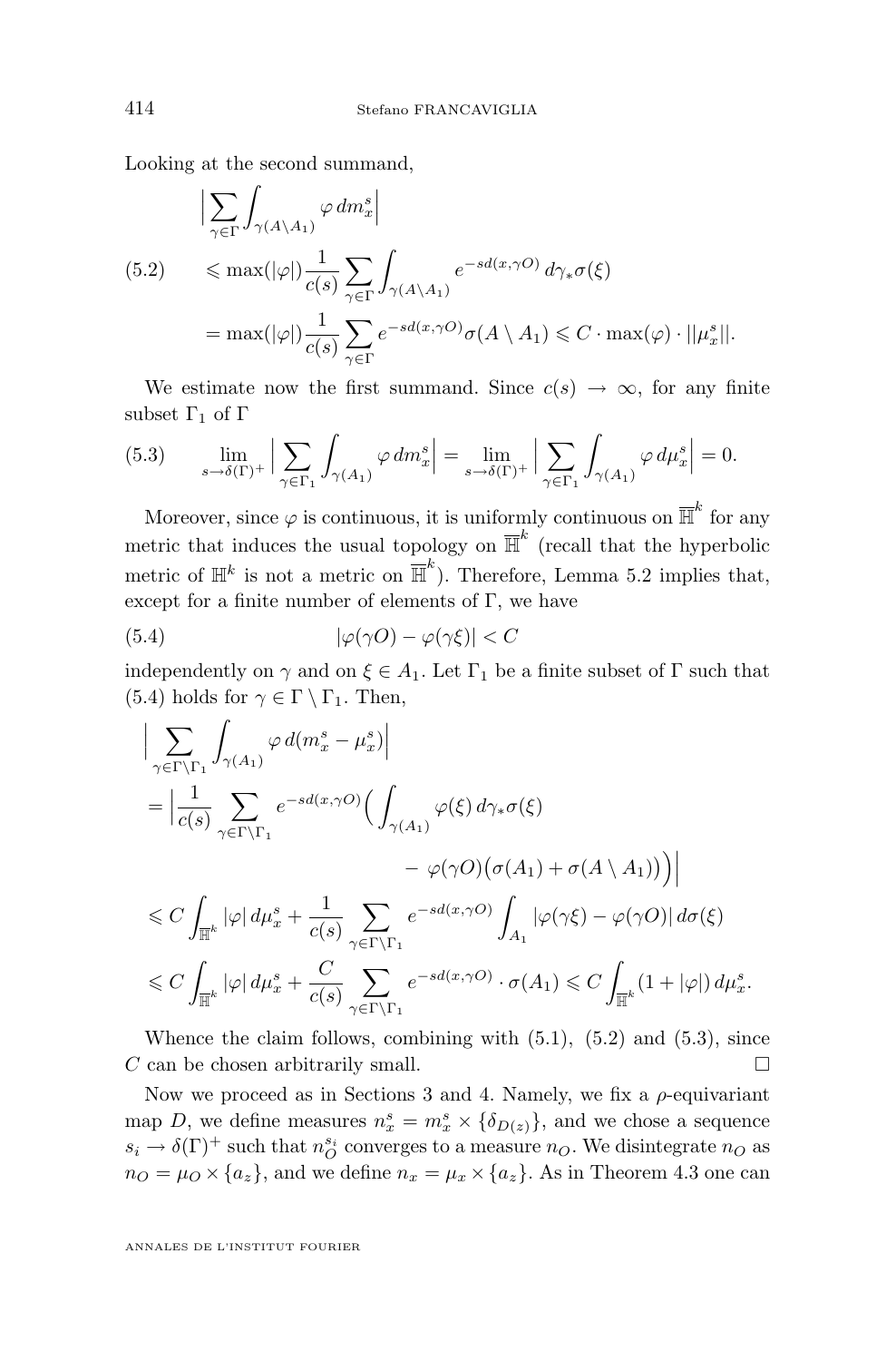<span id="page-23-0"></span>show that  $n_x^{s_i} \rightharpoonup n_x$ . We define then  $b_x^s = (D_* m_x^s) * {\nu_y} = \pi_{N*}(n_x^s) * {\nu_f}$ , and  $b_x = \pi_{N*}(n_x) * {\nu_f}.$ 

Finally, for each  $s > \delta(\Gamma)$  we set  $s = (1 + \varepsilon)\delta(\Gamma)$  and we define maps  $F(x) = \text{bar}(b_x)$  and  $F_\varepsilon(x) = \text{bar}(b_x^s)$ . The map F is a natural map, in the sense that it has the properties  $(1) - (4)$  of Theorem [1.2.](#page-2-0) The maps  $F_{\varepsilon}$  the  $\varepsilon$ -natural maps constructed in [\[6\]](#page-35-0), so they are smooth,  $\rho$ -equivariant, and for all  $p \geqslant 3$  and  $\varepsilon > 0$ ,  $\text{Jac}_p F_{\varepsilon}(x) \leqslant \left( \frac{(1+\varepsilon)\delta(\Gamma)}{n-1} \right)$  $p-1$  $\bigg)$ <sup>p</sup>.

PROPOSITION 5.4. — *The maps*  $F_{\varepsilon_i}$  *punctually converge to the map* F.

*Proof. —* From the weak continuity of the push-forward and from Lemma [2.11,](#page-10-0) we get

$$
b_x^{s_i}\rightharpoonup b_x.
$$

Then, the claim follows from Point [3](#page-9-0) of Lemma [2.8.](#page-8-0)

*Remark* 5.5. – The weak convergence of  $b_x^s$  to  $b_x$  is enough to prove stronger convergences. For example, it can be shown that the derivatives of  $F_{\varepsilon_i}$  converges the ones of F, whence one gets that the convergence of the  $\varepsilon$ -natural maps is locally uniform (see [\[14\]](#page-36-0) for details).

#### **6. Rigidity of representations**

In this section we give a proof of Theorem [1.4,](#page-3-0) referring the reader to [\[14\]](#page-36-0) for a fully detailed discussion on the matter.

*Proof of Theorem [1.4.](#page-3-0) —* Let M be a complete hyperbolic k-manifold of finite volume and let  $\rho : \pi_1(M) \to \text{Isom}(\mathbb{H}^n)$  be a representation. We consider  $\mathbb{H}^k$  as the universal cover of M, and we identify  $\pi_1(M) < \text{Isom}(\mathbb{H}^k)$ with the group of deck transformations of  $\mathbb{H}^k \to M$ .

We denote by a *pseudo-developing map* any piecewise smooth, ρ-equivariant map  $D : \mathbb{H}^k \to \mathbb{H}^n$ . The volume of a pseudo developing map D is defined by integrating the pull-back of the volume form of  $\mathbb{H}^n$  on a fundamental domain for M. Equivalently, if  $\omega_N$  denotes the volume form of  $\mathbb{H}^n$ , by equivariance, the form  $D^*\omega_N$  descends to M and we set

$$
\text{vol}(D) = \int_M D^* \omega_N.
$$

Now, let us suppose that  $M$  is compact. In this case we define the volume of  $\rho$  as the infimum of the volumes of all the pseudo-developing maps for  $\rho$ :

$$
\text{vol}(\rho) = \inf_D \text{vol}(D).
$$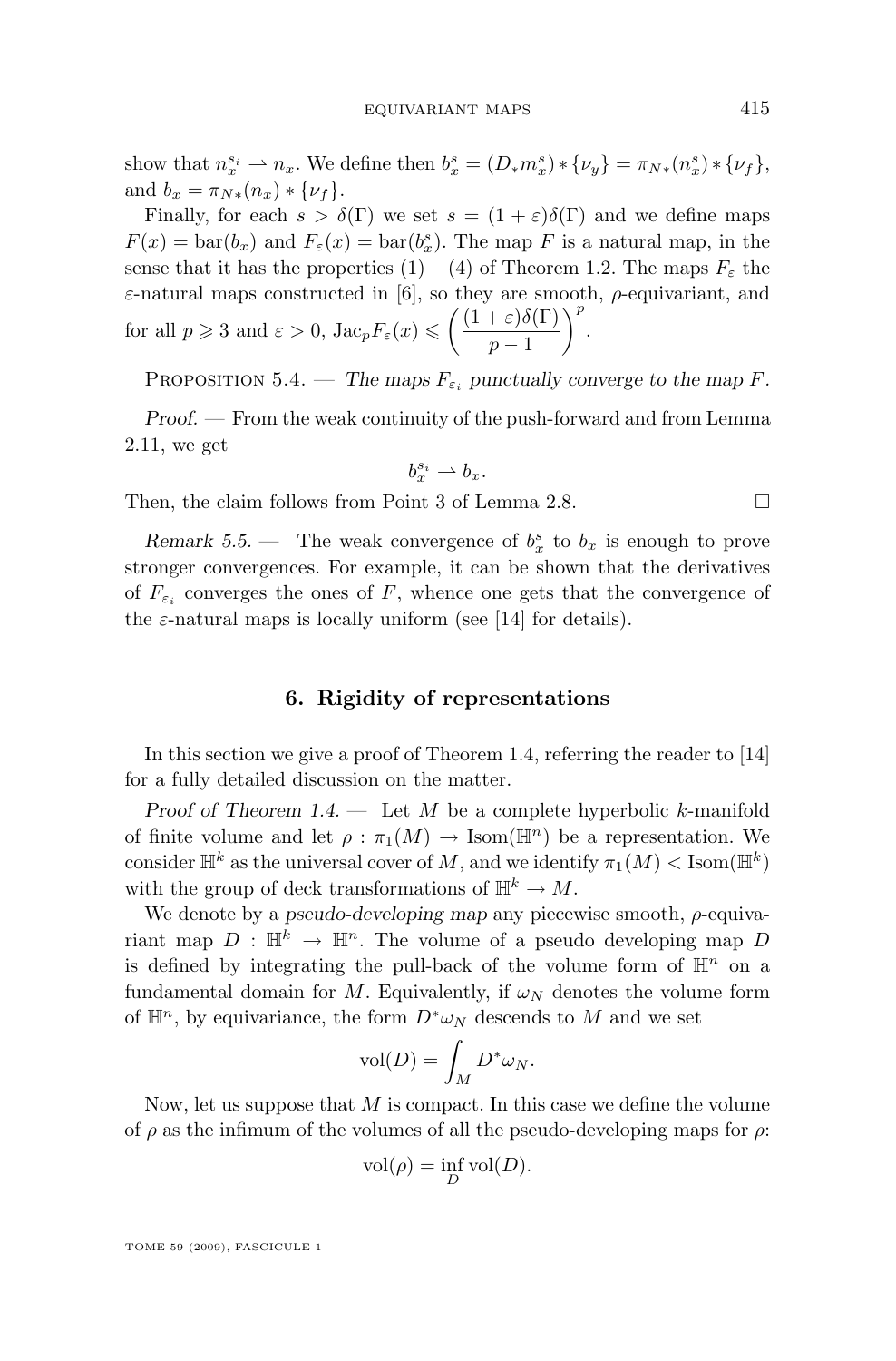Note that the volume of any elementary representation vanishes, so that we can suppose  $\rho$  to be non-elementary.

The existence of a natural map immediately gives the inequality; indeed Theorem [1.2](#page-2-0) point [3,](#page-2-0) together with the fact that  $\delta(\pi_1(M)) = k - 1$ , tells us that the volume of a natural map is less than  $vol(M)$ . Moreover, if  $\rho$ has maximum volume, then from Theorem [1.2](#page-2-0) point [4](#page-2-0) it follows that in each point the differential of a natural map is an isometry. Since  $vol(\rho)$  is maximal, we deduce that the image of a natural map is a locally minimal sub-manifold of  $\mathbb{H}^n$ . The claim now follows because a locally isometric and locally minimal immersion from a Riemannian manifold to another is totally geodesic.

In the non-compact case, some problem arises. From now on we suppose that M is non-compact. If we keep the above definition of volume of  $\rho$  we get that the volume of any representation vanishes. This is because any noncompact manifold collapses to a spine, which is a codimension-one object. To avoid such a pathology we need to require that a pseudo-developing map has a nice behaviour on the cusps. For G a group of isometries, we denote by  $Fix(G)$  the set of fixed points of G (including the points at infinity). If C is a cusp of M, it is readily checked that  $\pi_1(C)$  is Abelian and that Fix( $\pi_1(C)$ ) consists of a unique point of  $\partial \mathbb{H}^k$ .

We say that a pseudo-developing map D *properly ends* if for any cusp C of M, if  $\xi = \text{Fix}(\pi_1(C))$  and  $\alpha(t)$  is a geodesic ray ending at  $\xi$ , then all limit points of  $D(\alpha(t))$  lie either in  $Fix(\rho(\pi_1(C))) \subset \overline{\mathbb{H}}^n$  or in a finite union of  $\rho(\pi_1(C))$ -invariant geodesics. It easy to see that properly ending pseudo-developing maps always exist.

Now we can define the volume of  $\rho$  by taking the infimum of the volumes of properly ending pseudo-developing maps.

$$
vol(\rho) = \inf_{D \text{ properly ending}} vol(D).
$$

We would like to use a natural map as in the compact case, but the problem now is that a natural map given by Theorem [1.2](#page-2-0) in general does not end properly.

Nevertheless, we can use the  $\varepsilon$ -natural maps. Indeed, it can be shown (see [\[14\]](#page-36-0)) that any  $\varepsilon$ -natural map constructed as in Section [5](#page-20-0) properly ends, and this gives immediately the inequality. Moreover, by Proposition [5.4](#page-23-0) and Remark [5.5](#page-23-0) we have that the volumes of the  $\varepsilon$ -natural maps converge to the volume of a natural map. Thus, if the volume of  $\rho$  is maximal, then the volume of a natural map is maximal and we conclude as in the compact  $\Box$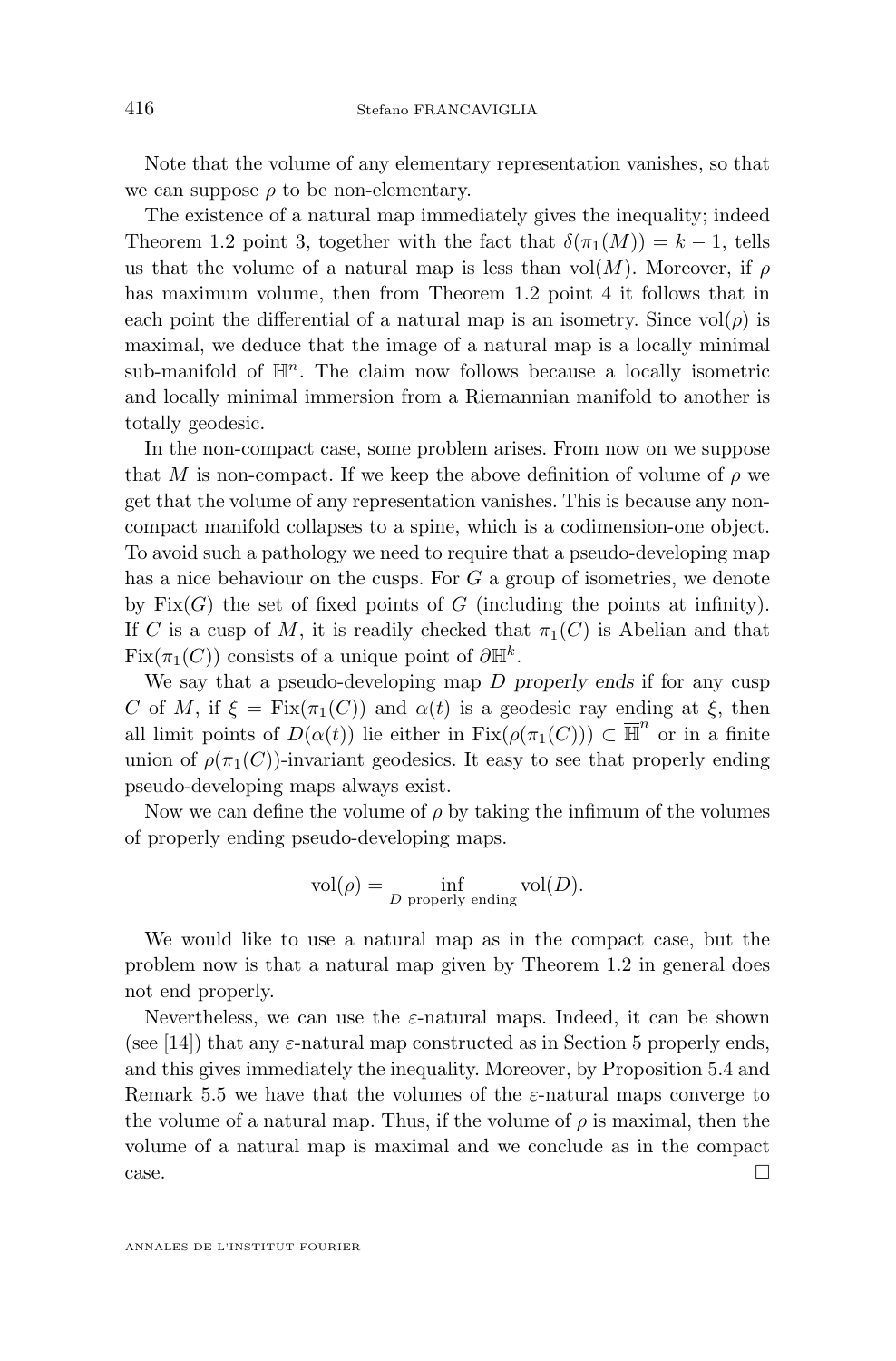#### **7. Measurable extension of natural maps**

<span id="page-25-0"></span>This section is devoted to proving Theorem [1.5.](#page-4-0) We keep here the notation of previous sections. In particular we recall that  $\{\mu_x\}_{x\in\mathbb{H}^k}$  is the family of Patterson-Sullivan measures, and that  $\{\lambda_z\}_{z\in\partial\mathbb{H}^k}$  is a family of developing measures.

DEFINITION 7.1. — Let  $\{\gamma_i O\}$  be a sequence in the Γ-orbit of O. We *say that*  $\gamma_i$ *O* conically *converges to*  $\omega \in \partial \mathbb{H}^k$  *if*  $\gamma_i$ *O*  $\to \omega$  *and there exists a geodesic*  $\sigma$ *, ending at*  $\omega$ *, such that the distance of*  $\gamma_i$ *O from*  $\sigma$  *is bounded. The* conical limit set *of* Γ, denoted by  $\Lambda_c$ , is the set *of* the limits of conically *converging sequences in the* Γ*-orbit of* O*.*

Clearly, the conical limit set is a sub-set of the limit set of Γ. In order to prove that the natural maps extend to the boundary we need the following result.

THEOREM 7.2. — For each  $f \in L^1(\partial \mathbb{H}^k, \mu_0)$  there exists a set Z with  $\mu_O(Z) = 0$  *such that for all*  $\omega \in \Lambda_c \setminus Z$ , and for any sequence  $\{\gamma_i\} \subset \Gamma$ *such that*  $\gamma_i$ *O conically converges to*  $\omega$ 

$$
\int_{\partial \mathbb{H}^k} f(\theta) d\mu_{\gamma_i O}(\theta) \to f(\omega).
$$

Before proving Theorem 7.2 we show how it implies Theorem [1.5.](#page-4-0)

*Proof of Theorem [1.5.](#page-4-0) —* First, we prove the existence part. By definition (see Section [2\)](#page-5-0) we have

$$
\mathcal{B}_{\beta_x}(y) = \int_{\partial \mathbb{H}^n} B_N(y, \theta) d\beta_x(\theta) = \int_{\partial \mathbb{H}^k} \int_{\partial \mathbb{H}^n} B_N(y, \theta) d\lambda_z(\theta) d\mu_x(z)
$$
  
= 
$$
\int_{\partial \mathbb{H}^k} \mathcal{B}_{\lambda_z}(y) d\mu_x(z)
$$

and a similar formula holds for the derivatives of  $\mathcal{B}_{\beta_x}$ . Therefore, for each y there exists a  $\mu_O$ -negligible set  $Z \subset \partial \mathbb{H}^k$  such that for all  $\omega \in \partial \mathbb{H}^k \setminus Z$ we have

$$
\lim_{x \to \omega} \mathcal{B}_{\beta_x}(y) = B_{\lambda_\omega}(y)
$$

Where " $\lim_{x\to\omega}$ " means "for any sequence  $\{x_i\}$  in the Γ-orbit of O, conically converging to  $\omega$ ...". The same statement holds for the derivatives of  $\mathcal{B}_{\beta_x}$ . Now, let Y be a countable dense subset of  $\mathbb{H}^n$ . Then (since countable unions of negligible sets are negligible), there exists a  $\mu_{\Omega}$ -negligible set  $W \subset \partial \mathbb{H}^k$  such that the above limit holds for all  $\omega \in \partial \mathbb{H}^k \setminus W$ , all  $y \in Y$  and all the derivatives of  $\mathcal{B}_{\beta_x}$ . It follows that the barycentre of  $\beta_x$ , that is the unique point of minimum of  $\mathcal{B}_{\beta_x}$ , converges to the barycentre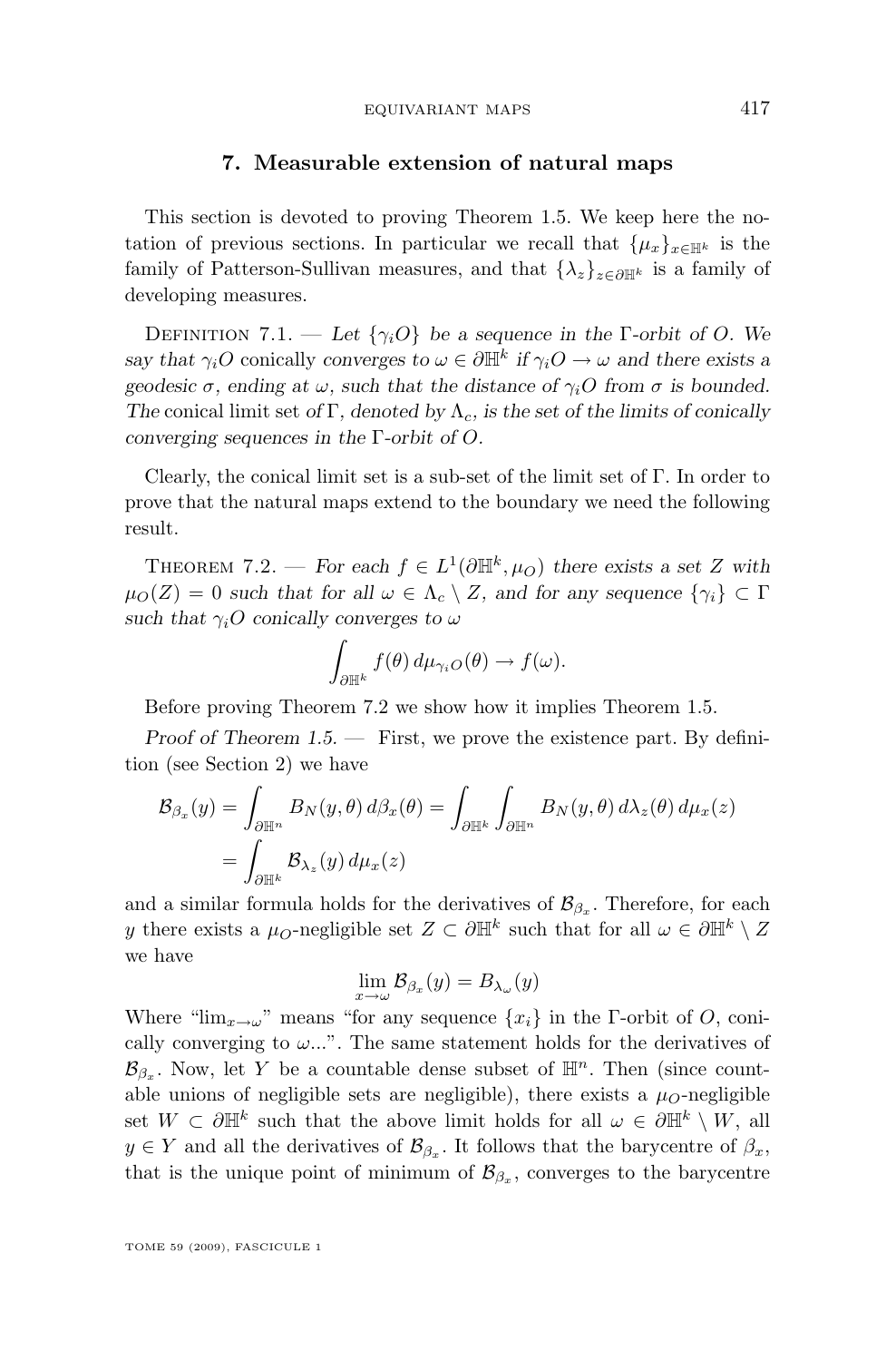of  $\lambda_{\omega}$ , which is well-defined because  $\lambda_{\omega}$  is not the sum of two Dirac deltas with equal weights. Therefore, if  $F$  denotes the natural map constructed using the family  $\{\lambda_z\}$ , setting  $\overline{F}(\omega) = \text{bar}(\lambda_\omega)$ , we have that for  $\mu_O$ -almost all  $\omega$ , for any sequence  $\{\gamma_i O\}$  conically converging to  $\omega$ 

(7.1) 
$$
\lim_{\gamma_i O \to \omega} F(\gamma_i O) = \overline{F}(\omega) = \text{bar}(\lambda_{\omega}).
$$

The map  $\overline{F}$  is measurable because it can be viewed as a limit of continuous functions. Finally, it is readily checked that  $F(\gamma_i O)$  and  $F(\gamma_i x)$ have the same limit, and this completes the proof of the existence part. It remains now to prove the last part of Theorem [1.5.](#page-4-0)

Given the maps  $\overline{F}_1$  and  $\overline{F}_2$ , we construct the corresponding natural maps  $F_1, F_2$ . For  $i = 1, 2$  and for almost all  $\omega$  in the conical limit set of Γ, if  $\{\gamma_n O\}$  is a sequence conically converging to  $\omega$ , then by (7.1),  $F_i(\gamma_n O) \to$  $bar(\overline{F}_i(\omega))$ . By equivariance we have

$$
F_i(\gamma_n O) = \rho(\gamma_n) F_i(O) \qquad i = 1, 2.
$$

Up to pass to a sub-sequence, either  $\rho(\gamma_n)$  converges to an isometry  $\psi$  of  $\mathbb{H}^n$ , or the limit of  $\rho(\gamma_n)y$  belongs to  $\partial \mathbb{H}^n$  and does not depend on  $y \in \mathbb{H}^n$ (see for example [\[15\]](#page-36-0)). In the former case, we get  $\psi(F_i(O)) = \text{bar}(\overline{F}_i(\omega))$ ; but also, for all  $\gamma \in \Gamma$  we have

$$
\psi(\rho(\gamma)F_i(O)) = \psi(F_i(\gamma O)) = \lim \rho(\gamma_n)F_i(\gamma O).
$$

The sequence  $\gamma_n \gamma O$  conically converges to  $\omega$ , since  $\gamma_n O$  does. Then, by equivariance and by( 7.1), we get

$$
\lim \rho(\gamma_n) F_i(\gamma O) = \lim F_i(\gamma_n(\gamma O)) = \text{bar}(F_i(\omega))
$$

whence  $\psi(\rho(\gamma)F_i(O)) = \psi(F_i(O))$  and thus  $\rho(\gamma)F_i(O) = F_i(O)$ , contradicting the fact that the image of  $\rho$  is non-elementary. Therefore, we are in the latter case and in particular

$$
\text{bar}(\overline{F}_1(\omega)) = \lim \rho(\gamma_n) F_i(O) = \lim \rho(\gamma_n) F_2(O) = \text{bar}(\overline{F}_2(\omega)) \in \partial \mathbb{H}^n
$$

but this is possible if and only if  $\overline{F}_i(\omega) = \delta_{\text{bar}(F_i(\omega))}$ . So  $\overline{F}_1$  and  $\overline{F}_2$  are ordinary functions with values in  $\partial \mathbb{H}^n$ , and they coincide almost everywhere.  $\Box$ 

*Proof of Theorem [7.2.](#page-25-0)* — The map  $x \mapsto \int_{\partial \mathbb{H}^k} f(\theta) d\mu_x(\theta)$  can be viewed as the harmonic extension of  $f$ , and one can prove its convergence to  $f$  along cones and almost everywhere by using standard techniques of harmonic analysis. We give a proof for completeness.

For the whole proof, we work in the half space model  $\mathbb{H}^k = \mathbb{R}^{k-1} \times \mathbb{R}^+,$ using the following notation. For a point  $x \in \mathbb{H}^k$ , we denote by  $(x', x_k) \in$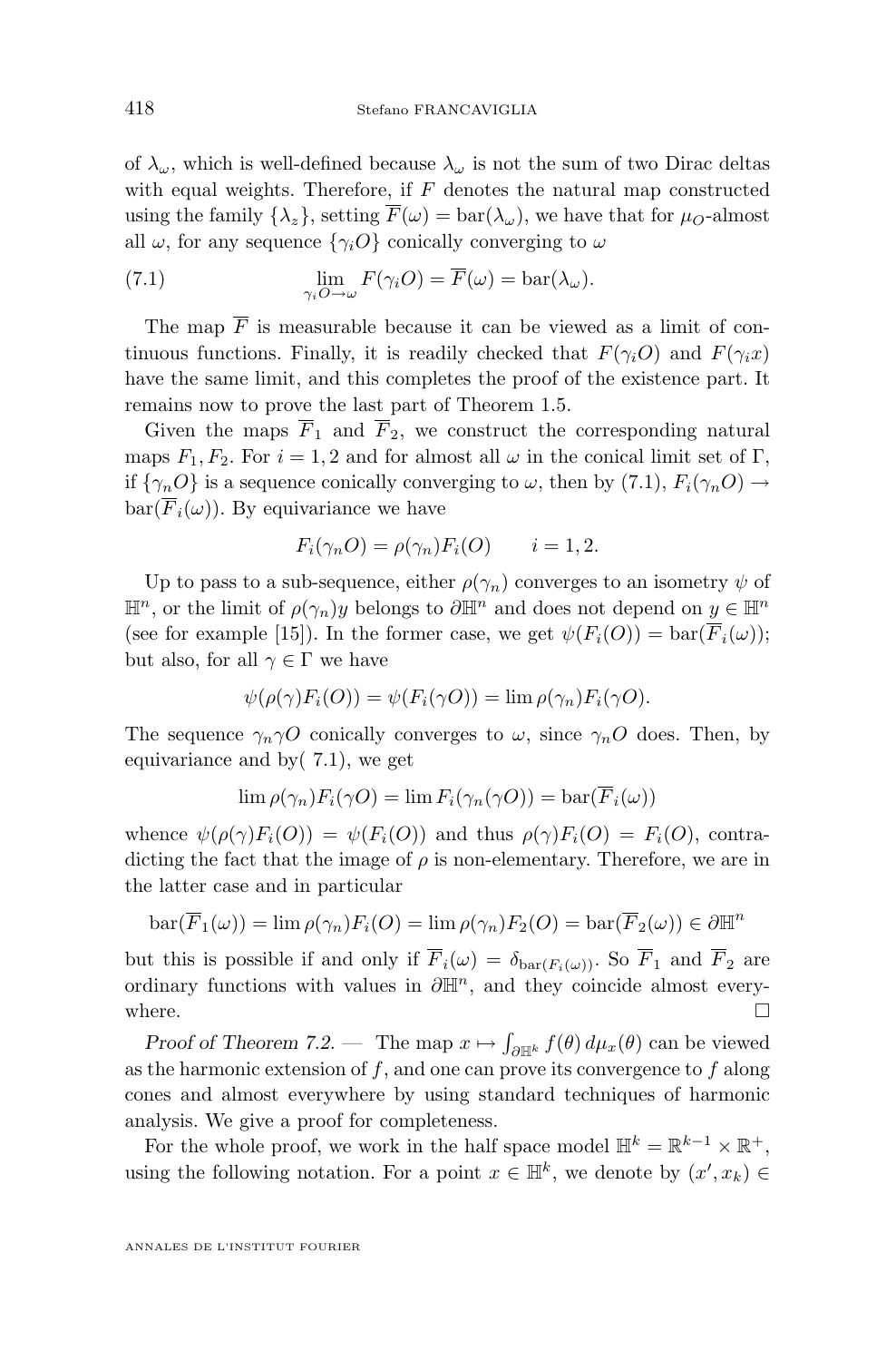<span id="page-27-0"></span> $\mathbb{R}^{k-1} \times \mathbb{R}^+$  its coordinates in the half-space model, by the symbol  $|x|$  we denote the Euclidean norm of x in the model, and  $B(\omega, r)$  will denote the ball of centre  $\omega$  and Euclidean radius r. In the half-space model, setting  $\delta = \delta(\Gamma)$  we have

$$
e^{-\delta B_K(x,\xi)} = \left(\frac{x_k(1+|\xi|^2)}{|\xi - x'|^2 + x_k^2}\right)^{\delta}
$$

and for all  $\gamma \in \Gamma$ , if  $x = \gamma O$ 

$$
1 = ||\mu_O|| = ||\gamma_* \mu_O|| = ||\mu_O|| = \int_{\partial \mathbb{H}^k} \left( \frac{x_k (1 + |\xi|^2)}{|\xi - x'|^2 + x_k^2} \right)^{\delta}.
$$

We will work on a fixed ball of centre 0 and radius R of  $\mathbb{R}^{k-1}$ . This is not restrictive because proving convergence almost everywhere for all balls is equivalent to prove convergence almost everywhere.

For all  $\omega \in \mathbb{R}^{k-1}$ , we denote by  $C_{\omega}(\alpha)$  the vertical cone in  $\mathbb{H}^{k-1} \times \mathbb{R}^+$  of vertex  $\omega$  and emi-angle  $\alpha$ . For any non-negative  $g \in L^1(\partial \mathbb{H}^k, \mu_0)$ ,  $\omega \in \partial \mathbb{H}^k$ ,  $\alpha \in (0, \pi/2)$  we define the maximal operator  $M_{\alpha} g(\omega)$  by

$$
M_{\alpha}g(\omega) = \sup_{\gamma \in \Gamma, \ \gamma O \in C_{\omega}(\alpha)} \int_{\partial \mathbb{H}^k} g(\xi) d\mu_{\gamma O}(\xi)
$$

and the so-called Hardy Littlewood operator  $Nq(\omega)$  by

$$
Ng(\omega) = \sup_{r>0} \frac{1}{\mu_O(B(\omega, r))} \int_{B(\omega, r)} g(\xi) d\mu_O(\xi).
$$

From now on, the symbol  $c$  will denote a generic constant, and different occurrences may denote different constants. If not specified, the constants do not depend on the other quantities we are considering.

LEMMA 7.3. — *There exists a constant c such that for every point*  $\omega$  of *the limit set of*  $\Gamma$  *and any*  $r > 0$ 

$$
\mu_O(B(\omega, r)) \leqslant cr^{\delta}.
$$

*Proof.* — For all  $x \in \mathbb{H}^k$ 

$$
||\mu_x|| = \int_{\partial \mathbb{H}^k} \left( \frac{x_k (1+|\xi|^2)}{|\xi - x'|^2 + x_k^2} \right)^{\delta} \ge \int_{\partial \mathbb{H}^k} \left( \frac{x_k}{|\xi - x'|^2 + x_k^2} \right)^{\delta}.
$$

Suppose now that x is of the form  $x = \gamma O$ , with

(7.2) 
$$
c_1 r \leqslant |x - \omega| \leqslant c_2 r.
$$

Then  $|\xi - x'| \leq |\xi - \omega| + |x' - \omega| \leq (1 + c_2)r$  for any  $\xi \in B(\omega, r)$ . Then

$$
1 = ||\mu_x|| = \int_{\partial \mathbb{H}^k} \left( \frac{x_k}{|\xi - x'|^2 + x_k^2} \right)^{\delta} \geqslant c \frac{1}{r^{\delta}} \mu_O(B(\omega, r))
$$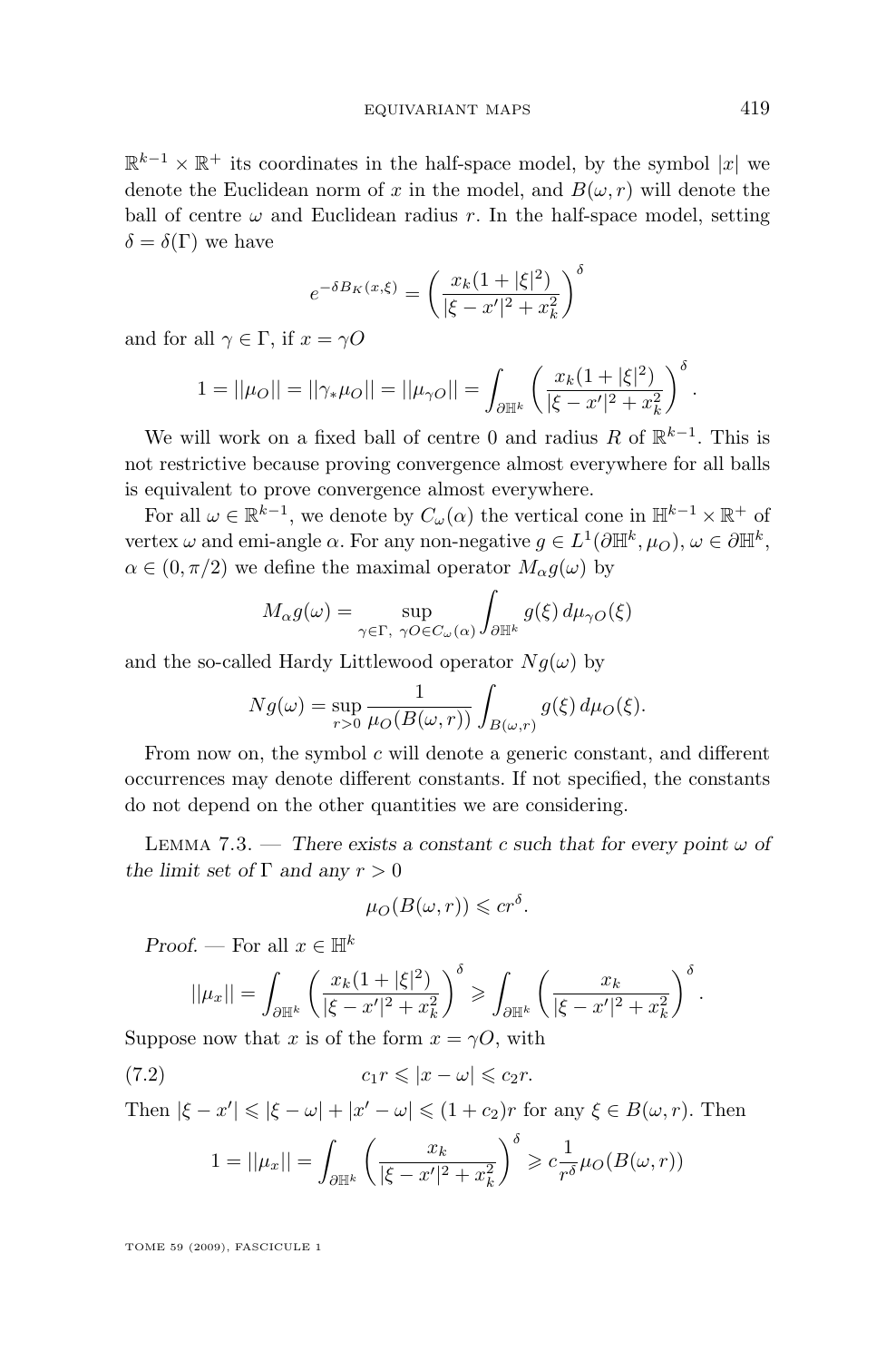<span id="page-28-0"></span>and the claim holds for such points. Let  $a > 1$  and for  $j \in \mathbb{Z}$ , consider the set  $A_j = \{x \in \overline{\mathbb{H}}^k : |x - \omega| \in [a^j, a^{j+1})\}$ . If for a certain  $j \in \mathbb{Z}$  the set  $A_j$ contains a point of the Γ-orbit of O, then for  $r \in [a^j, a^{j+1}]$ 

$$
\frac{r}{a} \leqslant \frac{a^{j+1}}{a} = a^j \leqslant x \leqslant a^{j+1} = a^j a \leqslant ra
$$

and inequalities (7.[2\)](#page-27-0) hold with  $c_2 = a = 1/c_1$ . Let now  $r > 0$ . Since  $\omega$  lies on the limit set, there exists j with  $a^j \leq r$  and such that  $A_j$  intersects the Γ-orbit of *O*. Let  $j_0$  be the maximum of such j's. If  $a^{j_0+1} \geq r$ , we have finished. Otherwise, since  $\mu$ <sup>o</sup> is concentrated on the limit set

$$
\mu_0(B(\omega, r)) = \mu(B(\omega, a^{j_0+1})) \leqslant c(a^{j_0+1})^{\delta} \leqslant c r^{\delta}.
$$

This completes the proof of Lemma [7.3.](#page-27-0)

LEMMA 7.4. — *There exists a constant c, depending only on*  $\alpha$ *, such that for any non-negative*  $g \in L^1(\partial \mathbb{H}^k, \mu_O)$ ,  $\omega \in \partial \mathbb{H}^k$ ,  $\alpha \in (0, \pi/2)$ , we *have*

$$
M_{\alpha}g(\omega) \leqslant cNg(\omega).
$$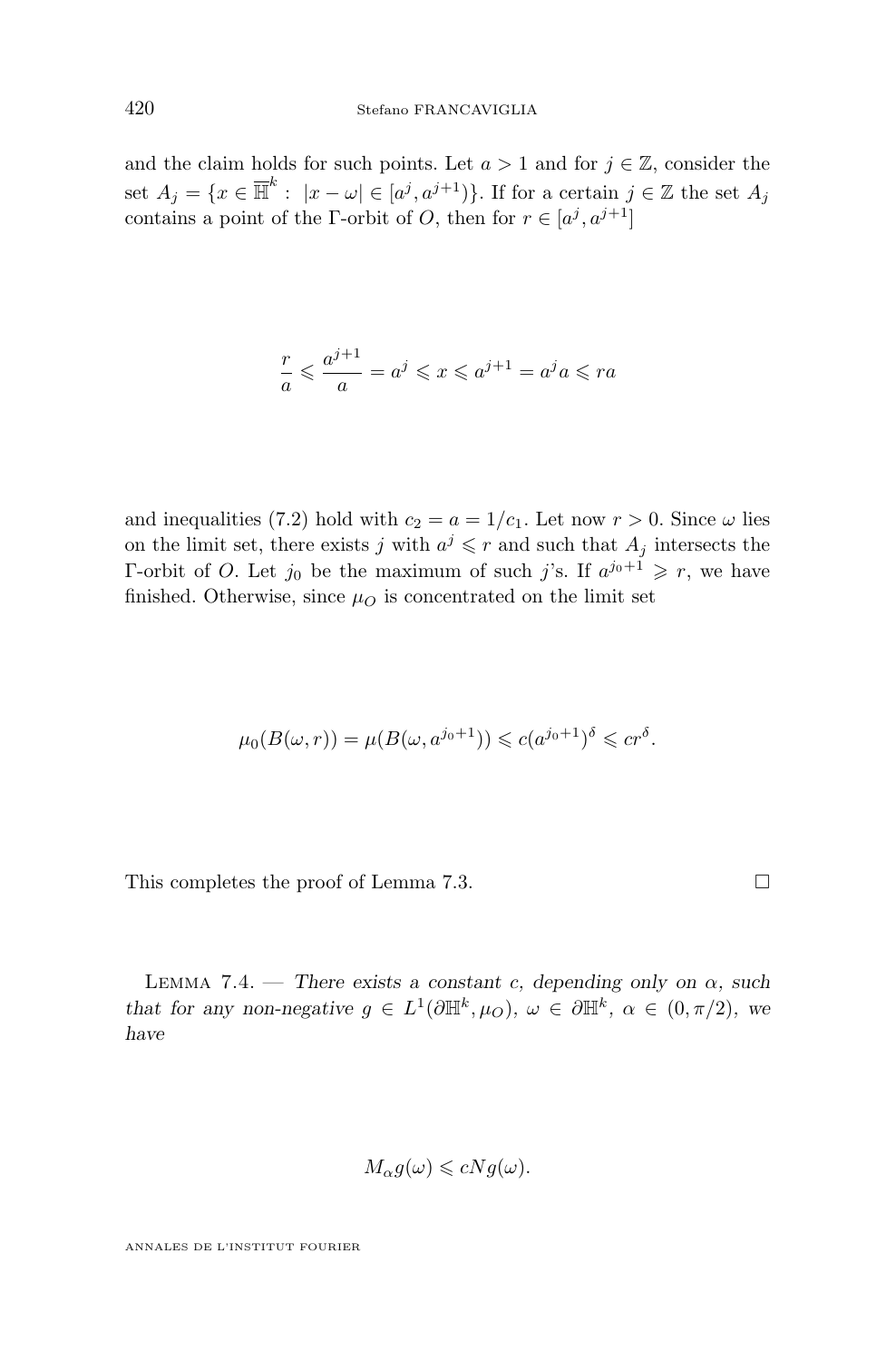*Proof.* — Let  $x = \gamma O$  with  $\gamma \in \Gamma$  and  $\gamma O \in C_{\omega}(\alpha)$ . As noticed above, it is not restrictive to work in the ball  $B(0, R)$ .

$$
\int_{\partial \mathbb{H}^k} g(\xi) d\mu_x(\xi) \leq (1+R^2)^{\delta} \int_{\partial \mathbb{H}^k} g(\xi) \left( \frac{x_k}{|\xi - x'|^2 + x_k^2} \right)^{\delta} d\mu_O(\xi)
$$
\n
$$
= c \left[ \int_{B(\omega, x_k)} g(\xi) \left( \frac{x_k}{|\xi - x'|^2 + x_k^2} \right)^{\delta} d\mu_O(\xi) + \right.
$$
\n
$$
+ \sum_{j \geq 0} \int_{B(\omega, 2^{j+1}x_k) \backslash B(\omega, 2^{j}x_k)} g(\xi) \left( \frac{x_k}{|\xi - x'|^2 + x_k^2} \right)^{\delta} d\mu_O(\xi) \right]
$$
\n
$$
\leq c \left[ \frac{1}{x_k^{\delta}} \int_{B(\omega, x_k)} g(\xi) d\mu_O(\xi) + \right.
$$
\n
$$
+ \sum_{j \geq 0} \frac{1}{(c2^2 j x_k^2)^{\delta}} \int_{B(\omega, 2^{j+1}x_k) \backslash B(\omega, 2^{j}x_k)} g(\xi) d\mu_O(\xi) \right]
$$
\n
$$
\leq c \left[ \frac{1}{\mu_O(B(\omega, x_k))} \int_{B(\omega, x_k)} g(\xi) d\mu_O(\xi) + \right.
$$
\n
$$
+ \sum_{j \geq 0} \frac{2^{-j}}{\mu_O(B(\omega, 2^{j+1}x_k))} \int_{B(\omega, 2^{j+1}x_k)} g(\xi) d\mu_O(\xi) \right]
$$
\n
$$
\leq cN g(\omega) \left( 1 + \sum_{j \geq 0} 2^{-j} \right) \leq cN g(\omega).
$$

The constant c actually depends on  $\alpha$  because we used that for  $x \in C_{\alpha}(\omega)$ and  $\xi \in B(\omega, 2^{j+1}x_k) \setminus B(\omega, 2^jx_k)$  we have  $|\xi - x'|^2 + x_k^2 \geqslant c2^{2j}x_k^2$ . It can be shown that c is bounded by  $(\tan \alpha)^{2\delta}$ .

We can now finish the proof of Theorem [7.2.](#page-25-0) Since  $||\mu_{\gamma O}|| = 1$  and  $\lim_{x\to\omega}e^{-\delta B^{K}(x,z)}=0$  for all  $z\neq\omega$ , the claim is true for continuous functions. Suppose now  $f \in L^1(\partial \mathbb{H}^k, \mu_O)$ , and let  $f_j \to f$  be a sequence of continuous functions converging to  $f \mu_0$ -almost everywhere and in  $L^1$ . We have

$$
\left| \int_{\partial \mathbb{H}^k} f(\xi) d\mu_{\gamma O}(\xi) - f(\omega) \right| \leq \left| \int_{\partial \mathbb{H}^k} f(\xi) - f_j(\xi) d\mu_{\gamma O}(\xi) \right| + \left| \int_{\partial \mathbb{H}^k} f_j(\xi) d\mu_{\gamma O}(\xi) - f_j(\omega) \right| + |f_j(\omega) - f(\omega)|.
$$

TOME 59 (2009), FASCICULE 1

 $\Box$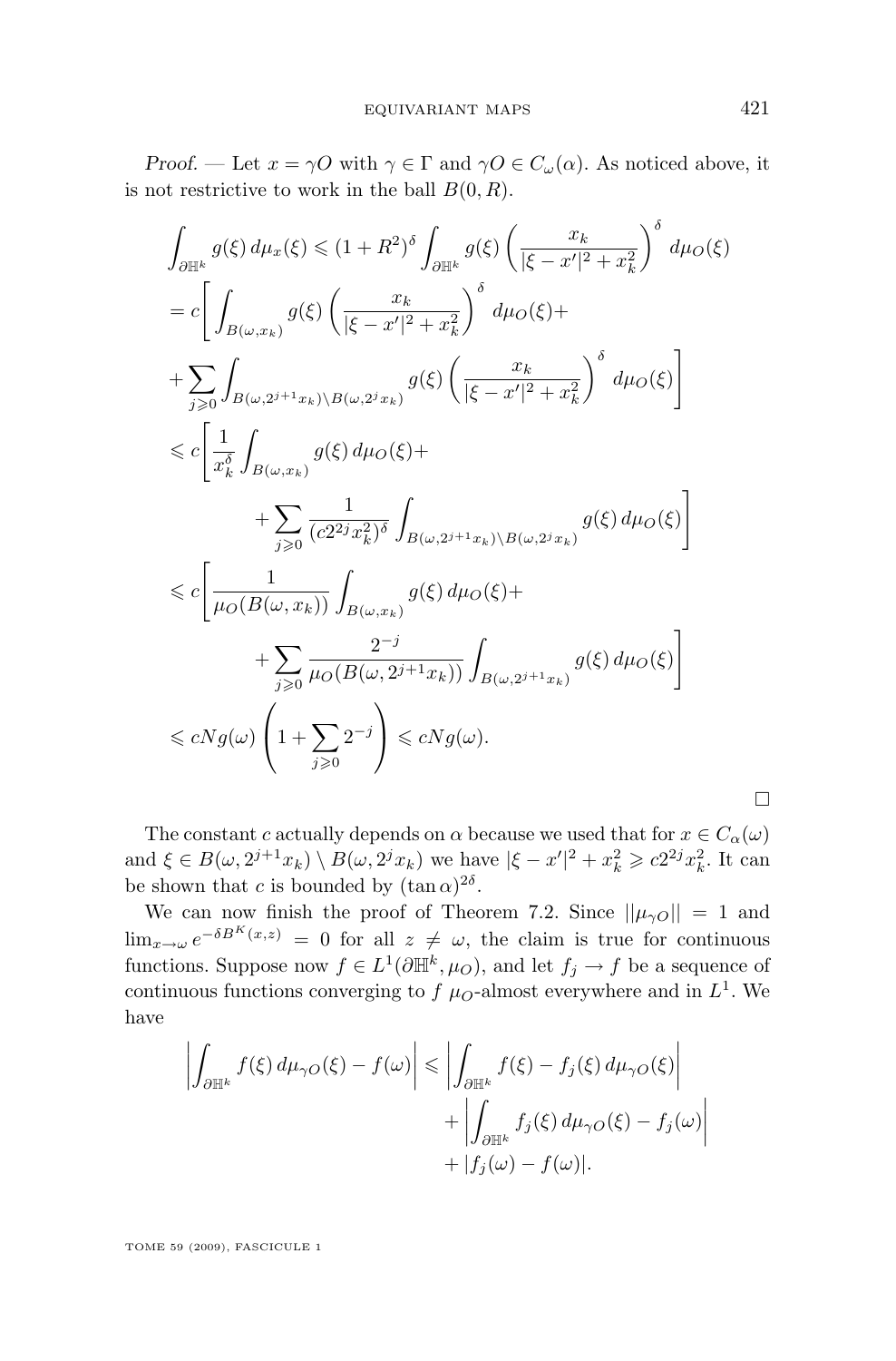<span id="page-30-0"></span>The second summand of the second term goes to zero as  $\gamma O \rightarrow \omega$  because  $f_i$  is continuous. For  $\mu_0$ -almost all  $\omega$  the last summand can be chosen arbitrarily small because  $f_j \to f \mu_o$ -almost everywhere. By Lemma [7.4,](#page-28-0) the first summand of the second term is bounded by  $cN(f_i - f)(\omega)$  on each cone  $C_{\alpha}(\omega)$ , the constant c depending on  $\alpha$ . The Hardy Littlewood operator is bounded from  $L^1$  to  $L^{1,\infty}$  (see for example [\[26\]](#page-36-0)), that is, for all  $g \in L^1$  and  $\epsilon > 0$ 

$$
\mu_O\left(\{\omega\in\partial\mathbb{H}^k:\;|Ng(\omega)|\geqslant\epsilon\}\right)\leqslant\frac{c||g||_{L^1}}{\epsilon}.
$$

Let  $A_j^{\epsilon} = {\omega \in \partial \mathbb{H}^k : |N(f_j - f)(\omega)| \geq \epsilon}.$  Since  $f_j \to f$  in  $L^1$ , for all  $\varepsilon$  the measure  $\mu_O(A_j^{\epsilon})$  goes to zero. This is equivalent to say that the characteristic function  $\chi_{A_j^{\epsilon}} \to 0$  in  $L^1$ . Then, up to pass to sub-sequences,  $\chi_{A_j^{\epsilon}} \to 0$   $\mu_O$ -almost everywhere, that is, for  $\mu_O$ -almost all  $\omega$  the quantity  $|N(f_i - f)(\omega)| \leq \epsilon$  eventually on j. We have so proved that, for each  $\alpha \in (0, \pi/2)$  there exist a negligible set  $Z_\alpha^\epsilon$  such that, for all  $\omega \in \partial \mathbb{H}^k \setminus Z_\alpha^\epsilon$ , the quantity  $|\int_{\partial \mathbb{H}^k} f(\xi) d\mu_{\gamma O}(\xi) - f(\omega)|$  is small than or equal to  $\epsilon$  as  $\gamma O$ converges to  $\omega$  through  $C_{\alpha}(\omega)$ . The thesis now follows setting

$$
Z = \bigcup_{\alpha \in \mathbb{Q} \cap (0, \pi/2)} Z_{\alpha}^{\epsilon}.
$$

$$
0 < \epsilon \in \mathbb{Q}
$$

 $\Box$ 

#### **8. Measurable Cannon-Thurston maps**

In this sections we study existence, uniqueness and convergence of measurable Cannon-Thurston maps.

We keep here the notations of previous sections. In particular, if not specified,  $\Gamma$  is a discrete group of  $\text{Isom}(\mathbb{H}^k)$ ,  $\rho : \Gamma \to \text{Isom}(\mathbb{H}^n)$  is a representation whose image is not elementary,  $\{\mu_x\}$  is the family of Patterson-Sullivan measure, and  $\{\lambda_z\}_{z\in\partial\mathbb{H}^k}$  is a family of developing measures for  $\rho$ .

The following lemma collects some ergodic properties of Γ that we need in the sequel (see [\[31,](#page-36-0) Theorem A], [\[22,](#page-36-0) Theorem 6.3.6], [\[27,](#page-36-0) [23\]](#page-36-0) for the proof).

Lemma 8.1. — *Any non-elementary discrete group* Γ *acts ergodically on*  $\Lambda$  w.r.t. the measure  $\mu_O$ . Therefore,  $\Lambda_c$  has either zero or full  $\mu_O$ -measure. *Moreover, the following are equivalent:*

 $(1)$   $\Lambda_c$  *has full measure.*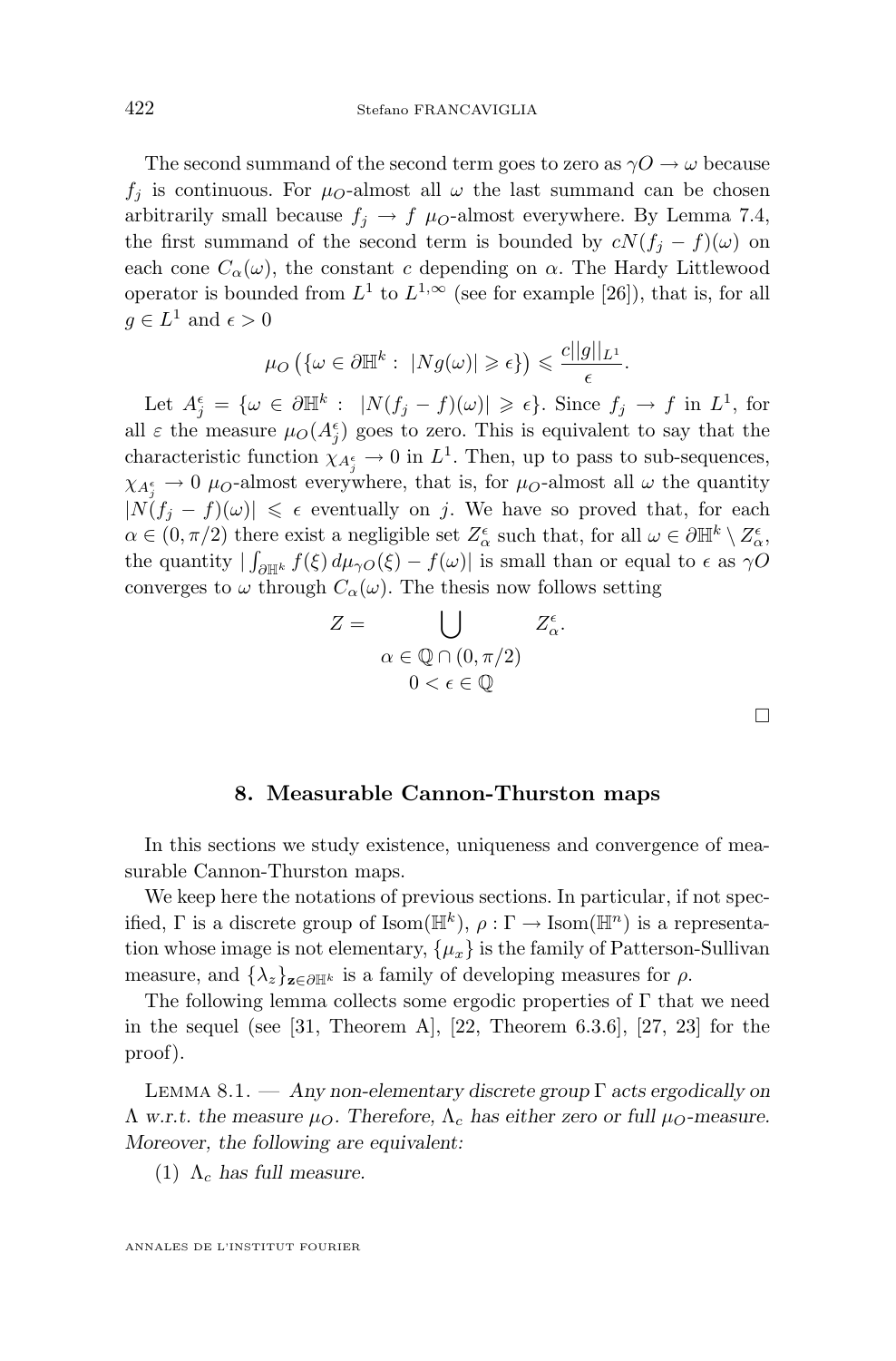- <span id="page-31-0"></span>(2)  $\Gamma$  *diverges at*  $\delta(\Gamma)$ *.*
- (3) *The geodesic flow is ergodic.*
- (4)  $\Gamma$  *acts ergodically on*  $\partial \mathbb{H}^k \times \partial \mathbb{H}^k$  *w.r.t.*  $\mu_O \times \mu_O$ .

To begin with, we prove a couple of lemmas we need in the sequel.

Lemma 8.2. — *The subset of* ∂H<sup>k</sup> *consisting of the points* z *such that*  $\lambda_z$  *is the sum of two Dirac deltas with equal weights is*  $\mu_O$ -measurable.

*Proof.* — Let  $B(\theta, r)$  denotes the ball of centre  $\theta \in \partial \mathbb{H}^n$  and radius r in some metric of  $\partial \mathbb{H}^n$ , and let Q be a countable, dense subset of  $\partial \mathbb{H}^n$ .

For any open set  $B \subset \partial \mathbb{H}^n$ , the function  $z \mapsto \lambda_z(B)$  is  $\mu_O$ -measurable. It follows that the function

$$
z \mapsto \inf_{0 < r_1, r_2 \in \mathbb{Q}} \left( \sup_{\theta_1, \theta_2 \in Q} \lambda_z \left( B(\theta_1, r_1) \cup B(\theta_2, r_2) \right) \right)
$$

is  $\mu_{\Omega}$ -measurable. The pre-image of 1, which therefore is a  $\mu_{\Omega}$ -measurable set, is the set of points z such that the support of  $\lambda_z$  contains at most two points. Similarly, the following sets are  $\mu_{\mathcal{O}}$ -measurable

> $\{z \in \partial \mathbb{H}^k : \lambda_z \text{ is concentrated on one point}\}\$  $\{z \in \partial \mathbb{H}^k : \lambda_z \text{ has an atom of weight } \frac{1}{2}\}\$

and the claim follows.

LEMMA 8.3. — *For all*  $\mu$ <sub>O</sub>-measurable set  $A \subset \partial \mathbb{H}^k$  the set

$$
\mathcal{O}(A) = \{(x, y) \in \partial \mathbb{H}^k \times \partial \mathbb{H}^k : \exists \gamma \in \Gamma : \gamma(x), \gamma(y) \in A\}
$$

*is*  $\mu_{\Omega} \times \mu_{\Omega}$ -measurable.

*Proof. —* Clearly, it is sufficient to show that the function

$$
(x, y) \mapsto \#\{\gamma \in \Gamma : \gamma(x), \gamma(y) \in A\}
$$

is  $\mu_{\mathcal{O}} \times \mu_{\mathcal{O}}$ -measurable. The pre-image of  $(n, \infty]$  is the set

$$
\bigcup_{\substack{\gamma_1,\ldots,\gamma_n \in \Gamma \\ \gamma_1 \neq \cdots \neq \gamma_n}} \left( \left( (\gamma_1(A) \times \gamma_1(A)) \cap \cdots \cap \left( (\gamma_n(A) \times \gamma_n(A)) \right) \right) \right)
$$

which is a countable union of countable measurable sets, and therefore it is measurable.  $\Box$ 

LEMMA 8.4. — *Suppose that*  $\Gamma$  *diverges at*  $\delta(\Gamma)$ *. If*  $\mu_O(A) > 0$ *, then* O(A) *has full measure.*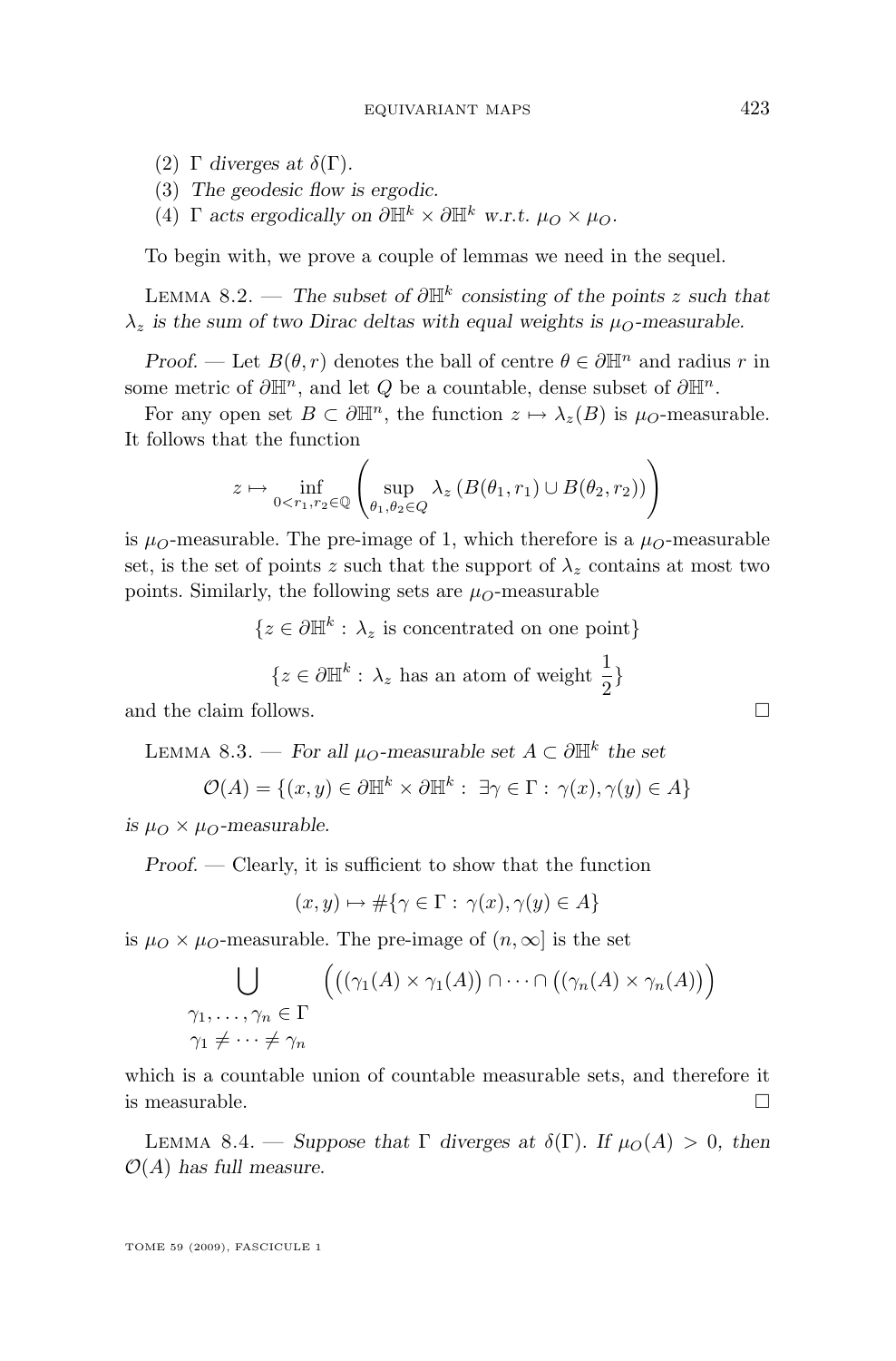<span id="page-32-0"></span>*Proof.* — Since  $\mu_O(A) > 0$ , then  $A \times A$  has positive measure. Thus,  $\mathcal{O}(A)$ has positive measure because it contains  $A \times A$ . Moreover, it is readily checked that  $\mathcal{O}(A)$  is Γ-invariant. By Lemma [8.1](#page-30-0) the action of Γ on  $\partial \mathbb{H}^k \times$  $\partial \mathbb{H}^k$  is ergodic, whence  $\mathcal{O}(A)$  has full measure.

THEOREM 8.5.  $-$  Let  $\Gamma$  < Isom( $\mathbb{H}^k$ ) be a discrete group which diverges *at*  $\delta(\Gamma)$ *. Let*  $\rho : \Gamma \to \text{Isom}(\mathbb{H}^n)$  *be a representation whose image is not elementary and let*  $\{\lambda_z\}_{z \in \partial \mathbb{H}^k}$  *be a family of developing measures for*  $\rho$ *. Then, for almost all* z, the measure  $\lambda_z$  *is not the sum of two Dirac deltas with equal weights.*

*Proof.* — By Lemma [8.1,](#page-30-0) the conical limit set has full measure in  $\partial \mathbb{H}^k$ and  $\Gamma$  acts ergodically on  $\partial \mathbb{H}^k$ . Let E be the set of points  $z \in \partial \mathbb{H}^k$  such that  $\lambda_z$  is the sum of two deltas with equal weights. We have to prove that  $\mu_O(E) = 0$ . Clearly, the set E is Γ-invariant, and by Lemma [8.2](#page-31-0) it is measurable. Therefore it has either zero or full  $\mu_{\Omega}$ -measure.

Suppose that E has full  $\mu_{\mathcal{O}}$ -measure. Then, a  $\mu_{\mathcal{O}}$ -measurable map is well defined by

$$
f: \partial \mathbb{H}^k \to (\partial \mathbb{H}^n \times \partial \mathbb{H}^n)/\mathfrak{S}_2
$$

$$
z \mapsto \text{support of } \lambda_z.
$$

By Lusin theorem (see for example [\[1\]](#page-35-0)) for all  $\varepsilon > 0$  there exists a compact set  $A \subset \partial \mathbb{H}^k$ , with  $\mu_O(\partial \mathbb{H}^k \setminus A) < \varepsilon$  and such that the restriction of f to A is continuous. By Lemma [8.4,](#page-31-0) for any density-point x of A, for  $\mu_{\Omega} \times \mu_{\Omega}$ almost all  $(z_1, z_2) \in \partial \mathbb{H}^k \times \partial \mathbb{H}^k$  there exists a sequence  $\{\gamma_i\} \subset \Gamma$  such that for  $j = 1, 2$ 

 $\gamma_i(z_i) \in A$  and  $\gamma_i(z_i) \to x$ .

Therefore, for  $j = 1, 2$ 

 $f(\gamma_i(z_i)) \to f(x)$ .

Up to pass to sub-sequences,  $\rho(\gamma_i)$  converges either to an isometry of  $\mathbb{H}^n$ or to a quasi-constant  $C_a^b$  - a quasi-constant is a map such that  $C_a^b(p) = b$ for all points  $p \neq a$  of  $\overline{\mathbb{H}}^n$  - where the convergence is uniform on compact sets not containing a (see for example [\[15\]](#page-36-0)).

Let  $\{\theta, \omega\}$  be the support of  $\lambda_x$ , that is  $\lambda_x = \frac{\delta_{\theta} + \delta_{\omega}}{2}$ , and for  $j = 1, 2$  let  $\{\xi_j,\zeta_j\}$  be the support of  $\lambda_{z_j}$ .

If  $\rho(\gamma_i)$  converges to an isometry  $\psi$ , then for  $j = 1, 2$ 

$$
f(\gamma_i(z_j)) = \rho(\gamma_i)\{\xi_j, \zeta_j\} \to \{\psi(\xi_j), \psi(\zeta_j)\}.
$$

Since  $f(\gamma_i(z_i)) \to f(x) = \{\theta, \omega\}$ , we get  $f(z_1) = f(z_2)$ . On the other hand, if  $\rho(\gamma_i) \to C_a^b$  and if  $\xi_j \neq a \neq \zeta_j$ , we get

$$
f(\gamma_i(z_j)) \to \{b, b\} \neq f(x).
$$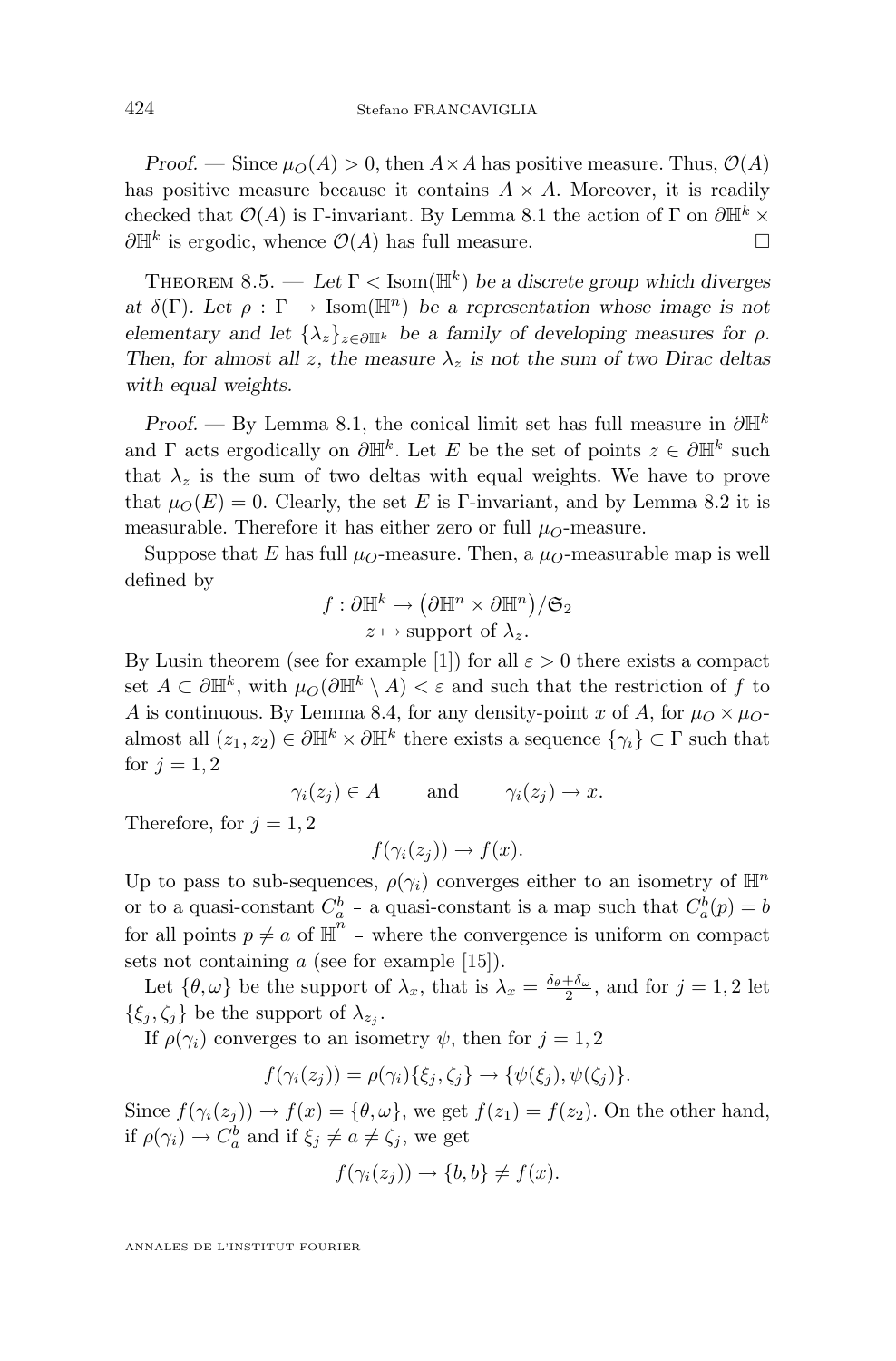We have so proved that for  $\mu_0 \times \mu_0$ -almost all  $(z_1, z_2) \in \partial \mathbb{H}^k \times \partial \mathbb{H}^k$  the supports of  $\lambda_{\mathbf{z}_1}$  and  $\lambda_{z_2}$  share at least one point. Whence, using Fubini's theorem and Lemma [8.4,](#page-31-0) it follows that there exists  $\zeta \in \partial \mathbb{H}^n$  such that for  $\mu_O$ -almost all  $z \in \partial \mathbb{H}^k$ , the support of  $\lambda_z$  contains  $\zeta$ . For  $z \in \partial \mathbb{H}^k$ , let  $\xi(z)$ denote the other point of the support of  $\lambda_z$ , that is

$$
f(z) = \{\zeta, \xi(z)\}.
$$

For each  $\gamma \in \Gamma$ , for  $\mu_{\Omega}$ -almost all z we have  $f(z) = {\zeta, \xi(z)}$  and

$$
\{\rho(\gamma)\zeta,\rho(\gamma)\xi(z)\}=\rho(\gamma)(f(z))=f(\gamma z)=\{\zeta,\xi(\gamma z)\}.
$$

Whence we have

Either: the set  $\{\zeta\}$  is  $\rho(\Gamma)$ -invariant.

Or: there exists  $\gamma \in \Gamma$  such that  $\rho(\gamma)\zeta \neq \zeta$ , which implies that  $\xi(z) =$  $\rho(\gamma)^{-1}(\zeta)$  does not depend on z. Therefore the set  $f(z)$  does not depend on z and it is  $\rho(\Gamma)$ -invariant.

In both cases the image of  $\rho$  is elementary, which contradicts the hypotheses. It follows that the set E cannot have full  $\mu_O$ -measure.

Theorems [1.6](#page-4-0) and [1.7](#page-5-0) now easily follow.

*Proof of Theorem* [1.6.](#page-4-0) — It is well-known (see for example [\[15\]](#page-36-0)) that if  $\mathbb{H}^k/\Gamma$  is a complete hyperbolic manifold of finite volume, then  $\delta(\Gamma)$  =  $k-1$  and  $\Lambda_c$  has full-measure. Then, by Lemma [8.1,](#page-30-0) the hypotheses of Theorem [8.5](#page-32-0) are satisfied, and the claim follows from Theorem [1.5.](#page-4-0)  $\Box$ 

*Proof of Theorem [1.7.](#page-5-0) —* The first claim is an immediate corollary of Theorems [1.5](#page-4-0) and [8.5.](#page-32-0) Now, let  $\varphi = \overline{F} \circ \overline{G} : \partial \mathbb{H}^k \to \partial \mathbb{H}^k$ . The map  $\varphi$  is clearly Γ-equivariant and  $\mu_{\Omega}$ -measurable. Since the identity is also Γ-equivariant and measurable, by uniqueness it follows that  $\overline{F} \circ \overline{G} = Id$  $\mu_0$ -almost everywhere. The same holds replacing  $\overline{F} \circ \overline{G}$  with  $\overline{G} \circ \overline{F}$ .  $\Box$ 

In particular this extends (and provides a new proof of) the following result.

THEOREM 8.6  $([9, 20, 25])$  $([9, 20, 25])$  $([9, 20, 25])$  $([9, 20, 25])$  $([9, 20, 25])$  $([9, 20, 25])$  $([9, 20, 25])$ . — Let M be a compact hyperbolic 3-mani*fold fibred over the circle with fibre a surface*  $F$ *. Let*  $\pi_1(F) \simeq \Gamma <$  Isom( $\mathbb{H}^2$ ) and let  $\rho : \Gamma \to \text{Isom}(\mathbb{H}^3)$  be the representation induced by the inclusion  $\pi_1(F) \hookrightarrow \pi_1(M)$ *. Then, there exist measurable maps*  $\overline{F} : \partial \mathbb{H}^2 \to \partial \mathbb{H}^3$  *and*  $\overline{G}: \partial \mathbb{H}^3 \to \partial \mathbb{H}^2$  which are respectively  $\rho$  and  $\rho^{-1}$  equivariant. Moreover, *almost everywhere*

$$
\overline{F}\circ \overline{G}=\mathrm{Id}_{\mathbb{H}^2} \qquad \overline{G}\circ \overline{F}=\mathrm{Id}_{\mathbb{H}^3}.
$$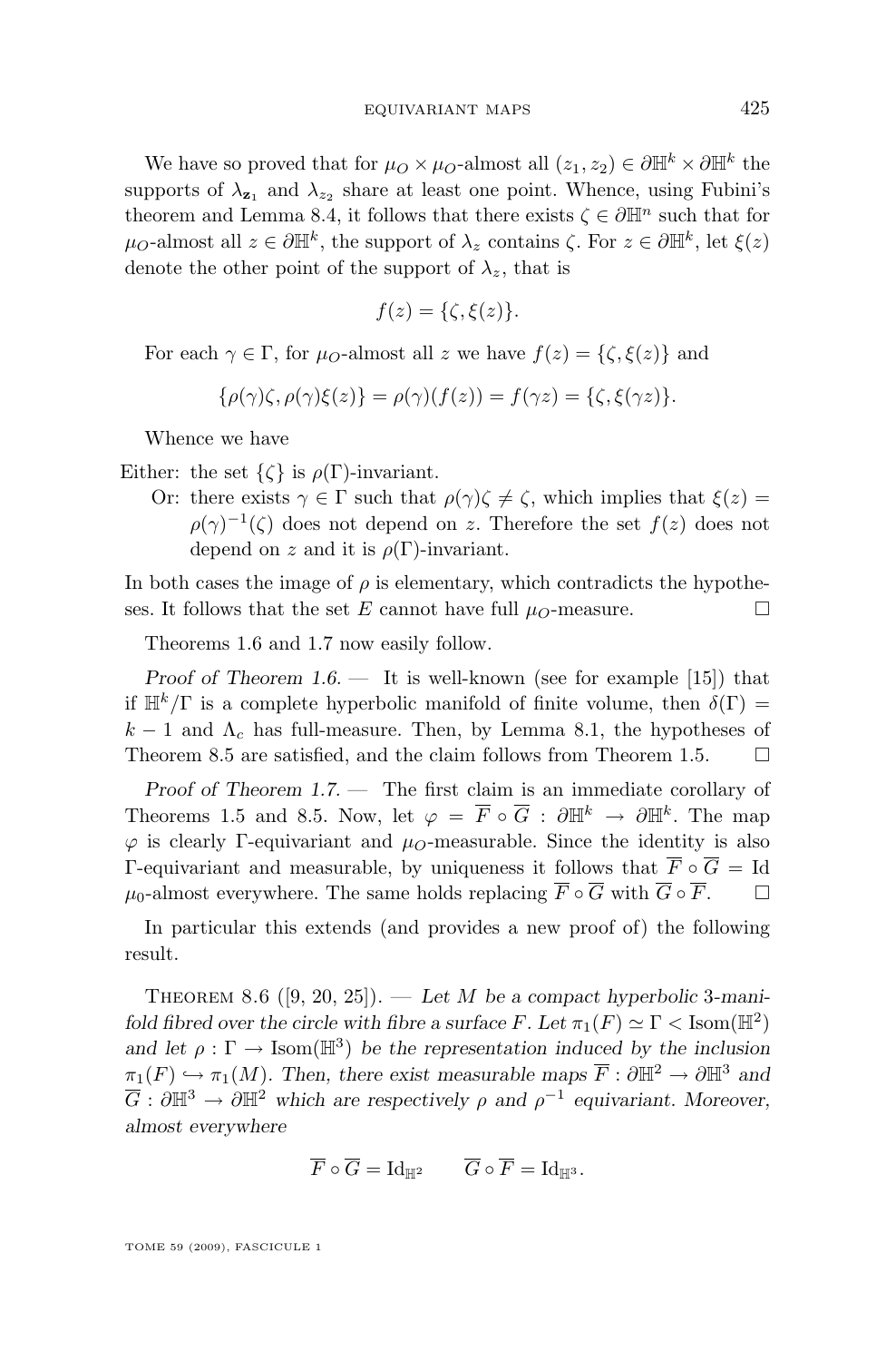<span id="page-34-0"></span>*Proof. —* Clearly, Γ satisfies the hypotheses of Theorem [1.7.](#page-5-0) Moreover, by Lemma [8.1](#page-30-0) and [\[8,](#page-35-0) Corollary 2], also  $\pi_1(F) < \pi_1(M) <$  Isom( $\mathbb{H}^3$ ) satis-fies the hypotheses of Theorem [1.7.](#page-5-0)

#### **9. Convergence of Cannon-Thurston maps**

We begin this section by describing an example of a converging sequence of representations whose Cannon-Thurston maps have no Cauchy subsequence with respect to the uniform convergence. Then, we prove Theorem [1.8](#page-5-0) (point-wise convergence almost everywhere.)

*Example 9.1 (Souto). —* Let Γ be the fundamental group of a compact hyperbolic surface. Then, there exists a sequence of discrete and faithful representations  $\rho_n : \Gamma \to \text{Isom}(\mathbb{H}^3)$  such that, if  $f_n$  and f denote the corresponding Cannon-Thurston maps, then:

- $\rho_n(\Gamma)$  is quasi-Fuchsian
- $\rho_n \rightarrow \rho$
- $\rho(\Gamma)$  is geometrically finite
- There is a converging sequence of points  $x_n \to x \in \partial \mathbb{H}^2$  such that  $f_n(x_n) \to y \neq f(x)$ . In particular, no sub-sequence of  $\{f_n\}$  converges uniformly to f.

To see that, let AH denote set of discrete and faithful representations  $\rho : \Gamma \to \text{Isom}(\mathbb{H}^3)$  with the topology of algebraic convergence. Let  $\rho$  be a geometrically finite representation in the closure of  $AH$  (whence  $\rho$  has accidental parabolics.) The domain of discontinuity of  $\rho(\Gamma)$  is therefore nonempty, and we can thus pick a point  $y$  in it. Since the doubly degenerate representations are dense in the closure of  $AH$ , there exists a sequence  $\psi_n \to \rho$  with the property that the limit set of  $\psi_n(\Gamma)$  is the whole sphere  $\partial \mathbb{H}^3$ . Let  $f_n$  and f be the Cannon-Thurston maps corresponding to  $\psi_n$ and  $\rho$ . By equivariance, there exists a sequence of points  $x_n \in \Lambda(\Gamma)$  such that  $x_n \to x \in \Lambda(\Gamma)$  and  $f_n(x_n) \to y$ . Since  $y \notin \Lambda(\rho(\Gamma))$  we cannot have  $f_n(x_n) \to f(x)$ . Finally, one can approximate the  $\psi_n$ 's with quasi-Fuchsian representations  $\rho_n$  getting the requested properties.

*Proof of Theorem [1.8.](#page-5-0)* — For  $z \in \Lambda(\Gamma)$  let  $\delta_{f_i(z)}$  be the Dirac measure concentrated on  $f_i(z)$ . For  $x \in \mathbb{H}^k$  consider the measures on  $\partial \mathbb{H}^k \times \partial \mathbb{H}^n$ defined by

$$
\eta_{x,i} = \mu_x \times \{\delta_{f_i(z)}\}.
$$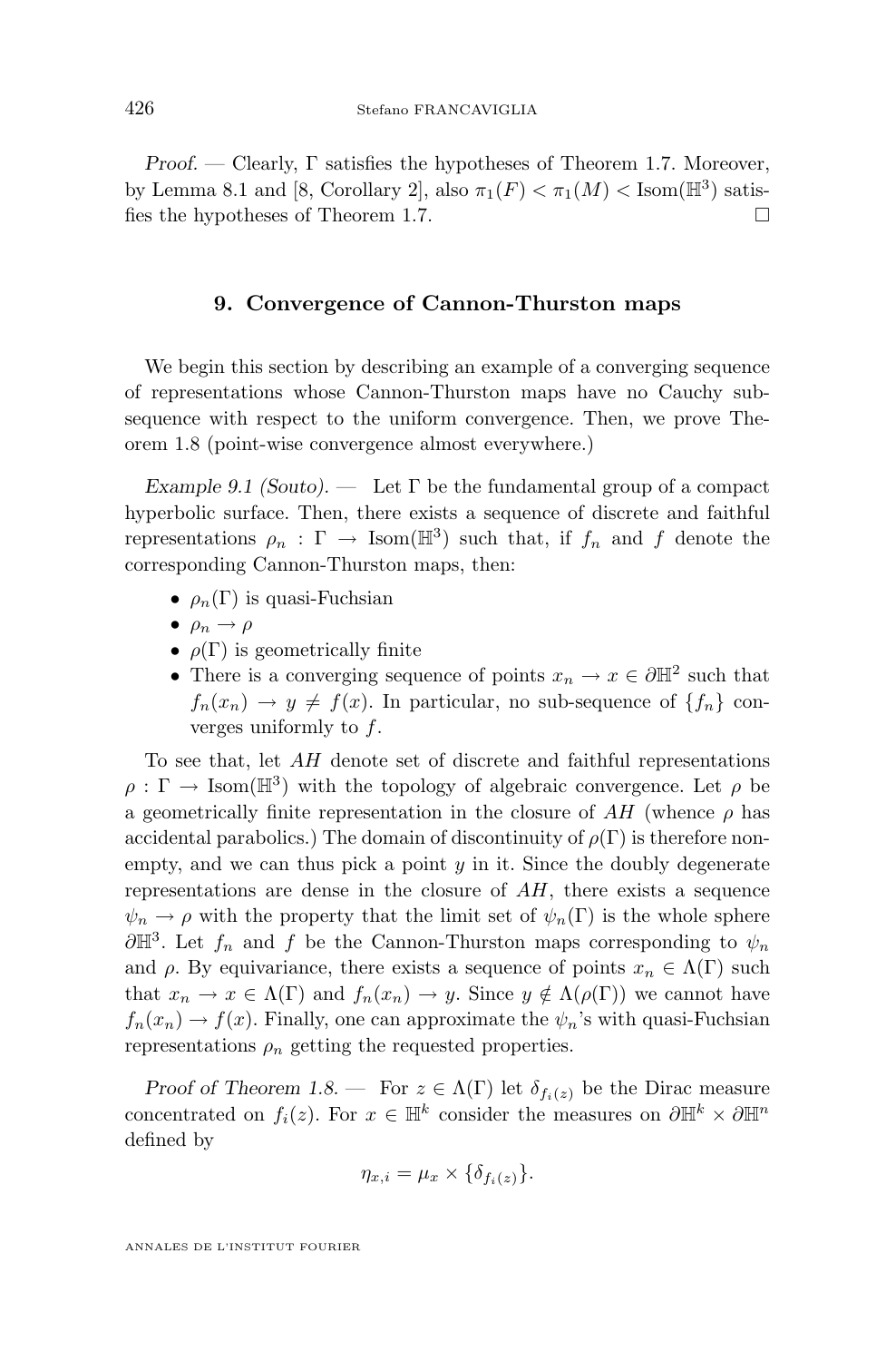<span id="page-35-0"></span>Up possibly to pass to sub-sequences, the measure  $\eta_{O,i}$  have a weak limit  $\eta_O$ , which we disintegrate as

$$
\eta_O = \mu_O \times \{\beta_z\}
$$

via some family of probability measures  $\{\beta_z\}_{z \in \Lambda(\Gamma)}$ . Let now

$$
\eta_x = \mu_x \times \{\beta_z\}.
$$

It is readily checked that  $\eta_{x,i}$  weakly converges to  $\eta_x$  (because  $d\mu_x(\theta) =$  $e^{-\delta(\Gamma)B_O(x,\theta)}d\mu_O(\theta)$ .) It follows that the measures  $\eta_x$  are  $\rho$ -equivariant. Indeed, for any fixed  $\gamma \in \Gamma$  we have  $\eta_{\gamma x,i} = (\gamma, \rho_i(\gamma))_* \eta_{x,i}$ , and  $\rho_i(\gamma)$ converges to  $\rho(\gamma)$  uniformly on  $\partial \mathbb{H}^n$ .

As in Lemma [4.4](#page-19-0) this implies that the family  $\beta_z$  is  $\rho$ -equivariant, and uniqueness part of Theorem [1.5](#page-4-0) implies that in fact  $\beta_z = \delta_{f(z)}$ .

Now that we know that  $\eta_x = \mu_x \times {\delta_{f(z)}}$ , the proof is completed by the fact that the weak convergence of  $\eta_{x,i}$  to  $\eta_x$  is equivalent to the convergence of  $f_i$  to f almost everywhere (see for example [2, Lemma 2.3].)

#### BIBLIOGRAPHY

- [1] L. Ambrosio, N. Fusco & D. Pallara, *Functions of bounded variation and free discontinuity problems*, Oxford Mathematical Monographs, The Clarendon Press Oxford University Press, New York, 2000.
- [2] L. Ambrosio, S. Lisini & G. Savaré, "Stability of flows associated to gradient vector fields and convergence of iterated transport maps", 2005, Preprint SNS, available version on http://cvgmt.sns.it/papers/amblissav051.
- [3] R. Benedetti & C. Petronio, *Lectures on hyperbolic geometry*, Universitext, Springer-Verlag, Berlin, 1992.
- [4] G. Besson, G. Courtois & S. Gallot, "Entropies et rigidités des espaces localement symétriques de courbure strictement négative", *Geom. Funct. Anal.* **5** (1995), p. 731-799.
- [5] ——— , "Minimal entropy and Mostow's rigidity theorems", *Ergodic Theory Dynam. Systems* **16** (1996), no. 4, p. 623-649.
- [6] ——— , "Lemme de Schwarz réel et applications géométriques", *Acta Mathematica* **183** (1999), no. 2, p. 145-169.
- [7] C. J. Bishop & P. W. Jones, "Hausdorff dimension and Kleinian groups", *Acta Mathematica* **179** (1997), no. 1, p. 1-39.
- [8] R. D. Canary, "Ends of hyperbolic 3-manifolds", *J. Amer. Math. Soc.* **6** (1993), no. 1, p. 1-35.
- [9] J. W. Cannon & W. P. Thurston, "Group invariant Peano curves", Preprint, 1989.
- [10] C. Dellacherie & P.-A. Meyer, *Probabilities and potential*, North-Holland Mathematics Studies, vol. 29, North-Holland Publishing Co., Amsterdam, 1978,  $viii+189$  pages.
- [11] A. DOUADY & C. J. EARLE, "Conformally natural extension of homeomorphisms of the circle", *Acta Math.* **157** (1986), no. 1-2, p. 23-48.
- [12] N. M. DUNFIELD, "Cyclic surgery, degrees of maps of character curves, and volume rigidity for hyperbolic manifolds", *Invent. Math.* **136** (1999), no. 3, p. 623-657.